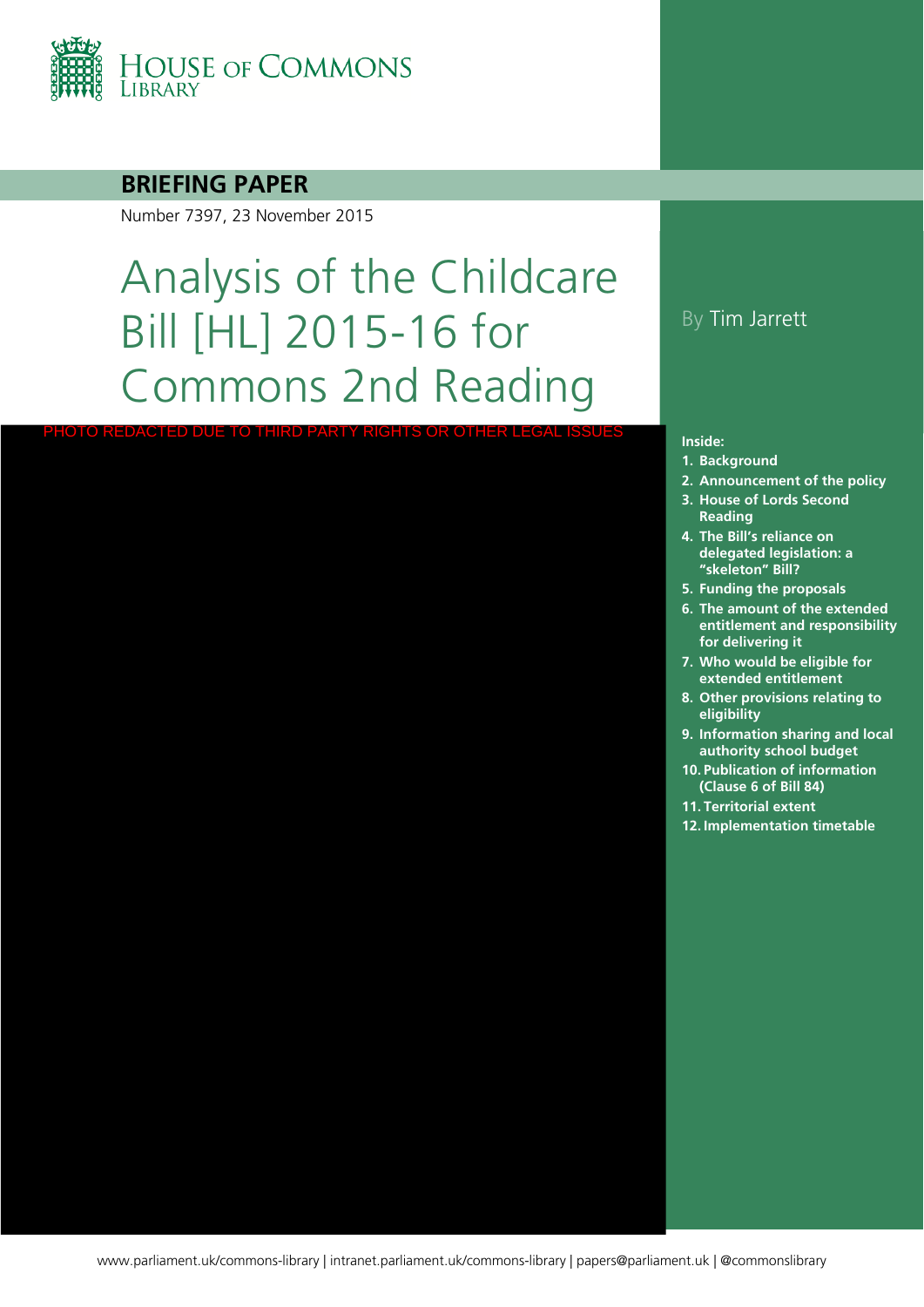## **Contents**

|                                                            | <b>Summary</b>                                                                                                                                                                                                                                                                                                                                                                                                                                                                                          | 4                                                                              |
|------------------------------------------------------------|---------------------------------------------------------------------------------------------------------------------------------------------------------------------------------------------------------------------------------------------------------------------------------------------------------------------------------------------------------------------------------------------------------------------------------------------------------------------------------------------------------|--------------------------------------------------------------------------------|
| 1.<br>1.1<br>1.2<br>1.3                                    | <b>Background</b><br>Introduction of universal free childcare<br>What will the <i>Childcare Bill</i> add?<br>Other childcare support<br>Tax Free Childcare<br>Existing support for childcare                                                                                                                                                                                                                                                                                                            | 6<br>6<br>6<br>$\overline{7}$<br>$\overline{7}$<br>$\overline{7}$              |
| 2.<br>2.1                                                  | Announcement of the policy<br>Conservative Party manifesto and Queen's Speech                                                                                                                                                                                                                                                                                                                                                                                                                           | 8<br>8                                                                         |
| 3.<br>3.1                                                  | <b>House of Lords Second Reading</b><br>General support for the Bill                                                                                                                                                                                                                                                                                                                                                                                                                                    | 9<br>9                                                                         |
| 4.<br>4.1<br>4.2<br>4.3<br>4.4<br>4.5<br>4.6<br>4.7<br>4.8 | The Bill's reliance on delegated legislation: a "skeleton" Bill?<br>Points raised during Second Reading<br>Justification by the Department for Education<br>Report of the Delegated Powers and Regulatory Reform Committee<br>Report of the Constitution Committee<br>Government response at the start of Committee Stage, and debate<br>Further report of the Delegated Powers and Regulatory Reform Committee<br>before Report Stage<br>Amendments at Report Stage<br>Analysis of Clause 5 of Bill 84 | 10<br>10 <sup>°</sup><br>11<br>$12 \overline{ }$<br>13<br>13<br>15<br>16<br>18 |
| 5.<br>5.1<br>5.2<br>5.3                                    | <b>Funding the proposals</b><br>The impact on families and expected take-up<br>How the policy will be funded<br>Estimates of the cost of the policy<br>Conservative Party and Government estimates<br>Estimates by others                                                                                                                                                                                                                                                                               | 19<br>19<br>19<br>20<br>20<br>21                                               |
| 5.4<br>5.5                                                 | The Government's funding review<br>Announcement of the review and terms of reference<br>The call for evidence from childcare providers<br>November 2015 update on the review<br>Funding rates for free childcare                                                                                                                                                                                                                                                                                        | 22<br>22<br>23<br>24<br>25                                                     |
|                                                            | The sufficiency of current funding rates for the universal 15 hours of free<br>childcare and the issue of cross-subsidisation<br>The possible impact if the extended entitlement's funding rate is lower than the                                                                                                                                                                                                                                                                                       | 25                                                                             |
| 5.6                                                        | private rate currently paid<br>Debate in the Lords and new clause 1<br>Committee Stage<br>Report Stage                                                                                                                                                                                                                                                                                                                                                                                                  | 27<br>28<br>28<br>28                                                           |
| 5.7<br>5.8                                                 | Reaction to the inclusion of new clause 1<br>Analysis of Clause 1 of Bill 84                                                                                                                                                                                                                                                                                                                                                                                                                            | 31<br>32                                                                       |

Contributing Authors: Richard Kelly, Parliament and Constitution Centre (section 11)

Cover page image copyright: Chamber-070 by [UK Parliament image.](https://www.flickr.com/photos/uk_parliament/) Licensed under [CC BY 2.0](https://creativecommons.org/licenses/by-nc/2.0/) / image cropped.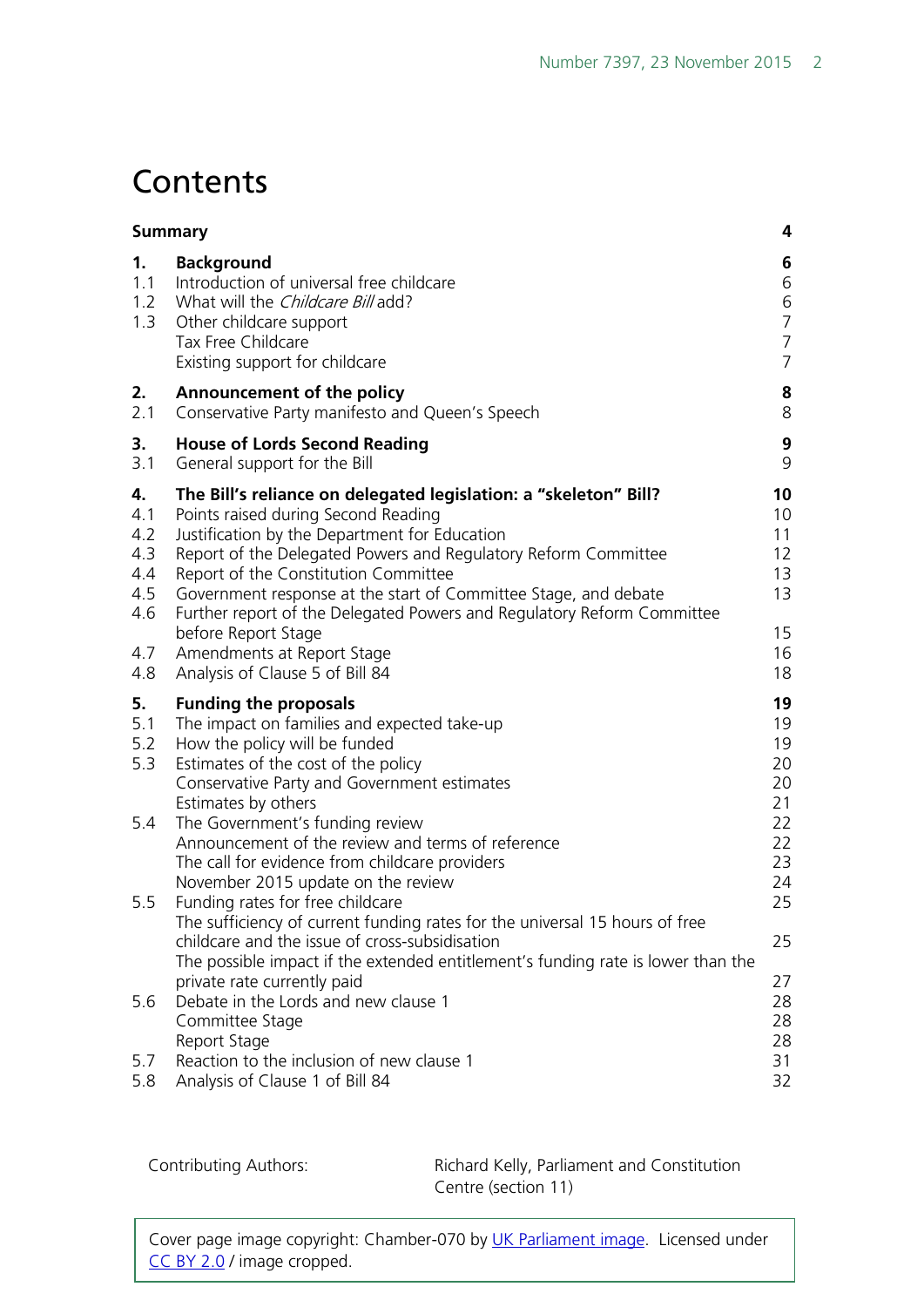| 6.                                            | The amount of the extended entitlement and responsibility for delivering                                                                                                                                                                                                                                                                                                                                                                                                                                                                     |                                                                |
|-----------------------------------------------|----------------------------------------------------------------------------------------------------------------------------------------------------------------------------------------------------------------------------------------------------------------------------------------------------------------------------------------------------------------------------------------------------------------------------------------------------------------------------------------------------------------------------------------------|----------------------------------------------------------------|
| 6.1<br>6.2<br>6.3<br>6.4<br>6.5<br>6.6<br>6.7 | it<br>The number of hours of the current universal 15 hours entitlement<br>The number of hours under the proposed extended entitlement<br>The duty on the Secretary of State to secure the extended entitlement<br>Requirements on local authorities<br>Impact of extended entitlement to demand for places<br>Lords debate on capital funding<br>Committee Stage<br>Report Stage<br>Analysis of clauses $2(1)$ , $3(2)(a-c$ and k), $3(3)$ and $3(8)$ of Bill 84                                                                            | 33<br>33<br>33<br>34<br>35<br>36<br>37<br>37<br>37<br>38       |
| 7.<br>7.1<br>7.2<br>7.3<br>7.4                | Who would be eligible for extended entitlement<br>A "qualifying child of working parents"<br>Original definition<br>Government amendments made at Report Stage to broaden the definition<br>Disabled children and children with special educational needs<br>Consideration in the Lords of specified groups<br>Analysis of clause 2(2-4, 7 and 8) of Bill 84<br>Definition of a "qualifying child of working parents"<br>Definition of a "young child"<br>Definition of a parent<br>Circumstances in which a child is, or is not, in England | 39<br>39<br>39<br>39<br>40<br>41<br>42<br>42<br>43<br>44<br>44 |
| 8.<br>8.1<br>8.2<br>8.3<br>8.4                | Other provisions relating to eligibility<br>Checking eligibility and associated criminal penalties<br>Appealing an eligibility decision<br>Penalties for false or misleading declarations of eligibility<br>Analysis of paragraphs e to j of clause 3(2) and clauses 3(5) and 3(6) of Bill 84<br>Checking eligibility and associated criminal penalties for unauthorised, onward<br>disclosure of information<br>Appealing an eligibility decision<br>Financial penalties for false or misleading declarations of eligibility                | 45<br>45<br>45<br>46<br>46<br>46<br>47<br>47                   |
| 9.<br>9.1<br>9.2                              | Information sharing and local authority school budget<br>Amendments moved at Report Stage<br>Analysis of clause 4 of Bill 84                                                                                                                                                                                                                                                                                                                                                                                                                 | 49<br>49<br>49                                                 |
| 10.                                           | <b>Publication of information (Clause 6 of Bill 84)</b>                                                                                                                                                                                                                                                                                                                                                                                                                                                                                      | 50                                                             |
| 11.                                           | <b>Territorial extent</b>                                                                                                                                                                                                                                                                                                                                                                                                                                                                                                                    | 51                                                             |
| 12.<br>12.1                                   | <b>Implementation timetable</b><br>Implementation timetable for the Bill<br>12.2 The Government's intended timetable                                                                                                                                                                                                                                                                                                                                                                                                                         | 52<br>52<br>52                                                 |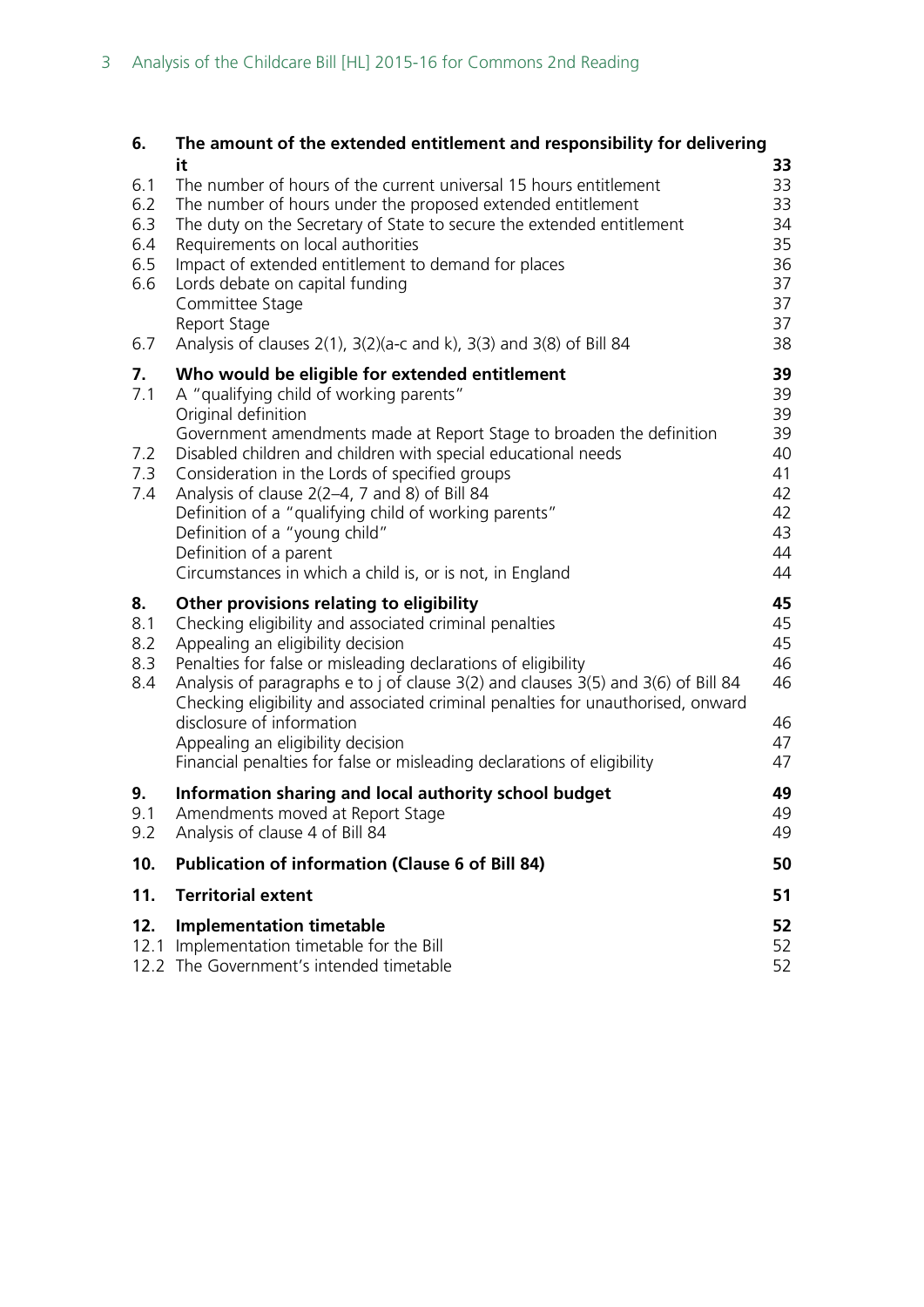## <span id="page-3-0"></span>Summary

The *Childcare Bill [HL]* is due to have its Second Reading on 25 November 2015; it has already been debated in the House of Lords. This legislation applies to England only.

At present, all three and four year olds are entitled to 15 hours of free childcare over 38 weeks – a universal provision that is not affected by the circumstances of the parent or child, including their parents' income.

The *Childcare Bill* proposes:

- an "extended entitlement" to an additional 15 hours of free childcare for 38 weeks of the year but only for a "qualifying child of a working parent"; and
- a duty on local authorities to publish information about childcare and related matters.

The second of these proposals is relatively uncontroversial – it was not debated during Lords stages.

In contrast, there was considerable debate about the provisions relating to extended entitlement. Key issues and changes to the Bill during its passage through the Lords included:

- concerns that the legislation was a "skeleton Bill" with most of the detail to be determined (through statutory instruments) after it had received Royal Assent; Peers amended the Bill, against the Government's wishes, so that all statutory instruments made in regard to the extended entitlement had to be debated by the House (i.e. be subject to affirmative resolution);
- funding since the policy was announced during the 2015 General Election campaign by the Conservative Party, there have been two developments in this respect:
	- originally, the policy was to be funded by cuts to pension tax relief. Prior to the Bill's introduction in the Commons, the Government has stated that it will be funded through "an increase in public spending";
	- during the election campaign, the Conservative Party stated that the extended entitlement policy would cost £350 million per year. The latest Government estimate is that it will cost £840 million per year.

The Department for Education has launched a funding review, which has included a "call for evidence" from childcare providers. It expects that the findings of the review will inform decisions made in the Government's 2015 Spending Review; the Chancellor of the Exchequer is expected to make his Spending Review statement to the House on 25 November 2015.

Notwithstanding this, the Bill was amended by the Opposition, the effect of which is to prevent the extended entitlement (and the information duty on local authorities) being introduced until the Government has undertaken an independent review of the funding of free childcare, and put in a place a "sustainable funding solution" for both the existing universal childcare entitlement and the extended entitlement, taking into account the findings of the independent review.

• entitlement – extended entitlement eligibility was originally proposed for a household where the parent(s) or carer(s) worked more than eight hours at the national minimum wage. At Report Stage, the Government announced that this definition would be broadened in the regulations, to include circumstances relating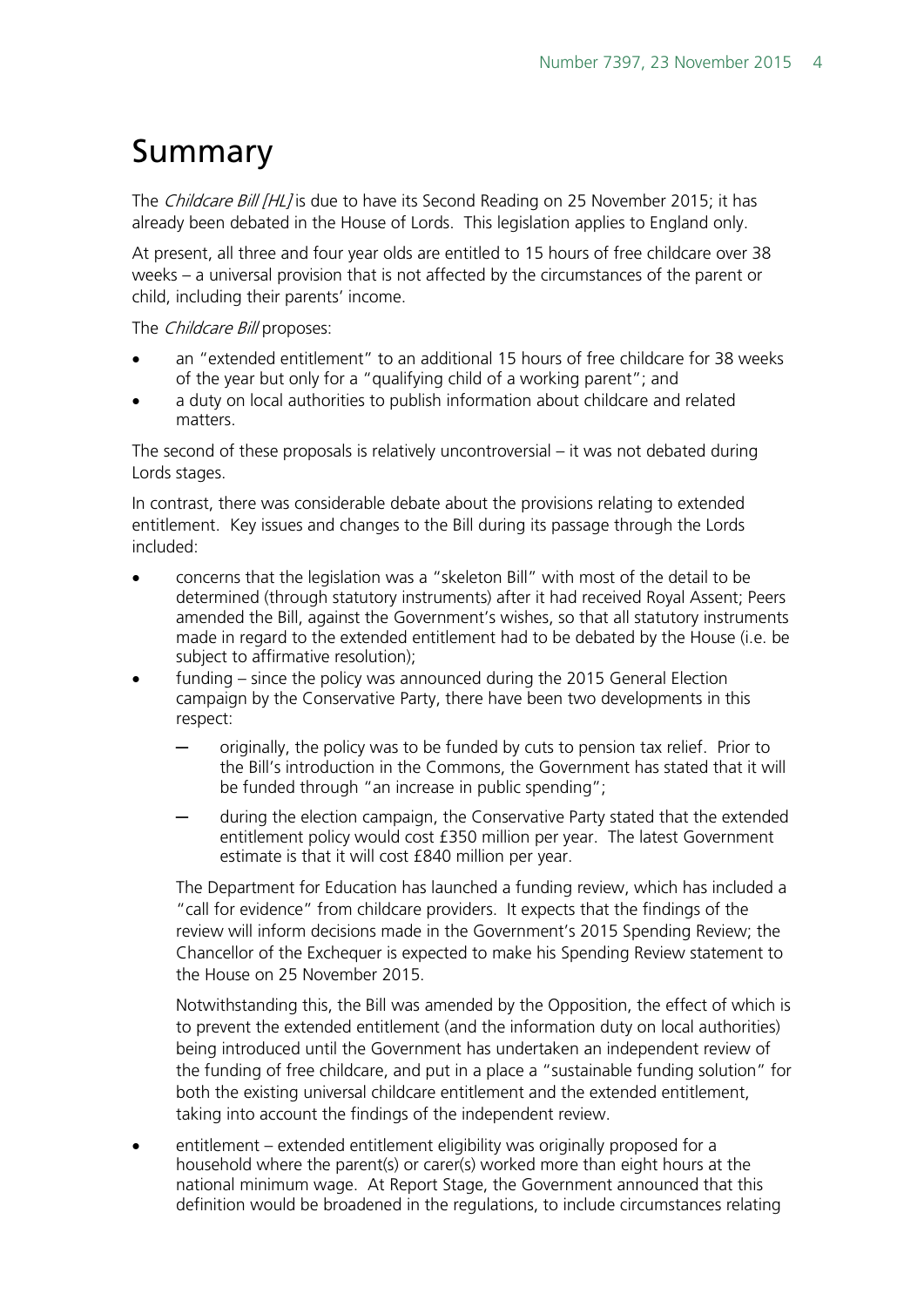to incapacity for work, caring responsibilities or temporary absence from the workplace (e.g. maternity leave).

Peers also debated the proposal in the Bill that the duty to secure the extended entitlement is placed on the Secretary of State, rather than local authorities (who currently have the duty to secure the universal 15 hours of free childcare). The Government explained that the duty on the Secretary of State was intended to "demonstrate to parents the importance we attach to providing free childcare provision", although the Bill gives the Secretary of State the power to deliver the new entitlement through local authorities. The Bill was not amended in this regard.

In terms of implementation, the Government expects the extended entitlement to be available across England from September 2017, although a number of (yet to be announced) pilot areas (called "early implementers") will test the scheme from September 2016.

The Parliamentary website has links to the different versions of the Bill and associated explanatory notes, copies of the Parliamentary debates and other relevant material at:

<http://services.parliament.uk/bills/2015-16/childcare.html>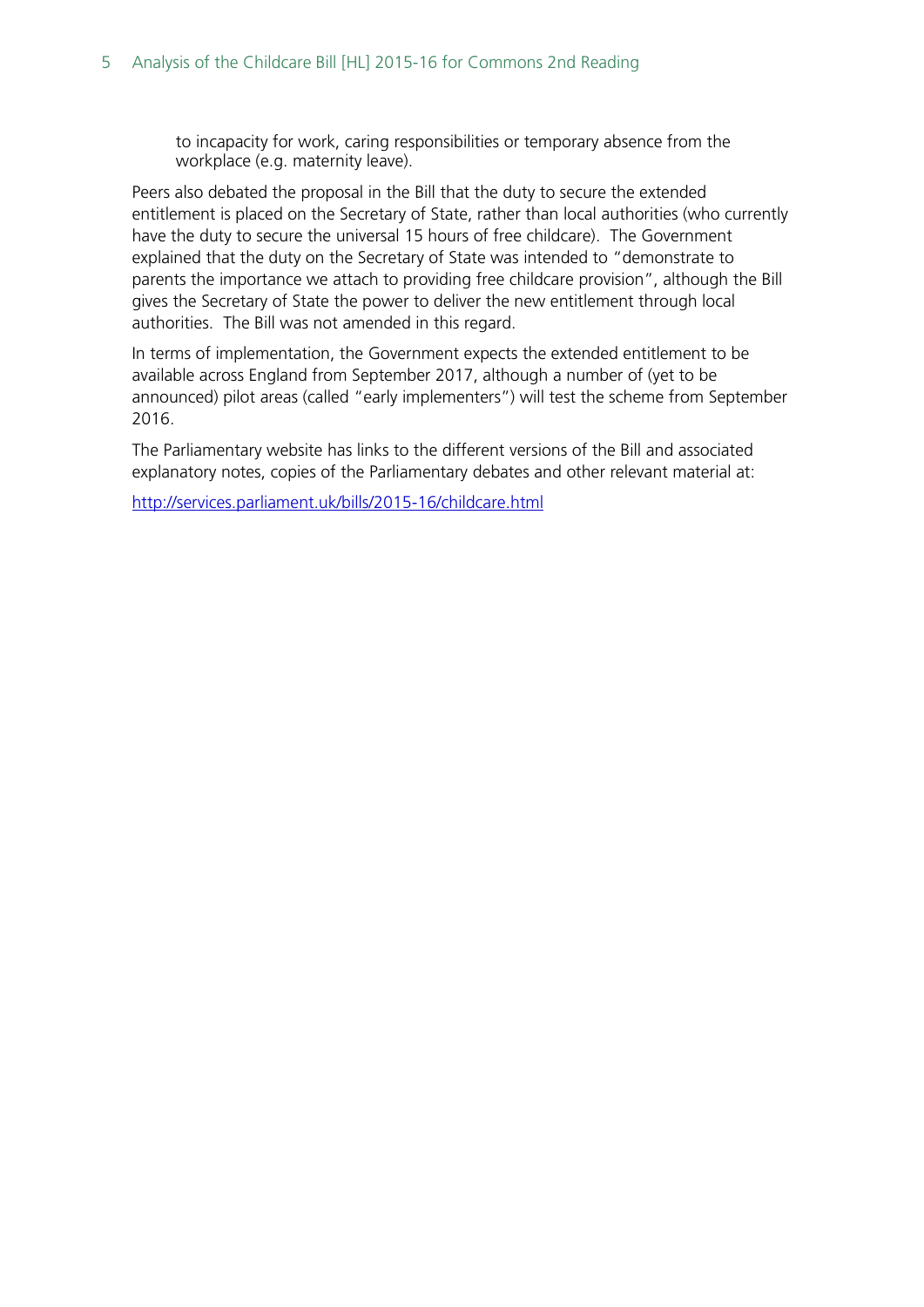## <span id="page-5-0"></span>1. Background

## <span id="page-5-1"></span>1.1 Introduction of universal free childcare

Since 2000, free childcare for young children has been universally available:

In 1998 the Labour government announced that it would introduce a free entitlement to part-time early education for all 3 and 4 year olds in England. This followed a similar policy announced by the Conservative government in 1996 for all 4 year olds. The policy became effectively universal across England for 4 year olds by 2000 (helped by a shift towards an earlier school starting age), but expanded more slowly for 3 year olds, becoming effectively universal across England by 2005.<sup>[1](#page-5-3)</sup>

The provision was initially for five sessions of two and a half hours provision per week for 33 weeks per year, before being increased to 38 weeks of the year for all three and four year olds in 2006.

Under the Coalition Government, the entitlement was increased to 15 hours over 38 weeks for all three and four year olds from September [2](#page-5-4)010, following a number of pilots under the Labour Government.<sup>2</sup> In addition, the provision was made available for two year olds if certain conditions were met, including that their parents or carers were eligible for certain means tested-benefits, or if the child was looked after by a local authority.<sup>[3](#page-5-5)</sup>

The entitlement can be "spread" over a greater number of weeks (with the agreement of the childcare provider).

The free early education and childcare can be taken at nurseries and nursery classes, playgroups and pre-school, childminders and Sure Start Children's Centres<sup>[4](#page-5-6)</sup>

The Government has noted that take-up of the universal 15 hours of free childcare is "consistently more than 95%".[5](#page-5-7)

### <span id="page-5-2"></span>1.2 What will the *Childcare Bill* add?

Whereas the current entitlement of 15 hours (for 38 weeks) for three and four year olds is available universally, the proposals in the *Childcare* Bill for an additional 15 hours per week (over 38 weeks) of free childcare will only be available for a "qualifying child of a working parent", as it is termed in the legislation.

<span id="page-5-3"></span><sup>&</sup>lt;sup>1</sup> Institute for Fiscal Studies, The impact of free early education for 3 year olds in [England](http://www.ifs.org.uk/uploads/publications/docs/MISOC%20Childcare%20briefing%20paper.pdf), 22 October 2014, p1

<span id="page-5-4"></span><sup>&</sup>lt;sup>2</sup> LaingBuisson, , *Children's Nurseries – UK Market Report*, 13<sup>th</sup> edition, October 2014, pp82–83

<span id="page-5-5"></span><sup>&</sup>lt;sup>3</sup> For more details, see GOV.UK, *[Help paying for childcare –](https://www.gov.uk/help-with-childcare-costs/free-childcare-and-education-for-2-to-4-year-olds) 5. Free childcare and* [education for 2 to 4-year-olds](https://www.gov.uk/help-with-childcare-costs/free-childcare-and-education-for-2-to-4-year-olds), webpage [taken on 20 November 2015]

<span id="page-5-6"></span><sup>&</sup>lt;sup>4</sup> GOV.UK, *Help paying for childcare – [5. Free childcare and education for 2 to 4-year](https://www.gov.uk/help-with-childcare-costs/free-childcare-and-education-for-2-to-4-year-olds)*[olds](https://www.gov.uk/help-with-childcare-costs/free-childcare-and-education-for-2-to-4-year-olds), webpage [taken on 20 November 2015]

<span id="page-5-7"></span><sup>5</sup> [HL Deb 16 June 2015 c1082](http://www.publications.parliament.uk/pa/ld201516/ldhansrd/text/150616-0001.htm#15061659000409)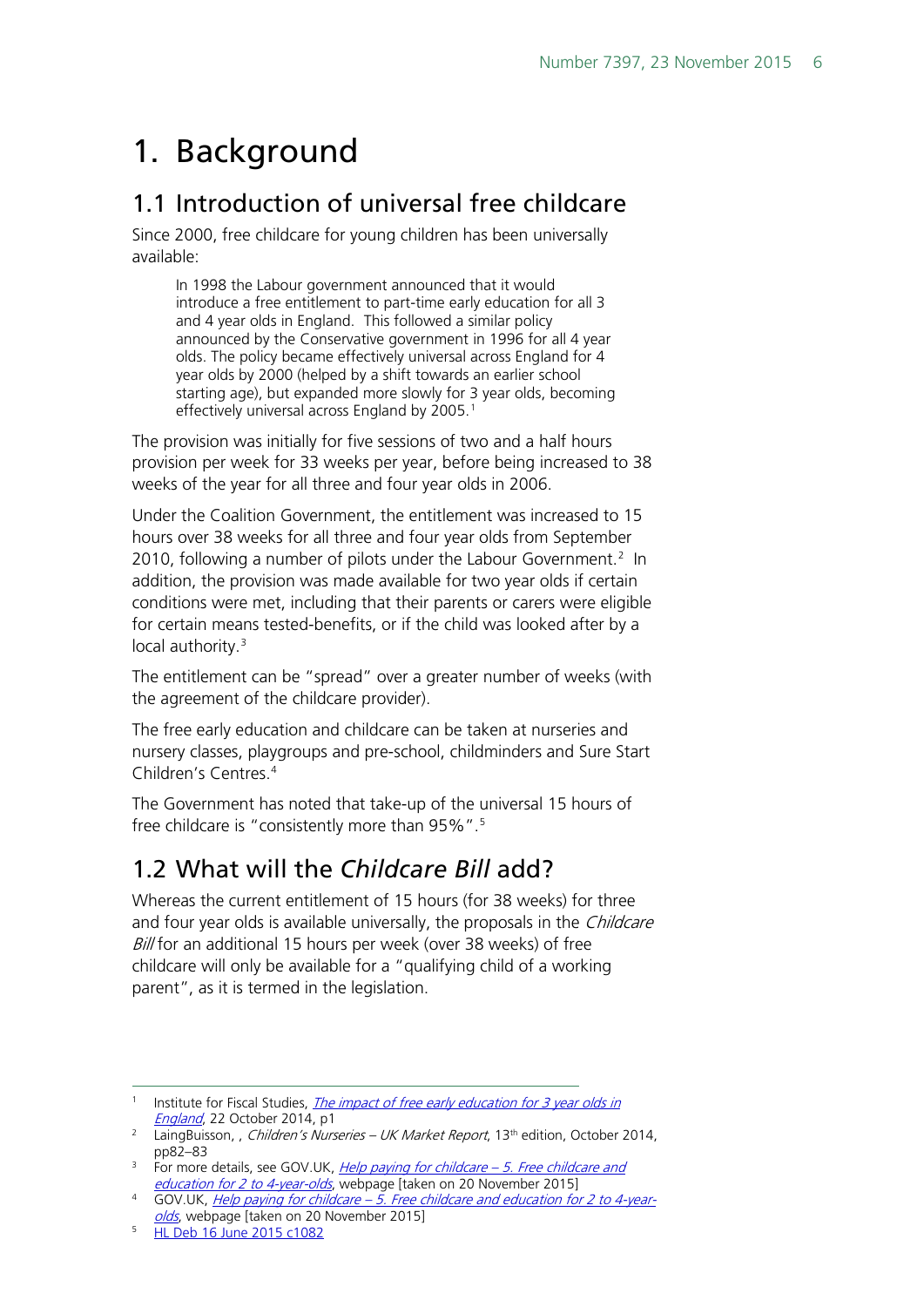#### **Box 1: Key terms relating to the provision of free childcare**

- universal 15 hours of free childcare over 38 weeks the existing provision available to all parents and carers of three and four year olds (and some two year olds);
- extended entitlement the proposed additional 15 hours of childcare over 38 weeks that, if the *Childcare Bill* receives Royal Assent, will be available to those households that have a "qualifying child of working parents" where the child is aged three or four years old.

### <span id="page-6-0"></span>1.3 Other childcare support

#### <span id="page-6-1"></span>Tax Free Childcare

The proposals to provide additional free childcare sits alongside the planned introduction of the Tax Free Childcare policy, which was legislated for by the Coalition Government and which the Conservative Party stated in its Manifesto that it would introduce.

In summary, the Government will contribute 20p in every £1 of the first £10,000 of childcare costs, per child, per year for children up to the age of 12 years, amounting to a maximum of £2,000 per child. For disabled children up to the age of 17 years, the government will still contribute 20p in every £1, but for the first £20,000 of childcare costs, per child, per year, up to a maximum of  $£4,000$  per child.<sup>[6](#page-6-3)</sup> The policy is expected to take effect from early 2017, having been delayed due to a legal challenge. [7](#page-6-4)

#### <span id="page-6-2"></span>Existing support for childcare

The Library has published two briefing papers entitled:

- Government support for childcare under the Labour Government [1997-2010](http://researchbriefings.parliament.uk/ResearchBriefing/Summary/SN06382); and
- [Government support for childcare and childcare reform under the](http://researchbriefings.parliament.uk/ResearchBriefing/Summary/SN06807)  [Coalition Government](http://researchbriefings.parliament.uk/ResearchBriefing/Summary/SN06807)

which set out recent policy developments in relation to childcare.

The Parliamentary Under Secretary of State for Schools, Lord Nash, summarised recent policy measures taken to help with childcare costs during Second Reading in the House of Lords in June 2015:

In the previous Parliament we increased the free entitlement for three and four year-olds from 12.5 hours a week to 15 hours a week. Take-up of this offer is consistently more than 95%. We introduced a new free entitlement for the 40% most disadvantaged two year-olds and we legislated for tax-free childcare, which will save up to 1.8 million families up to £2,000 per child on their annual childcare bill. We are also introducing universal credit, which includes an element to support parents with their childcare costs, even if they work only a few hours a week. On top of this, we introduced a new entitlement for mothers and fathers to share parental leave.[8](#page-6-5)

<span id="page-6-3"></span>Turn2Us, Tax Free Childcare - [How will Tax Free Childcare work?](https://www.turn2us.org.uk/Benefit-guides/Tax-Free-Childcare/How-will-Tax-Free-Childcare-work), webpage [taken on 20 November 2015]

<span id="page-6-4"></span>GOV.UK, [Tax-Free Childcare: 10 things parents should know](https://www.gov.uk/government/news/tax-free-childcare-10-things-parents-should-know), 3 July 2015

<span id="page-6-5"></span><sup>8</sup> [HL Deb 16 June 2015 c1082](http://www.publications.parliament.uk/pa/ld201516/ldhansrd/text/150616-0001.htm#15061659000409)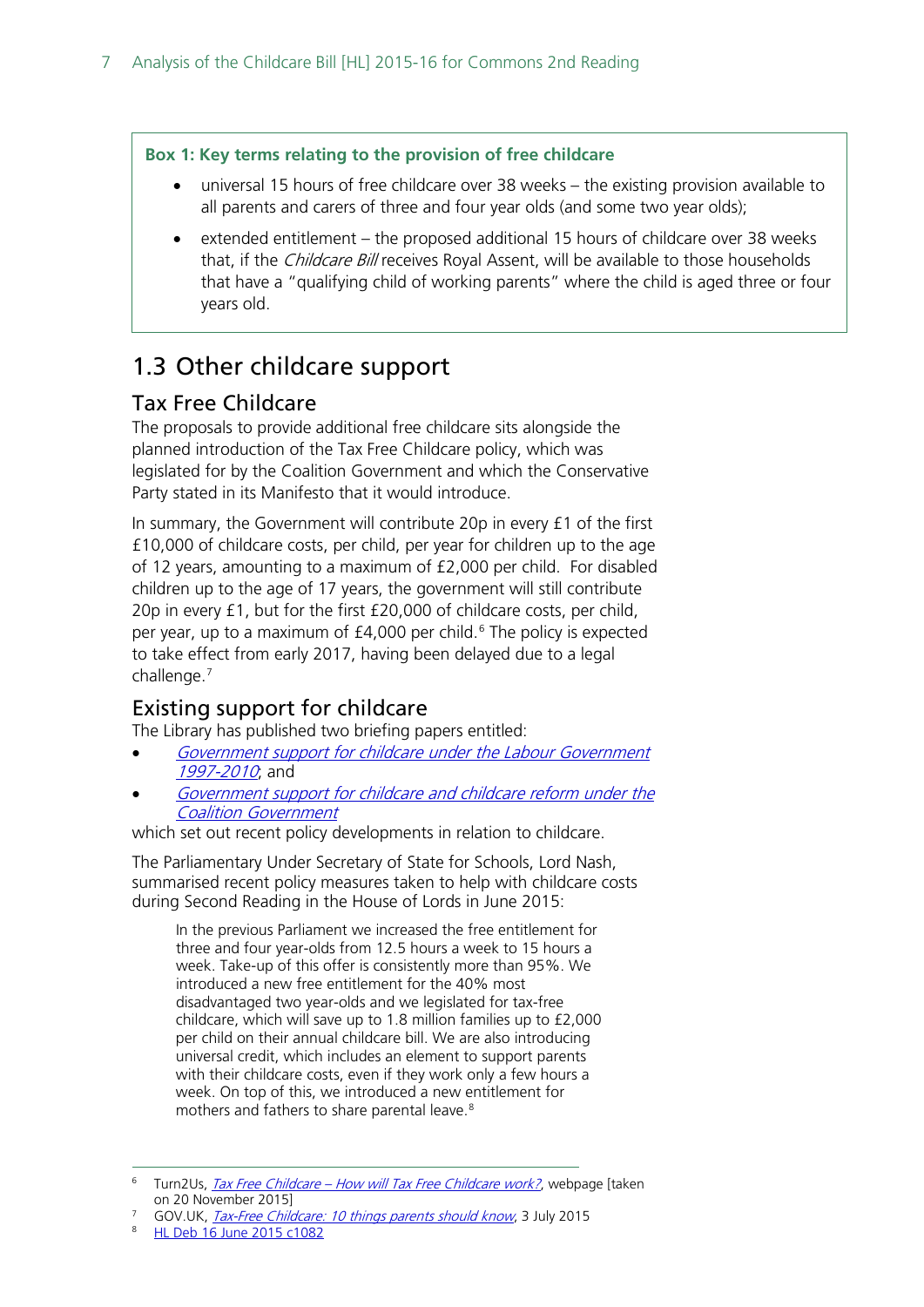## <span id="page-7-0"></span>2. Announcement of the policy

### <span id="page-7-1"></span>2.1 Conservative Party manifesto and Queen's Speech

In its 2015 General Election manifesto, the Conservative Party said that "because working families with children under school age face particularly high childcare costs, in the next Parliament we will give families where all parents are working an entitlement to 30 hours of free childcare for their three and four year-olds".<sup>[9](#page-7-2)</sup>

This was confirmed in the Queen's Speech at the commencement of the new Parliament: "Measures will be brought forward to help working people by greatly increasing the provision of free childcare". [10](#page-7-3)

A briefing issued by the Government at the time stated that:

The main benefits of the Bill would be to:

- Help hard-working families with the costs of childcare and support parents in work.
- Help ensure that parents are able to access information about the additional free childcare being introduced and about other childcare provision or services which may help them to meet their childcare needs.

The main elements of the Bill are:

- To provide for an increased entitlement to 30 hours a week of free childcare (for 38 weeks of the year) to be made available to eligible working parents of three and four year olds
- To require local authorities to publish information about the provision of childcare in the local authority area, and other services or facilities which might be of benefit to parents or prospective parents, or children or young persons in their area.<sup>[11](#page-7-4)</sup>

<span id="page-7-4"></span><span id="page-7-3"></span><sup>10</sup> [HL Deb 27 May 2015 c5](http://www.publications.parliament.uk/pa/ld201516/ldhansrd/text/150527-0001.htm#15052714000178)

<span id="page-7-2"></span><sup>&</sup>lt;sup>9</sup> Conservative Party, *[The Conservative Party Manifesto 2015](https://s3-eu-west-1.amazonaws.com/manifesto2015/ConservativeManifesto2015.pdf)*, April 2015, p27

<sup>&</sup>lt;sup>11</sup> 10 Downing Street, *[The Queen's Speech 2015](https://www.gov.uk/government/uploads/system/uploads/attachment_data/file/430149/QS_lobby_pack_FINAL_NEW_2.pdf)*, 27 May 2015, p25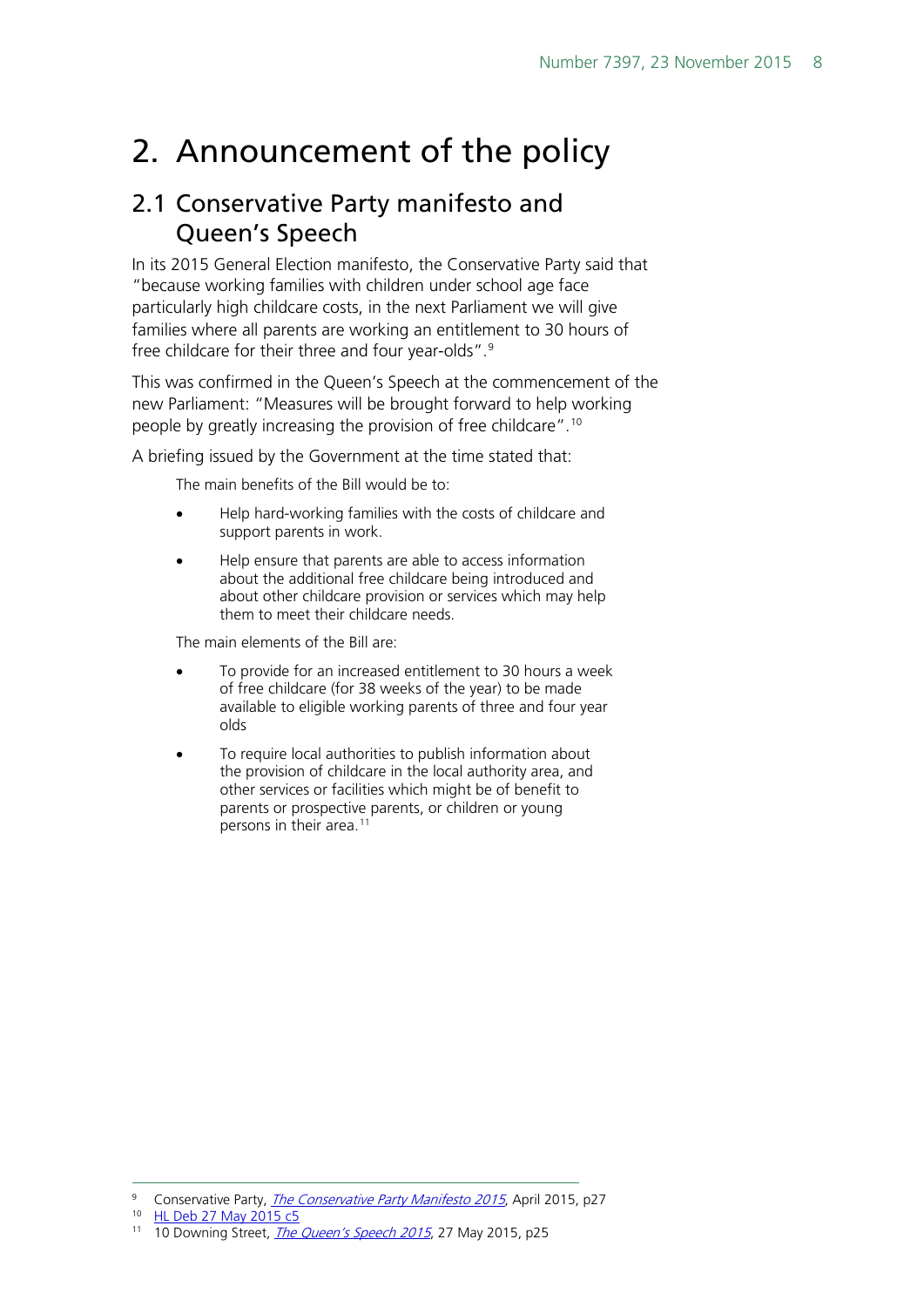## <span id="page-8-0"></span>3. House of Lords Second Reading

#### <span id="page-8-1"></span>3.1 General support for the Bill

Lord Nash introduced the Bill for the Government and noted that the "Childcare and Early Years Survey of Parents tells us that 22% of working couples found it difficult or very difficult to pay for childcare; for lone working parents that rises even higher to 38%".<sup>[12](#page-8-2)</sup>

He explained that the proposed measures in the Bill would mean that:

working families will receive more childcare support than ever before, creating a saving for families of more than £2,500 a year per child and making more high-quality provision available for parents. The Bill takes that support even further. The Government are delivering their commitment to supporting people at every stage of their lives and reducing the cost of childcare by providing an extra 15 hours of free childcare for hard-working families. I wish to reassure noble Lords that the new entitlement will not impact on parents' ability to access the current 570 hours of free early education per year for all three and four year-olds. The Bill will guarantee working parents a total of 1,140 hours of free childcare per year.[13](#page-8-3)

Lord Nash also highlighted the other key provision of the Bill, namely that it would "require local authorities to publish information … about childcare and other services … which will support parents to make informed choices". [14](#page-8-4)

Speaking for the Opposition, Baroness Jones of Whitchurch, the Opposition Education Spokesperson, said that the aspirations in the Bill were "aspirations we share" but added that "the devil is in the detail and, sadly, we are being massively constrained in our scrutiny role because of the lack of fairly crucial information today". She said:

We do not have the previous evaluation [of the existing universal 15 hours of free childcare], we do not have the funding formula and we do not have the draft regulations. This all begs the inevitable question of why the Bill is being rushed through, when a little bit more time and preparation might have delivered a popular and workable scheme.[15](#page-8-5)

Baroness Pinnock, for the Liberal Democrat Party, said "we very much welcome the basis of this Bill" but concurred with Baroness Jones regarding the lack of detail in the Bill as presented, and said that "Our concerns are the four Fs—funding, flexibility, focus and fairness".[16](#page-8-6)

<span id="page-8-3"></span><span id="page-8-2"></span><sup>12</sup> [HL Deb 16 June 2015 c1082](http://www.publications.parliament.uk/pa/ld201516/ldhansrd/text/150616-0001.htm#15061659000409)

<sup>13</sup> HL Deb 16 June 2015 cc1082-1083

<sup>14</sup> [HL Deb 16 June 2015 c1083](http://www.publications.parliament.uk/pa/ld201516/ldhansrd/text/150616-0001.htm#15061659000409)

<span id="page-8-5"></span><span id="page-8-4"></span><sup>15</sup> [HL Deb 16 June 2015 c1085](http://www.publications.parliament.uk/pa/ld201516/ldhansrd/text/150616-0001.htm#15061659000409)

<span id="page-8-6"></span><sup>16</sup> [HL Deb 16 June 2015 c1087](http://www.publications.parliament.uk/pa/ld201516/ldhansrd/text/150616-0001.htm#15061659000409)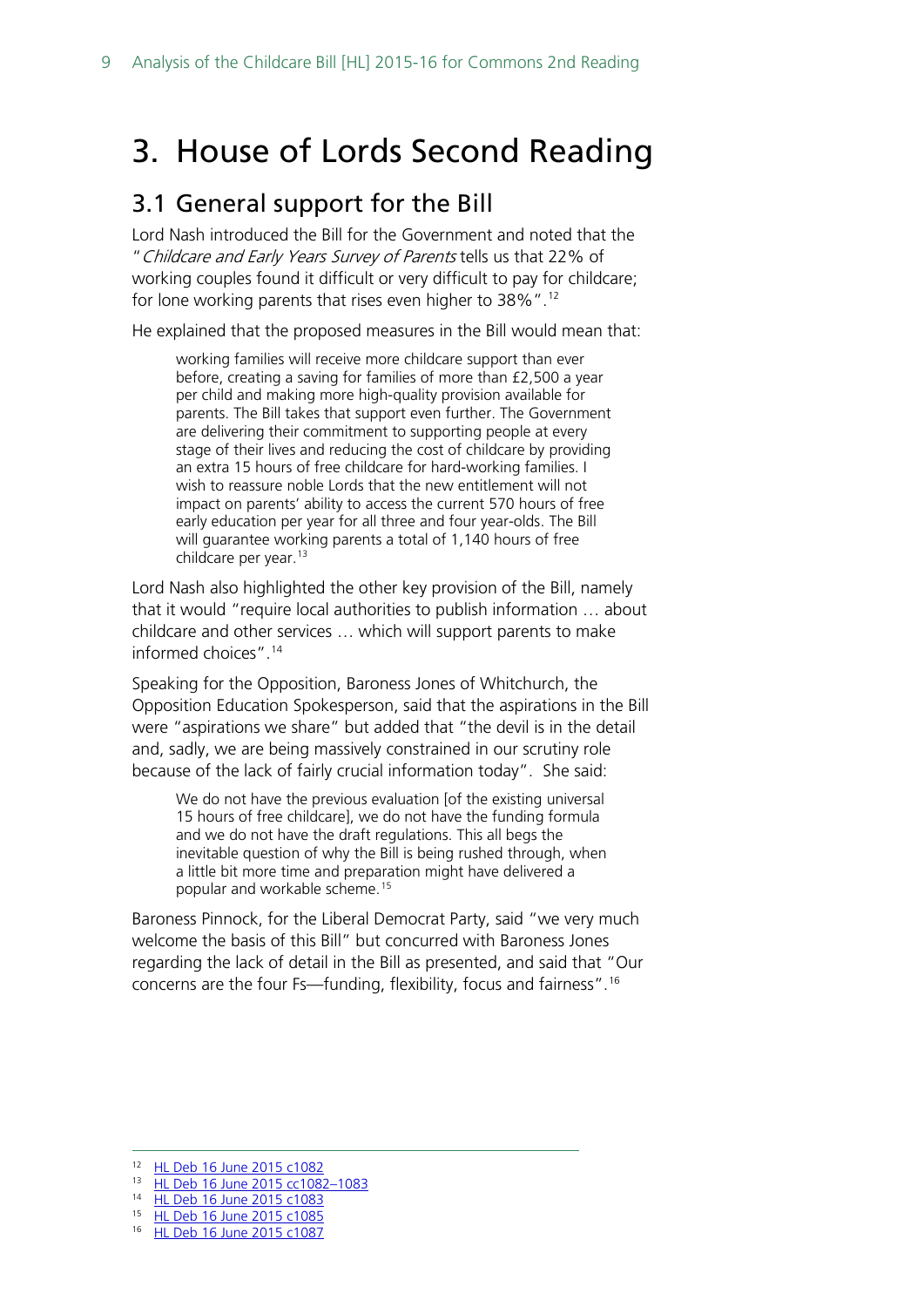## <span id="page-9-0"></span>4. The Bill's reliance on delegated legislation: a "skeleton" Bill?

## <span id="page-9-1"></span>4.1 Points raised during Second Reading

During Second Reading, it was noted that the detail of the policy would be determined as regulations rather than on the face of the Bill; this approach was criticised by several Peers.

For the Opposition, Baroness Jones said that:

It feels like we are starting with a blank script when we want to debate a fully formed policy … we are not prepared to hand over the detail of the policy to a series of negative and affirmative resolutions which may or may not have the parliamentary scrutiny they deserve. [17](#page-9-2) 

Her views were echoed by her colleague on the Labour benches, Lord Touhig, who described it as "a missing Bill", explaining that "its objectives are worthy and noble, but in 20 years' service in this House and the other place I have never seen a Bill so lacking in detail and so dependent on secondary legislation to give its ambitions practical meaning and outcome",<sup>[18](#page-9-3)</sup> and that "this Second Reading debate has had one key characteristic: an almost endlessly repeated request for more information".[19](#page-9-4)

The Conservative peer, Lord True, said "I do not believe that a rushed skeleton Bill is a good way to make policy or to draw on the wisdom of Parliament".<sup>[20](#page-9-5)</sup>

Lord Nash justified the form of the Bill and its early introduction before much of the detail had been decided, saying that:

The introduction of the Bill, with a strong duty on the Secretary of State, sends a clear message to parents and providers about the Government's commitment. They are expecting us to deliver on our manifesto commitment. They will be able to plan in the knowledge that they can expect this further support for working families, and the market can continue to grow in anticipation.

Although the detail that will go into regulations is important, so are the primary powers that we are taking. We will listen very carefully to the issues that the House has raised tonight and will raise in Committee, and I will write with further details to support scrutiny in Committee.

By considering and challenging us on the legal framework at this stage, the House will contribute significantly to the shaping of this policy, but it is equally important to take time to consult providers, parents and local authorities before operational details are fixed.<sup>[21](#page-9-6)</sup>

<span id="page-9-3"></span><span id="page-9-2"></span> <sup>17</sup> [HL Deb 16 June 2015 c1087](http://www.publications.parliament.uk/pa/ld201516/ldhansrd/text/150616-0001.htm#15061659000409)

<sup>18</sup> [HL Deb 16 June 2015 c1123](http://www.publications.parliament.uk/pa/ld201516/ldhansrd/text/150616-0002.htm)

<sup>19</sup> [HL Deb 16 June 2015 c1124](http://www.publications.parliament.uk/pa/ld201516/ldhansrd/text/150616-0002.htm)

<span id="page-9-4"></span><sup>20</sup> [HL Deb 16 June 2015 c1104](http://www.publications.parliament.uk/pa/ld201516/ldhansrd/text/150616-0001.htm#15061659000409)

<span id="page-9-6"></span><span id="page-9-5"></span><sup>&</sup>lt;sup>21</sup> [HL Deb 16 June 2015 c1130](http://www.publications.parliament.uk/pa/ld201516/ldhansrd/text/150616-0002.htm)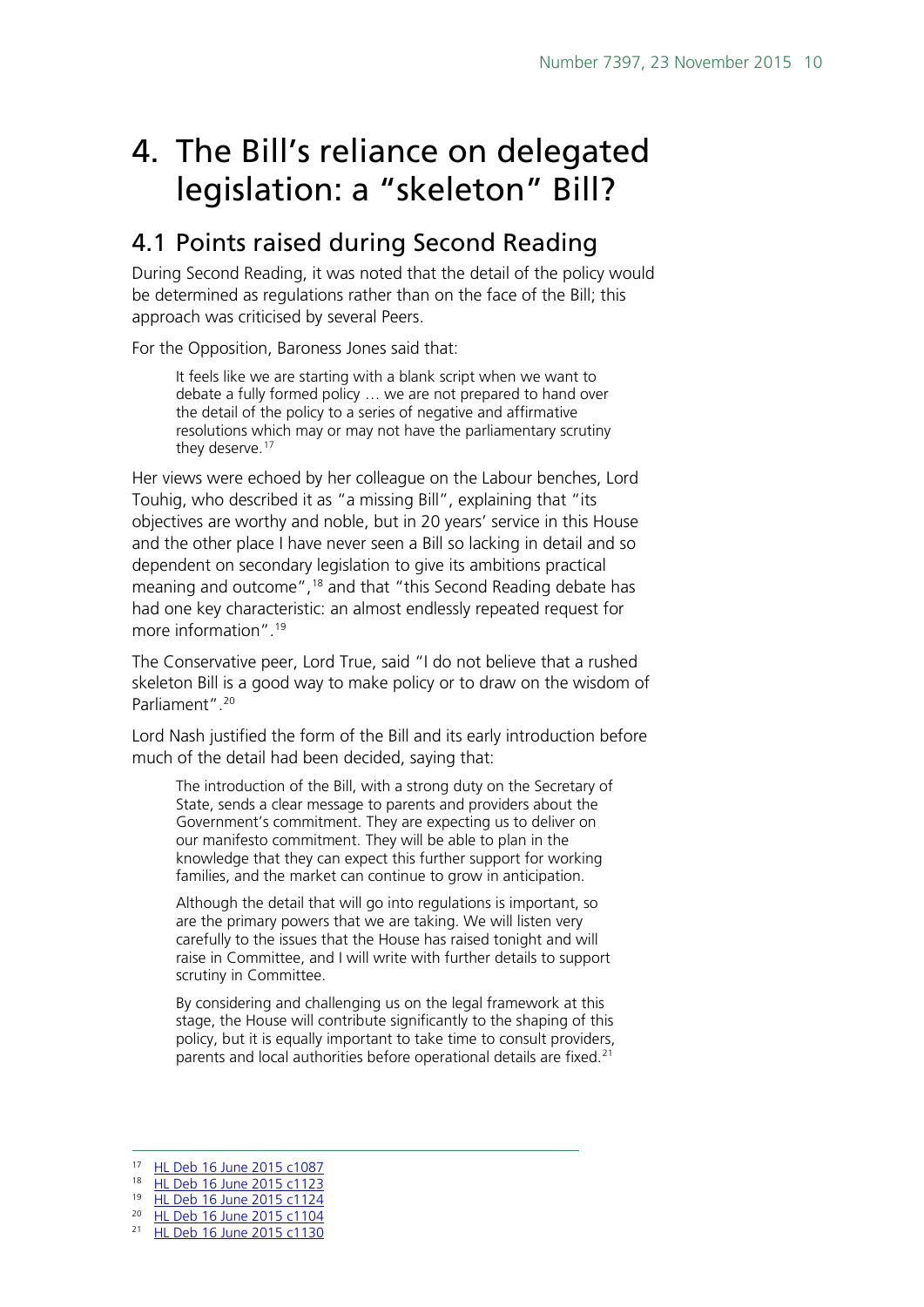#### **Box 2: A brief primer – what is the difference between Parliament's consideration of a Bill and the consideration of secondary legislation (e.g. statutory instrument, or SI)**

A Bill (primary legislation) is considered on a number of occasions in the Commons and Lords; there is a debate on the general principles of the Bill at Second Reading, and a Bill can be amended at Committee Stage, Report Stage, and (in the Lords only) Third Reading.

At Committee Stage, the Bill is considered line-by-line and each clause and schedule needs to be agreed to, usually by a committee of Members, rather than the whole House. At all the other stages it is the whole House that is involved in the scrutiny of the Bill.

Amendments can be anything from the changing of a single word, to the addition (or removal) of a number of clauses or schedules. The House (or committee) has to agree each amendment, and this may involve a division (vote).

In contrast, delegated legislation, such as a statutory instrument (or SI), is secondary legislation. When a piece of secondary legislation is considered, in the Commons, it is usually debated by a committee rather than the whole House.

Generally, Members cannot make amendments to a statutory instrument.

### <span id="page-10-0"></span>4.2 Justification by the Department for Education

In its memorandum to the Delegated Powers and Regulatory Reform Committee of the House of Lords, the Department for Education (DfE) explained that:

The specific provisions for delegated legislation being sought in this Bill have been developed on the basis of the following considerations:

- a) the legislative framework must clearly be presented on the face of the Bill with secondary legislation used to provide the detail;
- b) within that framework, the provisions of the Bill must also support effective implementation and contain sufficient flexibility to respond to changing circumstances;
- c) operational, administrative, and technical details are not normally set out in primary legislation. Too much detail on the face of the Bill risks obscuring the principal duties and powers from Parliamentary scrutiny. Use of secondary legislation not only ensures appropriate flexibility but also provides additional opportunities to consult on matters of detail with those that will be affected by the provisions;
- d) In addition, the Government's desire to consult widely with parents and providers before finalising a delivery model requires the primary legislation to take a wider range of regulation making powers than might normally be the case. $22$

<span id="page-10-1"></span><sup>&</sup>lt;sup>22</sup> Department for Education, *The Childcare Bill 2015 – Memorandum prepared by the* [Department for Education for the House of Lords Delegated Powers and Regulatory](http://www.parliament.uk/documents/DPRR/2015-16/Bills/Childcare/11-Childcare-DP-Memo.pdf)  [Reform Committee](http://www.parliament.uk/documents/DPRR/2015-16/Bills/Childcare/11-Childcare-DP-Memo.pdf), June 2015, p2, para 5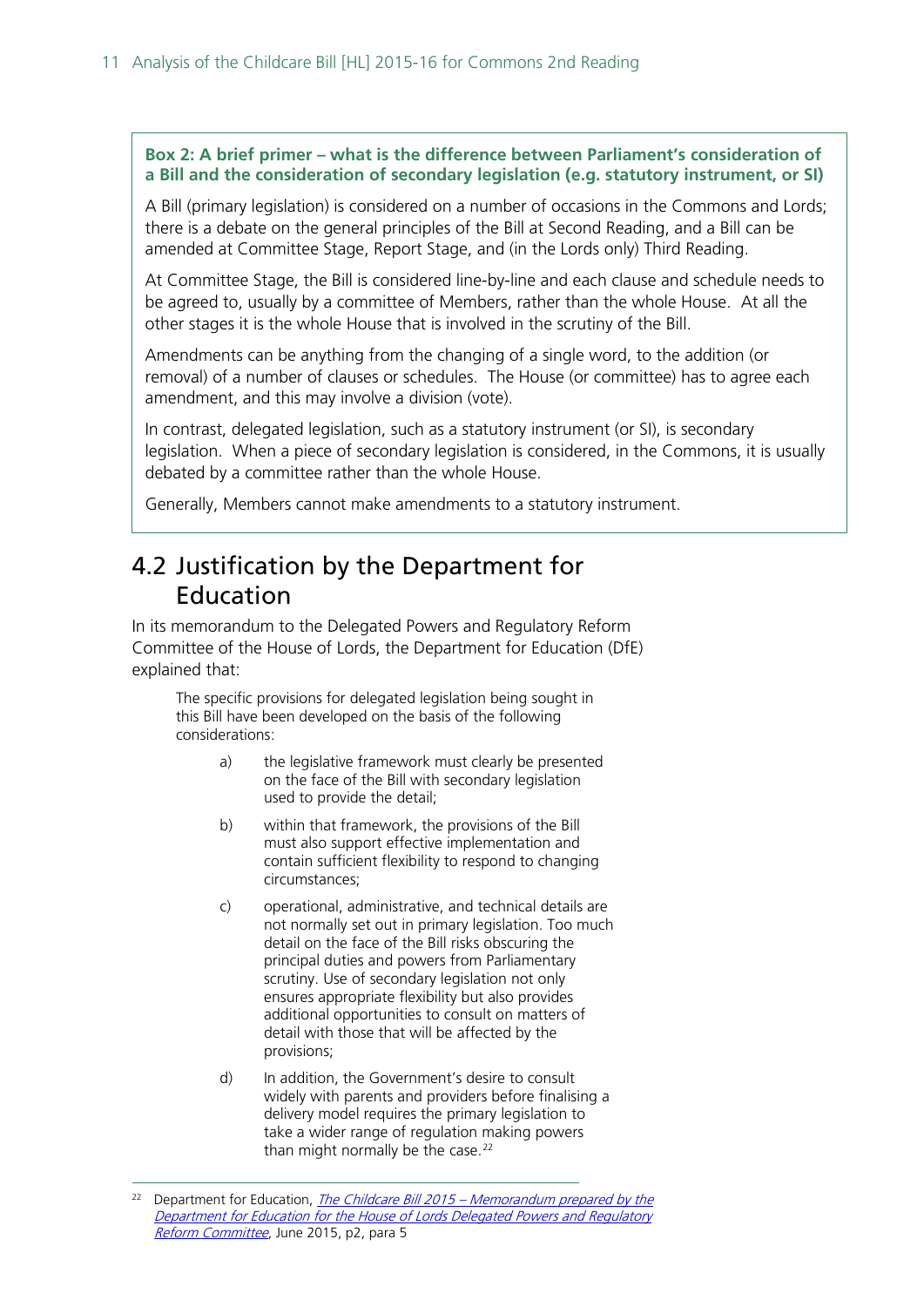## <span id="page-11-0"></span>4.3 Report of the Delegated Powers and Regulatory Reform Committee

In its report published after Second Reading, the Delegated Powers and Regulatory Reform Committee of the House of Lords was critical of the nature of the Bill.

It noted that the Bill as introduced was "almost entirely enabling" and that it "contains very little substantive provision about either of the topics for which it seeks to provide".<sup>[23](#page-11-1)</sup> The Committee concurred with the description of the Bill as being a "skeleton" Bill, and sought to draw the attention to the House to the provision of clause 1 of HL Bill 009 which had caused the Committee "considerable concern".<sup>[24](#page-11-2)</sup> After analysing clause 1, the Committee said:

The remarkable imbalance between the provision that appears in the Bill itself and what is to be left to regulations, and the scarcity of explanation in the memorandum, has led us to question whether members will be in a position to contribute meaningfully to debates at Committee Stage and Report Stage.<sup>[25](#page-11-3)</sup>

The Committee noted that in its memorandum the Government had stated that "operational, administrative and technical details are not normally set out in primary legislation" and that it had expressed its "wish 'to consult on matters of detail' and to 'consult widely … before finalising a delivery model'". [26](#page-11-4) The Committee contested that "the Government's stated approach to delegation is flawed":

While the Bill may contain a legislative framework, it contains virtually nothing of substance beyond the vague "mission statement" in clause  $1(1)$ .<sup>[27](#page-11-5)</sup> It is quite inaccurate to describe the nature of the provision authorised by clause 1(4) (particularly in view of the possible ingredients envisaged by subsection (5)) as "operational, administrative and technical detail".

We do not accept the Government's attempt to dignify their approach to delegation by referring to a need to consult. We of course acknowledge the need for consultation as a precursor to the formation of policy; but this should in our view have followed the well-established sequence of a Green Paper setting out proposals, followed by a White Paper containing the Government's legislative intentions, and finally the presentation of a Bill.

We note that the Minister said that "the introduction of the Bill, with a strong duty on the Secretary of State, sends a clear message to parents and providers about the Government's commitment". That is not, in our judgment, a proper use of legislation: the purpose of an Act is to change the law, not to

<span id="page-11-1"></span><sup>&</sup>lt;sup>23</sup> Delegated Powers and Regulatory Reform Committee, *[Childcare Bill \[HL\] etc.](http://www.publications.parliament.uk/pa/ld201516/ldselect/lddelreg/12/12.pdf)*, 2015-16 HL 12, 26 June 2015, p3, para 1<br><sup>24</sup> *Ibid*, p3, paras 2 and 3

<span id="page-11-3"></span><span id="page-11-2"></span> $25$  *Ibid*, 26 June 2015, p5, para 6

<span id="page-11-4"></span><sup>&</sup>lt;sup>26</sup> *Ibid*, 26 June 2015, p5, para 7

<span id="page-11-5"></span><sup>&</sup>lt;sup>27</sup> This refers to clause 1 of the Bill as introduced ( $HL$  Bill 009 2015–16); for Second Reading in the Commons, this is now clause 2. Clause 1(1) stated that "The Secretary of State must secure that childcare is available free of charge for qualifying children of working parents for, or for a period equivalent to, 30 hours in each of 38 weeks in any year". This worded is replicated in clause 2(1) of [Bill 84](http://www.publications.parliament.uk/pa/bills/cbill/2015-2016/0084/cbill_2015-20160084_en_2.htm#pb1-l1g2) presented to the House of Commons for Second Reading.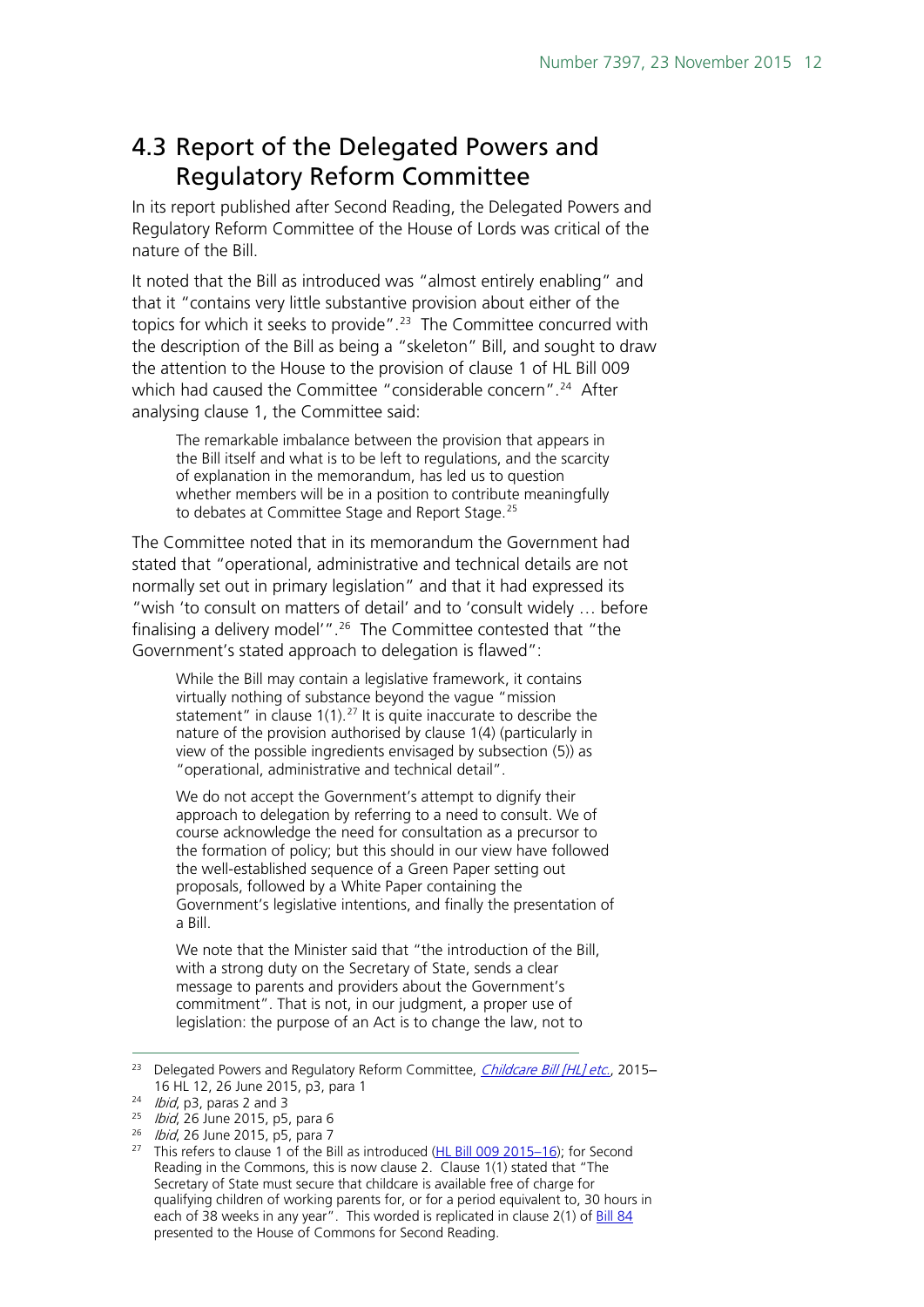"send a message" – a point made repeatedly in the last Parliament on the bill that became the Social Action, Responsibility and Heroism Act 2015.

The Committee concluded that "the power conferred by clause 1(4) is inappropriately wide" and recommended that greater detail be provided in the Bill and more information be provided about the proposed regulations.<sup>28</sup>

Turning to the procedure proposed for the regulations, the Committee said it was "surprised" that the negative procedure "is considered appropriate for any of the powers under clause 1", and recommended that "that the draft affirmative procedure should apply on the exercise of all powers conferred by clause 1". [29](#page-12-3) 

### <span id="page-12-0"></span>4.4 Report of the Constitution Committee

The Bill as introduced for Second Reading in the Lords also drew criticism from the Lords' Constitution Committee in its Report, published on the first day of the Committee Stage.

Having previously noted "a tendency by the Government to introduce vaguely worded legislation that leaves much to the discretion of ministers", the Committee said that "the Childcare Bill [HL] is a particularly egregious example of this development".

It explained that the Bill as drafted:

confers wide discretionary powers on the Secretary of State, including Henry VIII powers, with few indications as to how those powers should be used to achieve the objectives set out in the Bill.

 $[...]$ 

We do … wish to express our concern at this further evidence of legislation that gives ministers broad powers to achieve legislative objectives with few restrictions as to how secondary legislation should be framed to achieve that goal.

Legislation of this type increases the power of the Executive at the expense of Parliament. The Childcare Bill [HL] is an example of a continuing trend of constitutional concern to which we draw the attention of the House.<sup>[30](#page-12-4)</sup>

#### <span id="page-12-1"></span>4.5 Government response at the start of Committee Stage, and debate

At the start of Committee Stage on 1 July, Lord Nash told Peers that, following discussions, Report Stage would not happen until October. During the hiatus, the Government "intend[ed] to prepare and publish our response in good time before Report, including tabling government amendments where appropriate", adding:

It is our intention to provide a full update to the House on how we will deliver this extended entitlement and also an update on our plans to pilot it in 2016. This will take account of our

<span id="page-12-2"></span><sup>&</sup>lt;sup>28</sup> Delegated Powers and Regulatory Reform Committee, *[Childcare Bill \[HL\] etc.](http://www.publications.parliament.uk/pa/ld201516/ldselect/lddelreg/12/12.pdf)*, 2015-16 HL 12, 26 June 2015, p6, para 11

<span id="page-12-4"></span><span id="page-12-3"></span> $29$  *Ibid*, 26 June 2015, p6, paras 12 and 13

<sup>&</sup>lt;sup>30</sup> Constitutional Committee, *[Childcare Bill \[HL\]](http://www.publications.parliament.uk/pa/ld201516/ldselect/ldconst/16/16.pdf)*, 2015–16 HL16, 1 July 2015, paras 1–3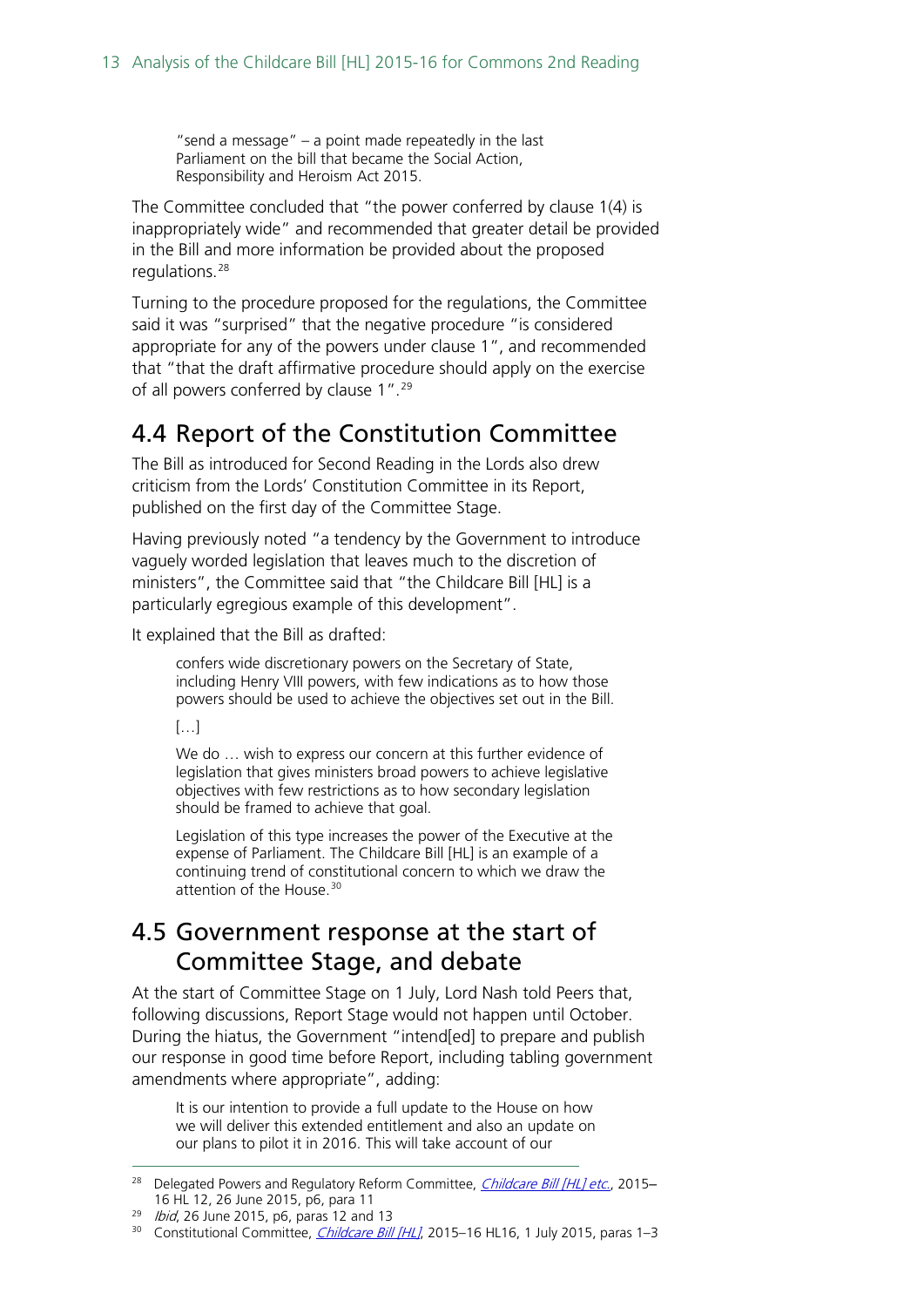consultations with parents, providers, local authorities and employers over the summer, the helpful contributions which I anticipate from your Lordships tonight and of course the recommendation of the Delegated Powers Committee which asked for clarity about how we intend to use the powers. [31](#page-13-0)

In regard to the Delegated Powers and Regulatory Reform Committee's report, the Minister said that the Government would "respond formally … in time for Report" and would "also of course pay careful attention to the views that the Delegated Powers Committee has expressed about affirmative procedure".<sup>[32](#page-13-1)</sup>

However, the regulations that would provide much of the detail would only be available after Parliament had finished its scrutiny of the Bill; Lord Nash said that "it is our intention to consult fully on draft regulations and guidance in the first part of 2016 after Royal Assent".<sup>[33](#page-13-2)</sup>

For the Opposition, the Shadow Leader of the House of Lords, Baroness Smith of Basildon, observed that "the Minister has been brought to the House to make quite an unusual statement before the start of Committee today", adding "I think it is an indication of the concern that has been expressed around your Lordships' House that he has chosen to do so today".

She said that "the way in which the Government have brought forward the Bill has serious implications for how we as a House consider legislation and fulfil our constitutional obligation as a revising Chamber. We cannot revise that which is not there", and that "for this House to do its job it must have more than the bones of a policy to scrutinise".

Baroness Smith called on the Government to accept the recommendations of the Delegated Powers and Regulatory Reform Committee's report, and ensure that the draft regulations and also the funding report ("the most crucial piece of information", as she described it) were available before Report Stage. [34](#page-13-3)

Lord Wallace, for the Liberal Democrats, took a similar position, describing the Bill as having "the hallmark of a party policy announcement during a general election, with the Government now desperately trying to figure out what it means and how to put it together", and said that "the comments of the Delegated Powers and Regulatory Reform Committee … are some of the strongest that I can recall".<sup>[35](#page-13-4)</sup>

Closing the debate, Lord Nash reaffirmed that regulations would not be available "until after Report" but added "we will report by then on the findings of the funding review". He contested that "the Bill is very clear on what it sets out to achieve. It places a duty on the Secretary of State to make available 30 hours of free childcare for working parents".<sup>[36](#page-13-5)</sup>

<span id="page-13-0"></span><sup>31</sup> [HL Deb 1 July 2015 c2074](http://www.publications.parliament.uk/pa/ld201516/ldhansrd/text/150701-0001.htm#15070130000453)

<span id="page-13-1"></span><sup>32</sup> [HL Deb 1 July 2015 cc2074–2075](http://www.publications.parliament.uk/pa/ld201516/ldhansrd/text/150701-0001.htm#15070130000453)

<span id="page-13-2"></span><sup>33</sup> [HL Deb 1 July 2015 c2075](http://www.publications.parliament.uk/pa/ld201516/ldhansrd/text/150701-0001.htm#15070130000453)

<span id="page-13-4"></span><span id="page-13-3"></span><sup>34</sup> [HL Deb 1 July 2015 cc2075–2077](http://www.publications.parliament.uk/pa/ld201516/ldhansrd/text/150701-0001.htm#15070130000453) 35 [HL Deb 1 July 2015 c2077](http://www.publications.parliament.uk/pa/ld201516/ldhansrd/text/150701-0001.htm#15070130000453)

<span id="page-13-5"></span><sup>36</sup> [HL Deb 1 July 2015 c2083](http://www.publications.parliament.uk/pa/ld201516/ldhansrd/text/150701-0001.htm#15070130000453)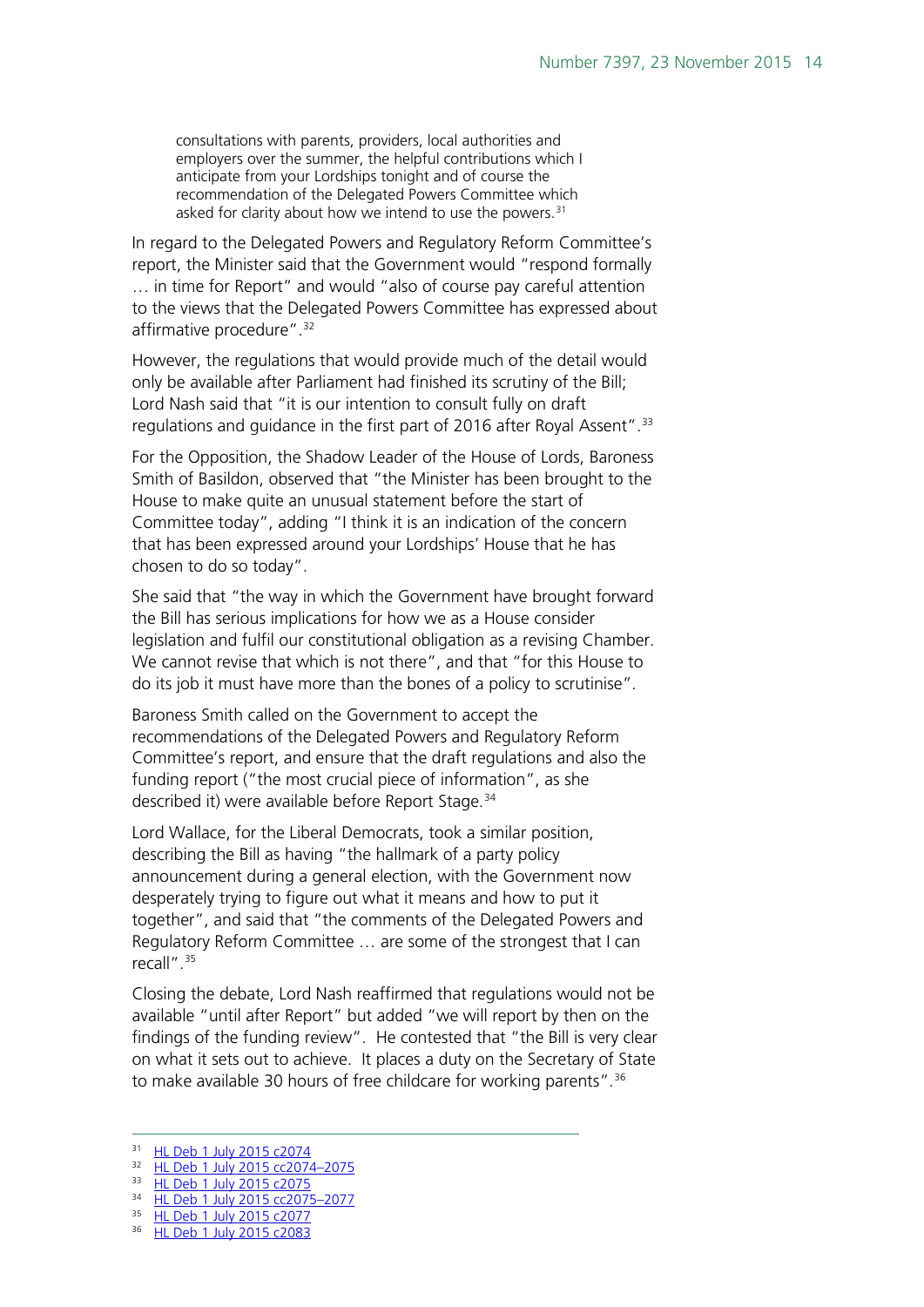## <span id="page-14-0"></span>4.6 Further report of the Delegated Powers and Regulatory Reform Committee before Report Stage

The Delegated Powers and Regulatory Reform Committee published a follow-up report following the publication of both the Government amendments, to be debated at Report Stage, "to provisions in the Bill that confer powers on the Secretary of State to make delegated legislation" and associated supplementary memorandum to the Committee. [37](#page-14-1) The report was published the day before Report Stage of the Bill in the House of Lords.

While the Committee "welcome[d] the efforts that the Government has made to respond to some of our earlier criticisms about the scope of the powers in the Bill", it said "nonetheless, we are surprised and disappointed that many of our recommendations have not been acted upon", continuing:

It appears to us that the amendments add very little of substance to the face of the Bill: for the most part they adjust the existing delegated powers by removing some, varying others and adding more, while re-parading many in a new clause. Although the changes to some delegated powers may give the House a clearer idea of how the powers could be exercised, it remains unclear how they will be exercised.<sup>[38](#page-14-2)</sup>

In its June 2015 report, the Committee had recommended that the regulations be subject to the affirmative procedure.<sup>39</sup> The Government had responded by proposing the affirmative procedure for most powers on first exercise only, except for some limited circumstances,<sup>40</sup> arguing that the approach:

follows the precedents of parliamentary scrutiny adopted elsewhere in childcare legislation, for example under Part 3 of the Childcare Act 2006, and will enable the government to the quickly and efficiently update the delivery details of the extended entitlement in future, should this be necessary. [41](#page-14-5)

<span id="page-14-1"></span><sup>&</sup>lt;sup>37</sup> Department for Education, *The Childcare Bill 2015 – Supplementary Memorandum* prepared by the Department for Education for the House of Lords Delegated Powers [and Regulatory Reform Committee \(October 2015\)](http://www.parliament.uk/documents/lords-committees/delegated-powers/Supplementary_Delegated_Powers_Memo_Childcare.pdf), p1, para 1

<span id="page-14-2"></span><sup>38</sup> Delegated Powers and Regulatory Reform Committee, Childcare Bill [HL]: [Government Amendments](http://www.publications.parliament.uk/pa/ld201516/ldselect/lddelreg/37/37.pdf), 2015-16 HL 37, 13 October 2015, p3, para 3 (original emphasis)

<span id="page-14-3"></span><sup>&</sup>lt;sup>39</sup> Delegated Powers and Regulatory Reform Committee, *[Childcare Bill \[HL\] etc.](http://www.publications.parliament.uk/pa/ld201516/ldselect/lddelreg/12/12.pdf)*, 2015-16 HL 12, 26 June 2015, p6, para 13

<span id="page-14-4"></span> $40$  The limited exceptions are "where regulations seek to: i) substitute a different amount for the maximum financial penalty which may be imposed for dishonest conduct, or false or misleading information or statements made in connection with a determination of a child's eligibility for childcare; or ii) amend or repeal primary legislation". [Department for Education, *[The Childcare Bill 2015 –](http://www.parliament.uk/documents/lords-committees/delegated-powers/Supplementary_Delegated_Powers_Memo_Childcare.pdf) Supplementary* Memorandum prepared by the Department for Education for the House of Lords [Delegated Powers and Regulatory Reform Committee \(October 2015\)](http://www.parliament.uk/documents/lords-committees/delegated-powers/Supplementary_Delegated_Powers_Memo_Childcare.pdf), pp1–2, para 4]

<span id="page-14-5"></span><sup>&</sup>lt;sup>41</sup> Department for Education, The Childcare Bill 2015 – Supplementary Memorandum [prepared by the Department for Education for the House of Lords Delegated Powers](http://www.parliament.uk/documents/lords-committees/delegated-powers/Supplementary_Delegated_Powers_Memo_Childcare.pdf)  [and Regulatory Reform Committee \(October 2015\)](http://www.parliament.uk/documents/lords-committees/delegated-powers/Supplementary_Delegated_Powers_Memo_Childcare.pdf), p2, para 4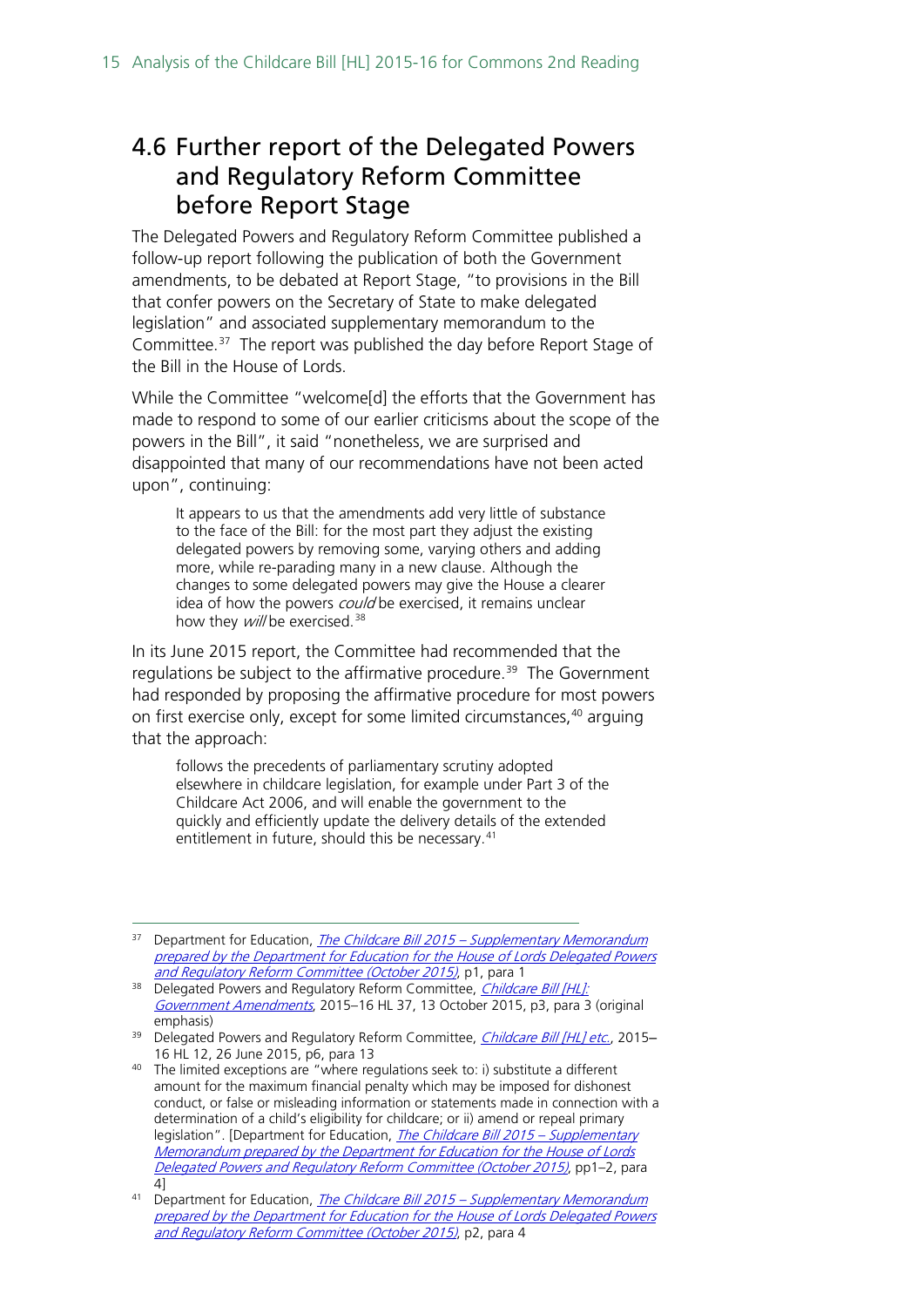The Committee said that, given the reasoning provided by the DfE, it was "not persuaded … that these scrutiny proposals are adequate in the case of this Bill".<sup>[42](#page-15-1)</sup> For example, the Committee said that:

The first-time affirmative procedure that the Government now propose for regulations under clause 1 would mean that the initial (affirmative) regulations would include the eligibility conditions; but conditions could subsequently be altered – and conceivably removed – by negative procedure regulations. We do not regard that as satisfactory, and, in the absence of provision about eligibility on the face of the Bill, **we recommend that regulations under clause 1(2)(d) and (2B) in particular should require the affirmative procedure whenever made.**[43](#page-15-2)

While the Government had stated that "draft regulations made under clauses 1 and 2 [i.e. the "Duty to secure 30 hours free childcare available for working parents" and the "Discharging the section 1(1) duty"] $44$  will be subject to a public consultation before final regulations are brought before Parliament for approval", <sup>[45](#page-15-4)</sup> the Committee recommended that "there should be an obligation to consult – fully and allowing reasonable time for such consultation – not only in relation to the first regulations to be made under each of those clauses, but also on proposals for any subsequent regulations under them. We recommend that the Bill be amended accordingly". [46](#page-15-5)

### <span id="page-15-0"></span>4.7 Amendments at Report Stage

Despite the Government tabling amendments to address criticisms of the Bill, at Report Stage Baroness Jones of Whitchurch, for the Opposition, noted the further report of the Delegated Powers and Regulatory Reform Committee, which she described as "scathing".

In response, Lord Nash said that he "hope[d] that the package of support published earlier this month, the policy statement and the government amendments I have tabled, deliver on those commitments" that he had made at Committee Stage. He judged that Baroness Jones "rather overstated the case by saying these [comments by the Delegated Powers and Regulatory Reform Committee] were scathing, though I note that there are areas where the committee would like us to be clearer in our intentions".[47](#page-15-6) 

The Government tabled amendment 12 to remove clauses 1(4) to 1(7), and tabled amendment 18 to create a new clause 2 at Report Stage. Lord Nash explained that:

<span id="page-15-1"></span><sup>42</sup> Delegated Powers and Regulatory Reform Committee, Childcare Bill [HL]: [Government Amendments](http://www.publications.parliament.uk/pa/ld201516/ldselect/lddelreg/37/37.pdf), 2015–16 HL 37, 13 October 2015, p3, para 4

<span id="page-15-2"></span> $43$  *Ibid*, p4, para 8 (original emphasis)

<span id="page-15-3"></span><sup>44</sup> Clauses 1 and 2 referred to in the supplementary memorandum were clause 1 of the Bill as considered at Committee Stage, and new clause 2 to be introduced at Report Stage by amendment 18. To add to the complication, these became clauses 2 and 3 after Report Stage because the Opposition secured the addition of a new clause 1.

<span id="page-15-4"></span><sup>&</sup>lt;sup>45</sup> Department for Education, *The Childcare Bill 2015 – Supplementary Memorandum* prepared by the Department for Education, for the House of Lords Delegated Powers [and Regulatory Reform Committee \(October 2015\)](http://www.parliament.uk/documents/lords-committees/delegated-powers/Supplementary_Delegated_Powers_Memo_Childcare.pdf), p1, para 3

<span id="page-15-5"></span><sup>&</sup>lt;sup>46</sup> Delegated Powers and Regulatory Reform Committee, *Childcare Bill [HL]*: [Government Amendments](http://www.publications.parliament.uk/pa/ld201516/ldselect/lddelreg/37/37.pdf), 2015–16 HL 37, 13 October 2015, p6, para 15

<span id="page-15-6"></span><sup>47</sup> [HL Deb 14 October 2015 c238](http://www.publications.parliament.uk/pa/ld201516/ldhansrd/text/151014-0001.htm#15101443000833)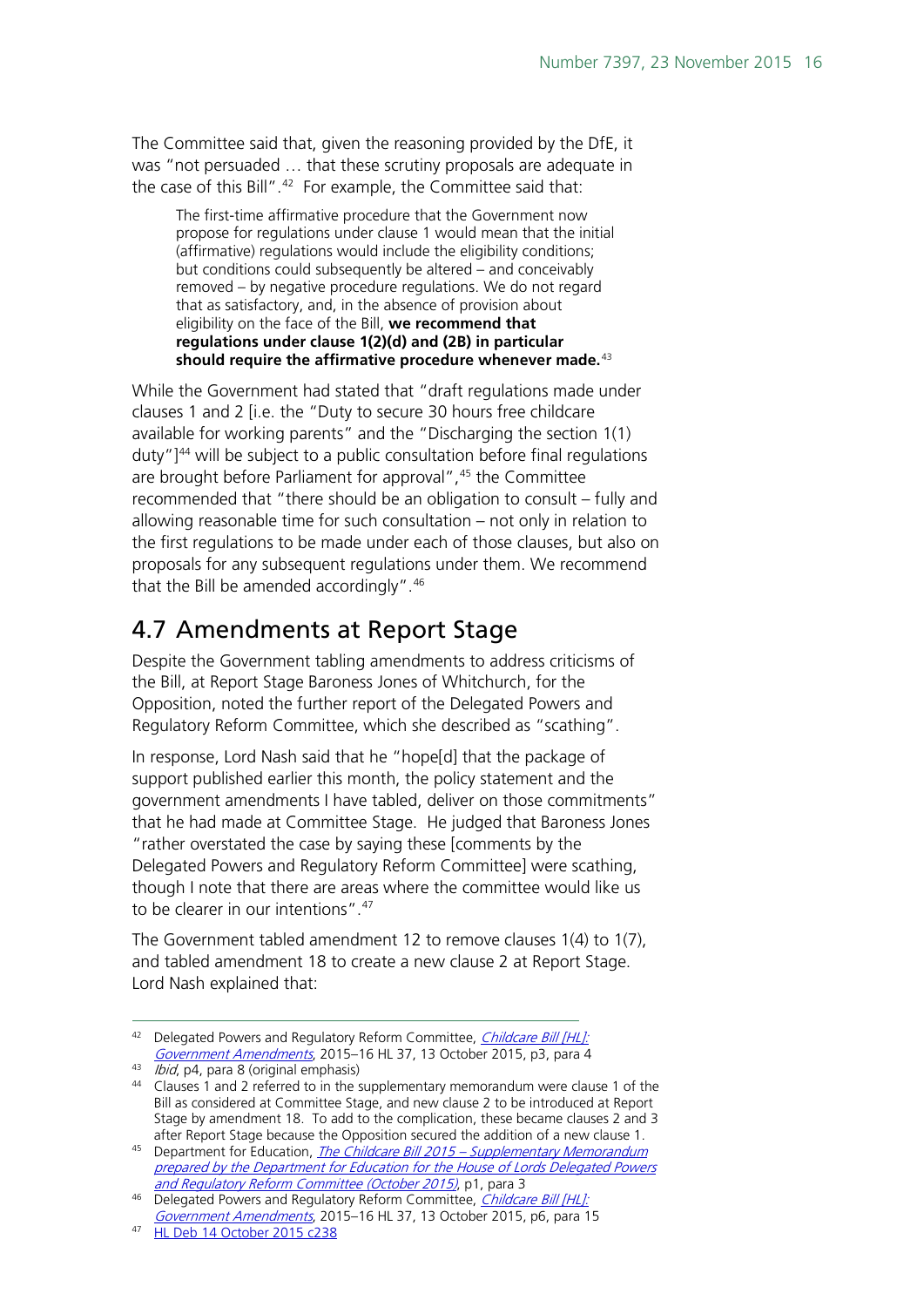Amendment 12 removes some of the provisions which were of particular concern to noble Lords, for example the wide power to impose obligations on any public body or to reproduce any provision of the Childcare Payments Act. Amendment 18 would replace powers which have been criticised as being too wide in their scope with a more targeted set of powers. In particular, we have taken powers which will enable us to create gateways for government departments and local authorities to be able to share information they hold for the purposes of checking a child's eligibility for the extended entitlement. Information-sharing gateways will, of course, need to be subject to appropriate safeguards and that is why we are clear that unauthorised, onward disclosure of information obtained through those gateways ought to be subject to a criminal offence, a matter which I will speak to shortly as I know it is of great concern to the House.<sup>[48](#page-16-0)</sup>

Amendments 12 and 18 were agreed.<sup>[49](#page-16-1)</sup>

The Government also tabled amendments at Report Stage that would have required "the first regulations" made under what was then clause 1 (now clause 2 in Bill 84 as presented for Commons Second Reading) or new clause 2 (now clause 3) to be subject to the affirmative resolution; as the Delegated Powers and Regulatory Reform Committee noted, this would not apply if regulations already made were being amended (or withdrawn).

Only regulations made under new clause 2(6) (regarding financial penalties), or any regulations that amended or repealed provision made by an Act would be subject to the affirmative resolution on every occasion.

Baroness Jones and Lord Touhig tabled amendment 27 that sought to require every statutory instrument containing regulations under what was then clause 1 (now clause 2) or new clause 2 (now clause 3) to be subject to the affirmative resolution.

Replying for the Government, Lord Nash, recognising the earlier criticisms, said that he was now "in complete agreement with noble Lords and with the [Delegated Powers and Regulatory Reform] committee's report that it would be appropriate for regulations to be approved by a debate in both Houses [i.e. subject to the affirmative resolution]" and he "hope[d] this will reassure noble Lords that we have listened".

Contrasting the Governments amendments with Opposition amendment 27, Lord Nash said that "we believe it is right that initially we should deal with the regulations under the affirmative procedure, rather than the negative procedure as originally planned. However, we do not believe it is necessary to make them affirmative each time", adding:

We need to strike the right balance between the mechanics of the affirmative process—for example, the need to find time in the parliamentary timetable for debates in both Houses, no matter

 <sup>48</sup> [HL Deb 14 October 2015 c258](http://www.publications.parliament.uk/pa/ld201516/ldhansrd/text/151014-0001.htm#15101443000833)

<span id="page-16-1"></span><span id="page-16-0"></span><sup>&</sup>lt;sup>49</sup> Amendment 18 as amended by amendment 20A was agreed; see sections 6.4 and 6.7 for details of amendment 20A.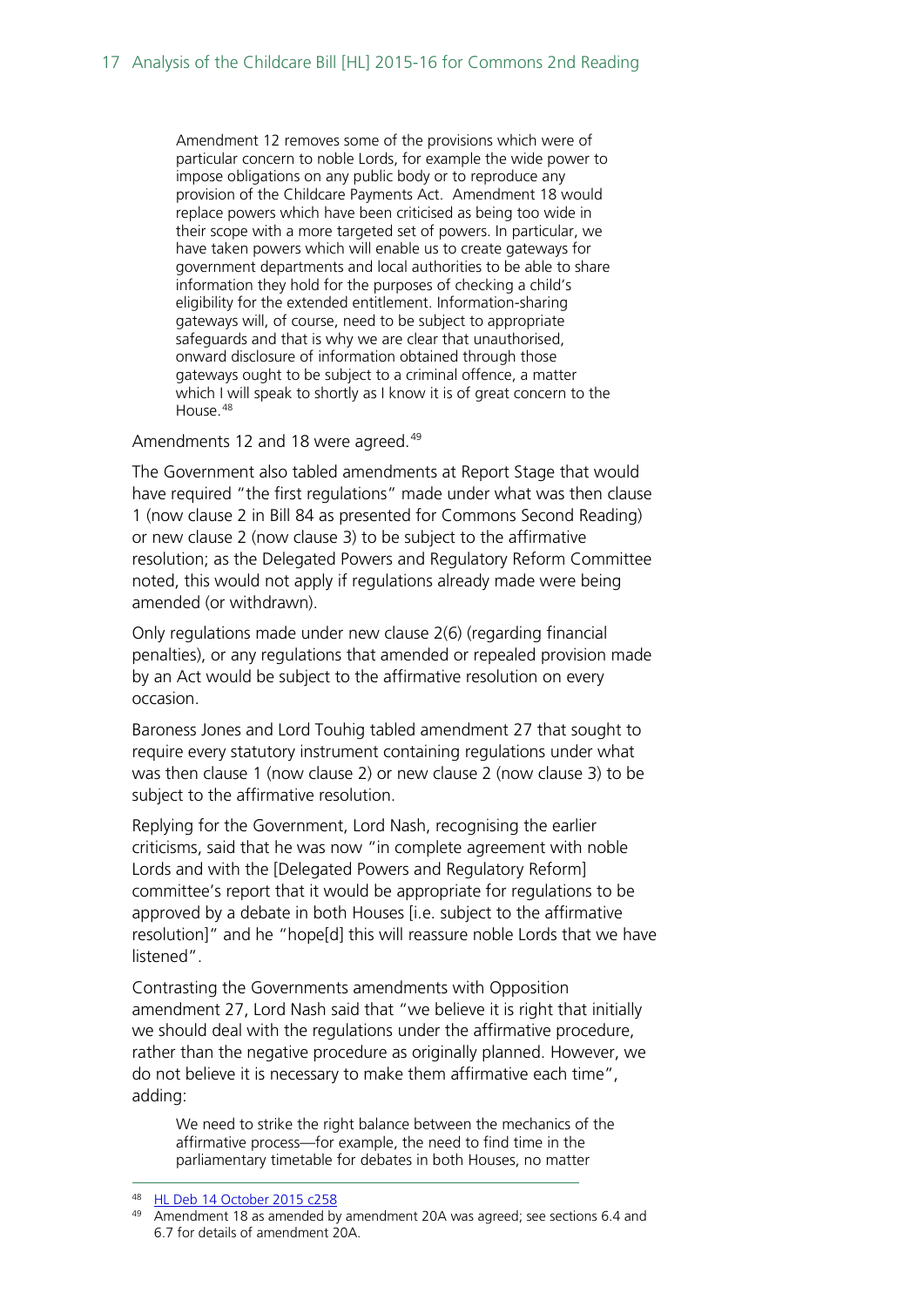how small the change—and the ability of government to respond efficiently and effectively to support delivery of the new entitlement, should this be necessary. That is why the government amendments in this group envisage that regulations made under Clause 1 and regulations made for the purpose of discharging the Secretary of State's duty will be subject to a debate the first time the powers are exercised but that subsequent regulations made under the Bill would be subject to the negative resolution procedure.[50](#page-17-1)

Lord Touhig said "I regret very much having to put Amendment 27 before the House but, frankly, the Government leave us no choice" because of its "cavalier attitude". While acknowledging that "some concessions" had been made by the Government, he said that they were "not enough to persuade us on this side not to table Amendment 27". Lord Touhig cited the Delegated Powers and Regulatory Reform Committee's report and invited the Minister to commit to tabling a new amendment at Third Reading to make all the regulations in the Bill subject to an affirmative resolution. [51](#page-17-2) 

Lord Nash declined, and noted that "each time the regulations that underpin the current entitlement have been amended, which is only four times, they have been subject to a public consultation" and that "the current entitlement is subject to a negative procedure and we are not persuaded that this situation is sufficiently different to warrant finding parliamentary time for changes which may be minor". He also offered assurances that "the department will continue to follow this good practice and will consult on any material changes to regulations made under Section 1 and regulations made for the purposes of discharging the Secretary of State's duty under what will become Section 2". [52](#page-17-3)

Lord Touhig asked that the opinion of the House be tested.

On Division, amendment 27 was agreed, with 159 Peers voting content, and 137 voting not-content.

## <span id="page-17-0"></span>4.8 Analysis of Clause 5 of Bill 84

Following the amendments made in the Lords, the extended entitlement regulations will be subject to the affirmative resolution each time they are laid. As the explanatory notes state:

This clause allows regulations to be made which make different provision for different purposes, make consequential, incidental, supplemental, transitional or saving provision or amend, repeal or revoke any measures made in another Act. The regulations may also confer a discretion on any person. Any regulations made under section 2 or 3 will be subject to affirmative resolution by each House of Parliament.<sup>[53](#page-17-4)</sup>

 <sup>50</sup> [HL Deb 14 October 2015 cc289–290](http://www.publications.parliament.uk/pa/ld201516/ldhansrd/text/151014-0002.htm)

<span id="page-17-2"></span><span id="page-17-1"></span><sup>51</sup> [HL Deb 14 October 2015 cc290–291](http://www.publications.parliament.uk/pa/ld201516/ldhansrd/text/151014-0002.htm)

<span id="page-17-3"></span><sup>52</sup> [HL Deb 14 October 2015 c292](http://www.publications.parliament.uk/pa/ld201516/ldhansrd/text/151014-0002.htm)

<span id="page-17-4"></span><sup>53</sup> [Bill 84–EN](http://www.publications.parliament.uk/pa/bills/cbill/2015-2016/0084/en/15084en.pdf), p7, para 32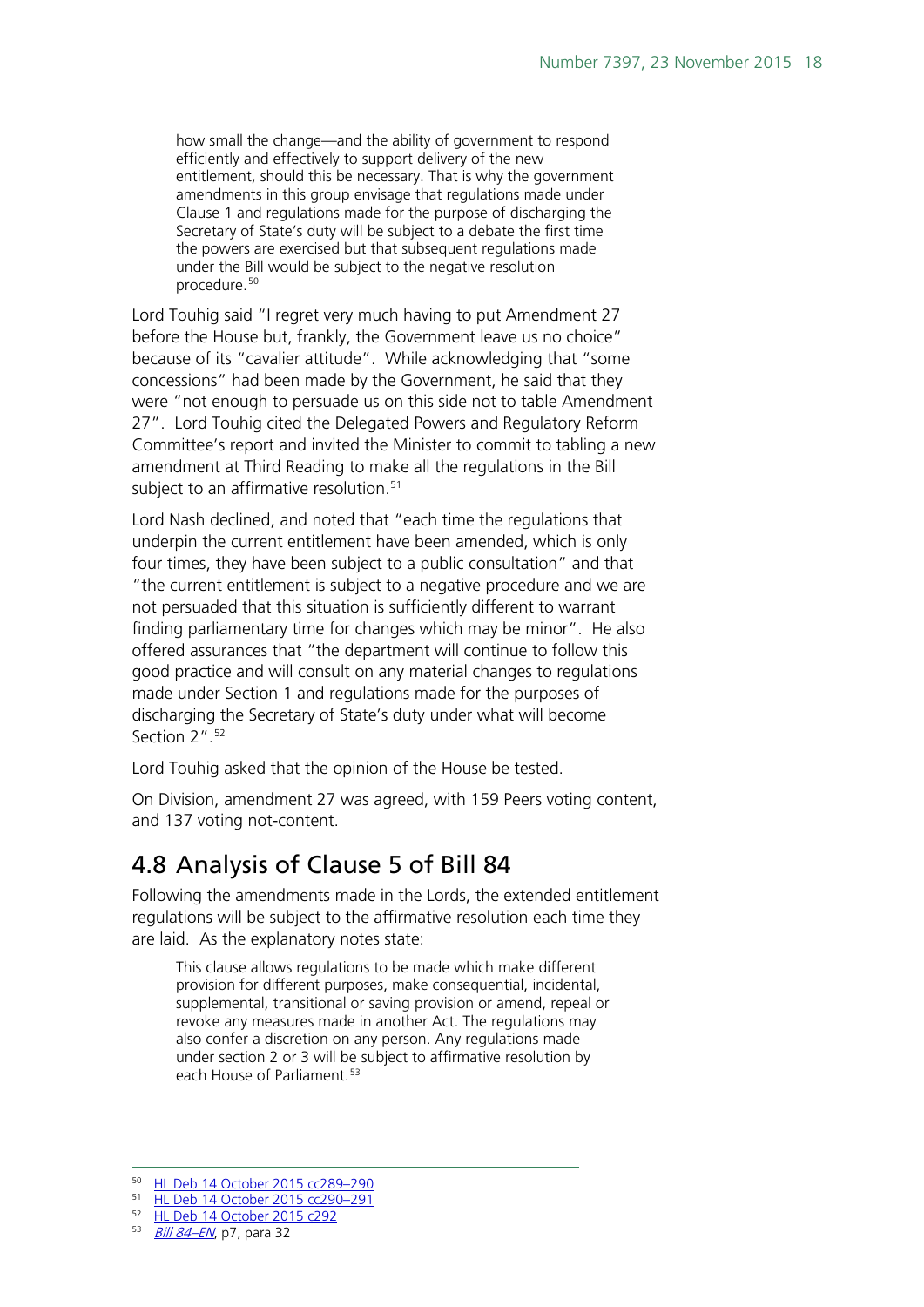## <span id="page-18-0"></span>5. Funding the proposals

#### <span id="page-18-1"></span>5.1 The impact on families and expected take-up

The Government has stated that the extended entitlement will be "available to up to 600,000 families and worth around £5,000 a year – including the £2,500 they can already save from existing free childcare offers". [54](#page-18-3) 

However, the Government has not, to date, indicated how many families it expects to take up the offer of extended entitlement, or if they expect them to take the full 15 hours or just a part of it.

In an interview in Nursery World in October 2015, the Parliamentary Under Secretary of State for Childcare and Education, Sam Gyimah, said:

The reason why we are having a very detailed funding review of the cost of providing childcare, which has never been done before, by the way, is to specifically look at these figures.

[…]

The reason the question of take-up and capacity is not a straightforward one to answer is that it depends on where you are in the country.<sup>[55](#page-18-4)</sup>

More details might be expected when the outcome of the review (see section 5.4) is announced, and when the full impact assessment (IA) on extended entitlement is available, although the Government has stated that this "will be published when we undertake a formal public consultation on the draft regulations in 2016".<sup>[56](#page-18-5)</sup>

## <span id="page-18-2"></span>5.2 How the policy will be funded

When David Cameron announced the policy of 30 hours of free childcare at the launch of the Conservative Party manifesto on 14 April 2015, the Conservative Party tweeted that it would be "Paid for by reducing pension tax relief for wealthiest. Costing takes account for Universal Credit & TaxFree Childcare". [57,](#page-18-6) [58](#page-18-7) Similarly, a Conservative Party briefing issued on 21 April 2015 stated that the cost of the policy "will be paid for by reducing the tax relief on pension contributions for people earning more than £150,000". [59](#page-18-8)

<span id="page-18-3"></span><sup>&</sup>lt;sup>54</sup> GOV.UK, *Government brings forward plans to double free childcare for working* [families](https://www.gov.uk/government/news/government-brings-forward-plans-to-double-free-childcare-for-working-families), Press release, 1 June 2015

<span id="page-18-4"></span><sup>&</sup>lt;sup>55</sup> "Exclusive interview with Childcare Minister Sam Gyimah: France, funding and the [30 hours",](http://www.nurseryworld.co.uk/nursery-world/news/1154315/exclusive-interview-with-childcare-minister-sam-gyimah-france-funding-and-the-30-hours) Nursery World, 19 October 2015

<span id="page-18-5"></span><sup>56</sup> [HL Deb 14 October 2015 c290](http://www.publications.parliament.uk/pa/ld201516/ldhansrd/text/151014-0002.htm)

<span id="page-18-6"></span><sup>&</sup>lt;sup>57</sup> Twitter (CCHQ Press Office @CCHQPress), [14 April 2015](https://twitter.com/CCHQPress/status/587943341960069120/photo/1?ref_src=twsrc%5Etfw)

<span id="page-18-7"></span><sup>58</sup> As the Institute for Public Policy Research notes, the introduction of extended entitlement to childcare is expected to create savings from tax credits/universal credit and other elements of the welfare budget ("dynamic" effects). [IPPR, *Extending The* Early Years Entitlement - [Costings, Concerns And Alternatives](http://www.ippr.org/files/publications/pdf/extending-the-early-years-entitlement-costings-concerns-and-alternatives-oct2015.pdf?noredirect=1), October 2015, p9]

<span id="page-18-8"></span><sup>&</sup>lt;sup>59</sup> "Election 2015 live: Cameron promises to double free childcare and revive right to buy – 1.18pm: [Conservatives offer working parents 30 hours of free childcare –](http://www.theguardian.com/politics/live/2015/apr/14/election-2015-live-conservative-manifesto-david-cameron-right-to-buy) [Details",](http://www.theguardian.com/politics/live/2015/apr/14/election-2015-live-conservative-manifesto-david-cameron-right-to-buy) The Guardian, 21 April 2015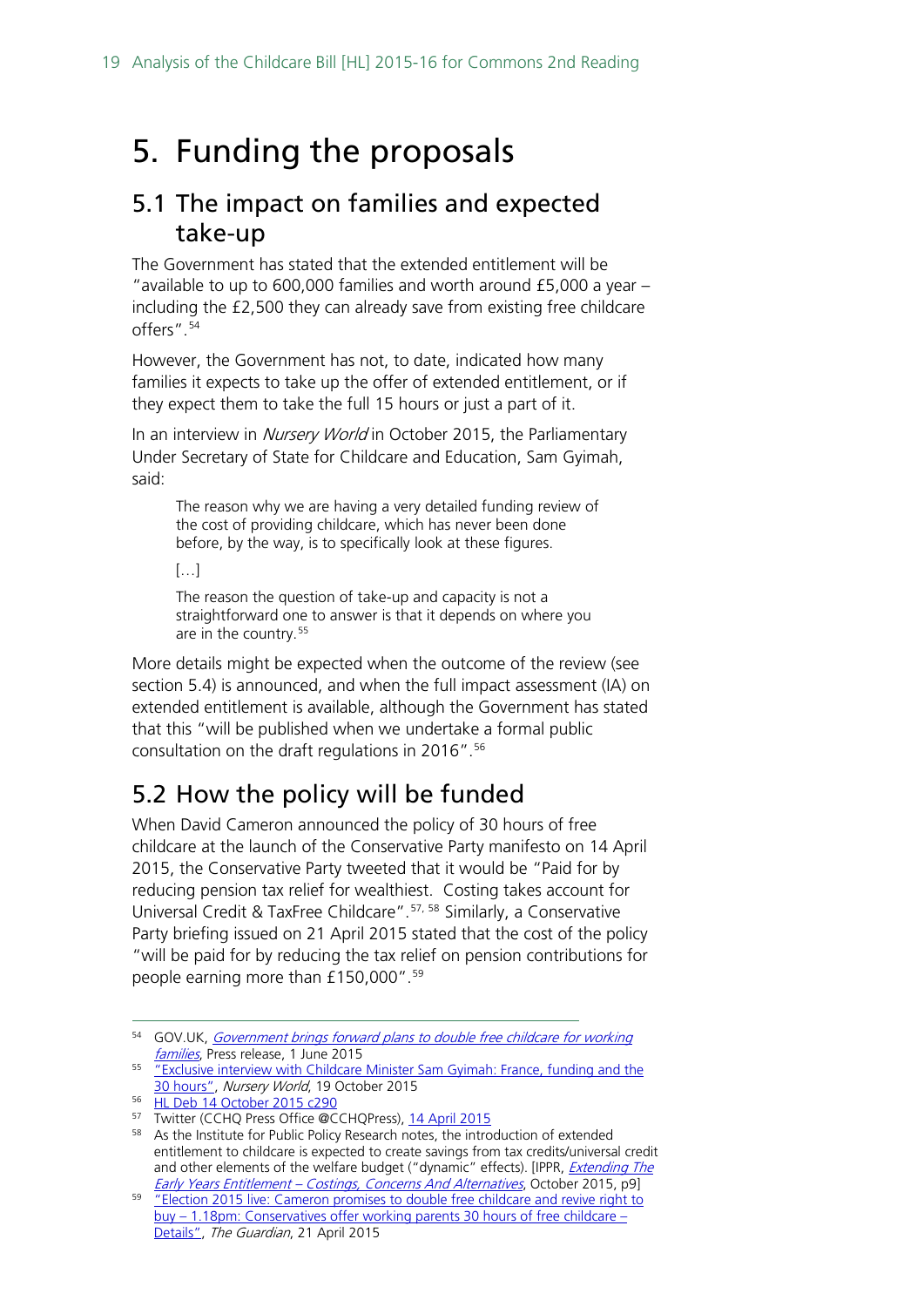This position was restated by Lord Nash when he told Peers on 3 June 2015 that the cost of the extended entitlement would "be delivered from reducing the tax relief on pensions for those earning more than £150,000 a year". $60$ 

However, the 26 October 2015 version of the explanatory notes published alongside the Bill as introduced to the Commons stated that: "The additional 15 hours free childcare entitlement for working parents of three and four year olds will be paid for by the Department for Education and will therefore result in *an increase in public spending*" (emphasis added). $61$  This appeared to represent a shift in the funding position from that stated previously.

## <span id="page-19-0"></span>5.3 Estimates of the cost of the policy

#### <span id="page-19-1"></span>Conservative Party and Government estimates

Since the extended entitlement was first announced during the 2015 General Election campaign, the cost of the extended entitlement policy appears to have increased substantially, as the graph below demonstrates:



The sources of the information for this chart are explained below.

When the extended entitlement policy was announced during the General Election, *The Guardian* cited a Conservative Party briefing which stated: "The new 30 hours entitlement policy will cost just under £350 million a year once fully implemented".<sup>[62](#page-19-4)</sup>

In response to the question "how their proposed plans to increase free early-years childcare will be funded", Lord Nash told the House of Lords on 3 June 2015 that "our current estimate is that this will cost around £350 million".[63](#page-19-5) He did not indicate which year the figure related to.

<span id="page-19-3"></span><span id="page-19-2"></span> $\frac{60}{61}$  [HL Deb 3 June 2015 c412](http://www.publications.parliament.uk/pa/ld201516/ldhansrd/text/150603-0001.htm#15060326000397)

 $Bill 84$ – $EN$ , p8, para 40

<span id="page-19-4"></span><sup>62</sup> ["Election 2015 live: Cameron promises to double free childcare and revive right to](http://www.theguardian.com/politics/live/2015/apr/14/election-2015-live-conservative-manifesto-david-cameron-right-to-buy)  buy – 1.18pm: [Conservatives offer working parents 30 hours of free childcare –](http://www.theguardian.com/politics/live/2015/apr/14/election-2015-live-conservative-manifesto-david-cameron-right-to-buy) Details", The Guardian, 21 April 2015<br><sup>63</sup> [HL Deb 3 June 2015 c412](http://www.publications.parliament.uk/pa/ld201516/ldhansrd/text/150603-0001.htm#15060326000397)

<span id="page-19-5"></span>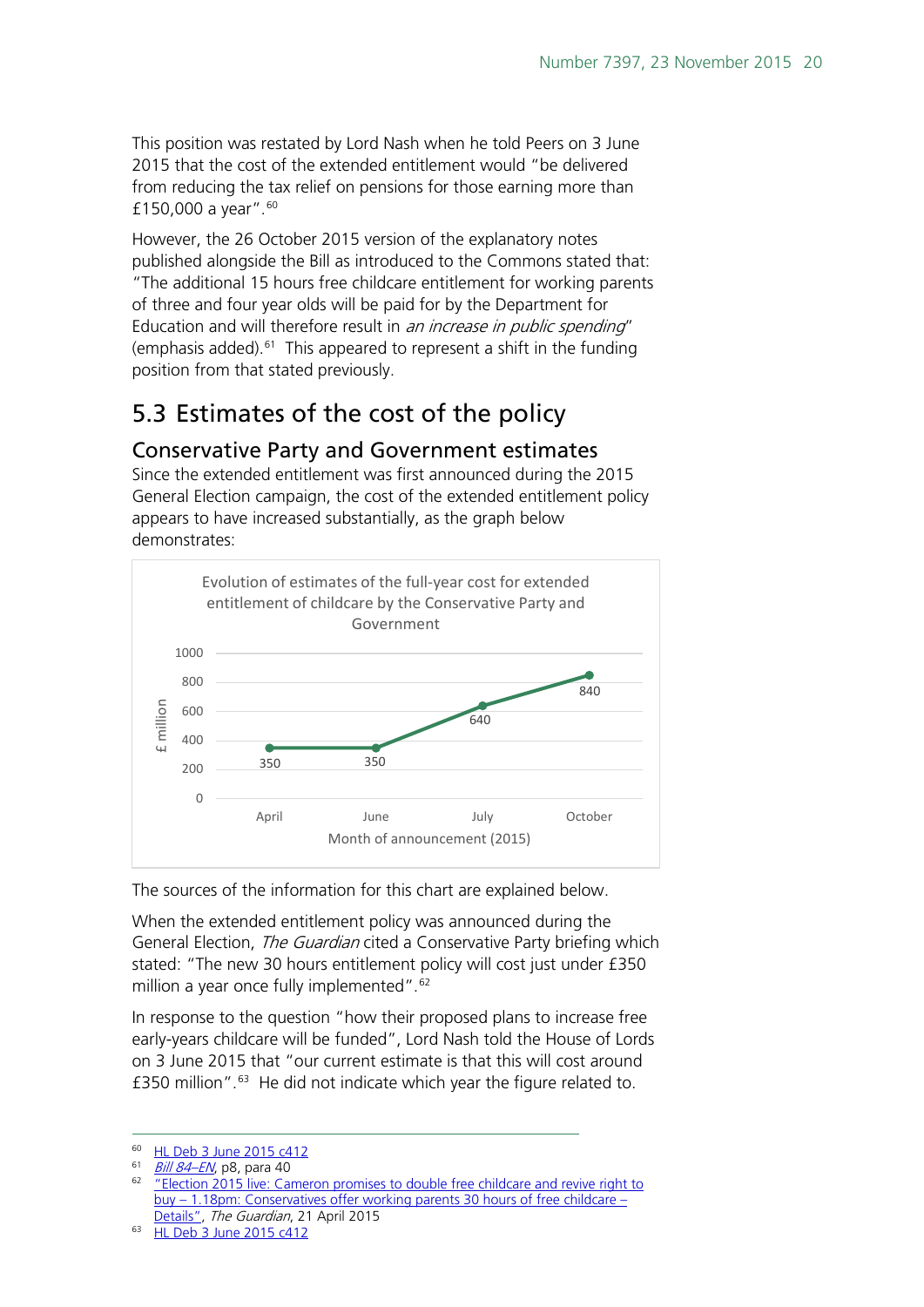The June 2015 explanatory notes to the Bill as introduced to the Lords did not give a precise indication (or, with reference to section 5.2, indicate the source of the funding), but stated that:

The additional 15 hours free childcare entitlement for working parents of three and four year olds will be paid for by the Department for Education from money provided by Parliament. The cost of the additional entitlement will be considered as part of the normal Budget and Spending Review process.<sup>[64](#page-20-1)</sup>

The *Budget 2015* Red Book, published in July 2015, provided a more detailed costing for the policy:  $65$ 

|      |       |       | 2016–17 2017–18 2018–19 2019–20 2020–21 |       |
|------|-------|-------|-----------------------------------------|-------|
| f15m | f365m | f640m | f660m                                   | f670m |

It should be noted that, at the time of the Budget statement, the Government's intention was (and currently remains) to launch the policy across England in September 2017 – therefore the cost of the policy during the 2017–18 financial year would apply only in the months of September to March inclusive (hence the markedly lower cost compared to subsequent years).

In October 2015, Lord Nash told Peers that the cost of the policy in 2018–19 (the first full year of operation) would be £840 million including "Barnett consequentials",<sup>[66](#page-20-3)</sup> although this estimate was also based on the current hourly rate paid to providers – the Government has committed to increasing the rate of funding. [67](#page-20-4) As the Government Whip Baroness Evans of Bowes Park told Peers at Report stage:

We have already committed £840 million of new funding to deliver the extended entitlement, and that is before we deliver on our pledge to increase the hourly funding rate.<sup>[68](#page-20-5)</sup>

The 26 October 2015 version of the explanatory notes published alongside the Bill as introduced to the Commons were similar to those for the Bill as introduced in the Lords (save for the change referring to the increase in public spending noted above, see section 5.2) and did not include an estimate of the cost. [69](#page-20-6) 

#### <span id="page-20-0"></span>Estimates by others

The Opposition has expressed doubt in regard to the estimated cost of the policy, citing different sources. During Report Stage, Baroness Jones said:

The Pre-school Learning Alliance, which speaks for many in the private nursery sector, has estimated that the cost will be at least

<span id="page-20-1"></span><sup>64</sup> HL Bill 009-EN, p5, para 24

<span id="page-20-2"></span><sup>&</sup>lt;sup>65</sup> HM Treasury, **[Budget 2015](https://www.gov.uk/government/uploads/system/uploads/attachment_data/file/443232/50325_Summer_Budget_15_Web_Accessible.pdf)**, 2015-16 HC 264, July 2015, p72, Table 2.1

<span id="page-20-3"></span><sup>66</sup> The term "Barnett consequentials" refers to the Barnett formula – additional spending on an England only policy causes additional funding to be allocated to the devolved countries of the UK under the Barnett formula. For more information, see the Library briefing paper, *[The Barnett formula](http://researchbriefings.files.parliament.uk/documents/CBP-7386/CBP-7386.pdf)*.

<span id="page-20-4"></span><sup>67</sup> [HL Deb 14 October 2015 c245](http://www.publications.parliament.uk/pa/ld201516/ldhansrd/text/151014-0001.htm#15101443000833)

<span id="page-20-5"></span><sup>68</sup> [HL Deb 14 October 2015 c288](http://www.publications.parliament.uk/pa/ld201516/ldhansrd/text/151014-0002.htm#15101455000057)

<span id="page-20-6"></span><sup>69</sup> Bill 84-EN, p8, para 40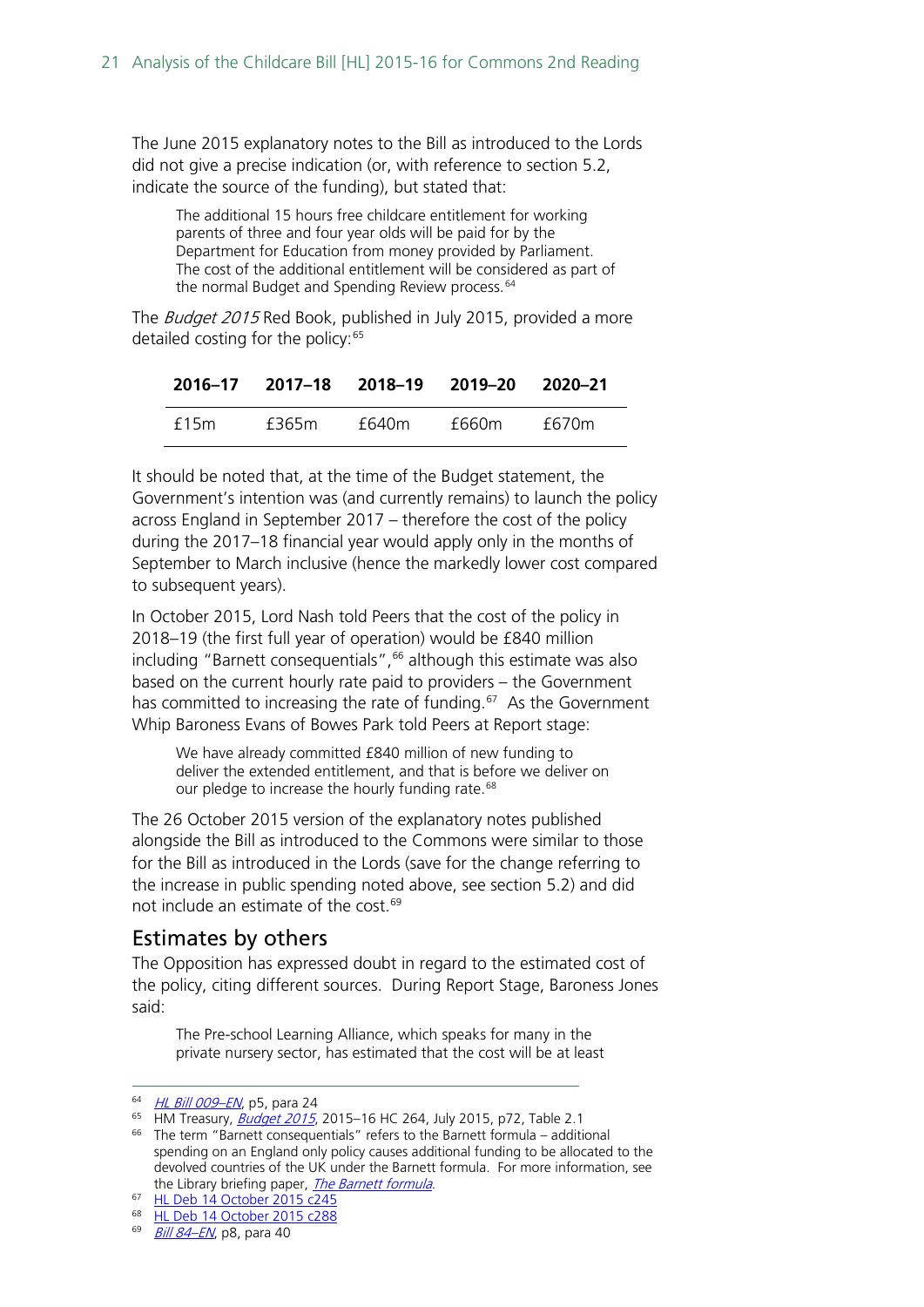20% more than the Government's original estimate of £350 million. It stresses the need for a sustainable mechanism to ensure that funding rates cover delivery costs in the long term, and that is what we are seeking. Meanwhile, a recent IPPR report says that the Government have grossly underestimated the cost of this scheme, which they calculate to be £1.6 billion in 2017-18: £1 billion more than the Government's estimate. The National Association of Head Teachers found that almost 80% of the nurseries based in schools are cross-subsidising the places from the rest of the school budget, as they are running at a loss, and that two-thirds thought that they would have to reduce the number of children they could accommodate if the new entitlement went ahead.<sup>[70](#page-21-2)</sup>

The October 2015 report by the IPPR referred to by Baroness Jones, entitled [Extending The Early Years Entitlement –](http://www.ippr.org/files/publications/pdf/extending-the-early-years-entitlement-costings-concerns-and-alternatives-oct2015.pdf?noredirect=1) Costings, Concerns [And Alternatives](http://www.ippr.org/files/publications/pdf/extending-the-early-years-entitlement-costings-concerns-and-alternatives-oct2015.pdf?noredirect=1) said that "The government's policy costing, at £365 million in its first year, is inexplicably low in comparison to other estimates, as well as to current funding. IPPR puts the cost of this extension at £1.6 billion annually" in 2015/16 prices. While acknowledging that the Government's calculations took into account consequential savings ("dynamic effects"), the IPPR said that this would be "likely to account for only a small fraction of the differential between the two costings … Taking into account potential dynamic effects, our costing suggests a funding gap of around  $£1$  billion in 2017/18".<sup>[71](#page-21-3)</sup>

## <span id="page-21-0"></span>5.4 The Government's funding review

#### <span id="page-21-1"></span>Announcement of the review and terms of reference

The announcement of the review was made at Education Questions on 15 June 2015 by the Mr Gyimah who told the House that "a cross-Government review of the cost of providing childcare is under way to inform decisions on the funding required to secure sufficient quality childcare provision at good value for money to the taxpayer and consistent with the Government's fiscal plans".[72](#page-21-4)

The terms of reference of the review (which were only published in October 2015)<sup>[73](#page-21-5)</sup> stated that:

The main questions that the Review will consider are:

- How much does it currently cost providers to deliver an hour of childcare for 2, 3 and 4 year olds? How does this vary regionally; by type of provider; and by the needs of particular groups of children?
- How does the market operate currently (for different providers)? What are likely provider responses to changes in Government funding, including increasing the free offer to working families? What funding is needed to incentivise providers to enter the sector and meet demand?

<span id="page-21-2"></span> <sup>70</sup> [HL Deb 14 October 2015 c237](http://www.publications.parliament.uk/pa/ld201516/ldhansrd/text/151014-0001.htm#15101443000833)

<span id="page-21-3"></span><sup>&</sup>lt;sup>71</sup> Institute for Public Policy Research, *[Extending The Early Years Entitlement –](http://www.ippr.org/files/publications/pdf/extending-the-early-years-entitlement-costings-concerns-and-alternatives-oct2015.pdf?noredirect=1) Costings*, [Concerns And Alternatives](http://www.ippr.org/files/publications/pdf/extending-the-early-years-entitlement-costings-concerns-and-alternatives-oct2015.pdf?noredirect=1), October 2015, pp3 and 9

<span id="page-21-4"></span><sup>72</sup> [HC Deb 15 June 2015 c7](http://www.publications.parliament.uk/pa/cm201516/cmhansrd/cm150615/debtext/150615-0001.htm#15061516000020)

<span id="page-21-5"></span><sup>73</sup> [HL Deb 14 October 2015 c239](http://www.publications.parliament.uk/pa/ld201516/ldhansrd/text/151014-0001.htm)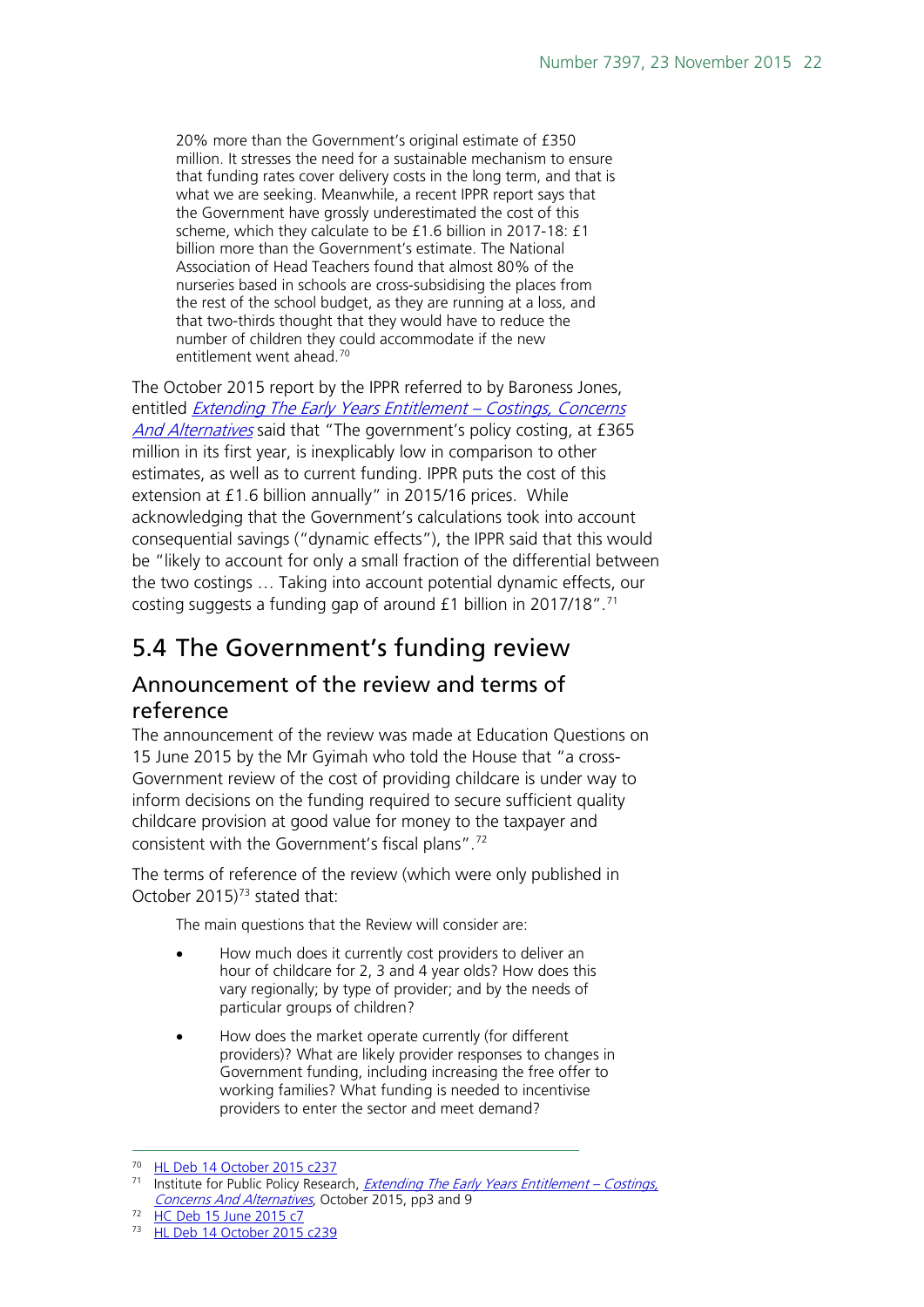- What do the most efficient provider organisations do to control costs? Are these things that Government should be expecting from the whole sector? How can we incentivise this behaviour from providers?
- Are there things that Government currently does which increase provider costs?[74](#page-22-1)

#### <span id="page-22-0"></span>The call for evidence from childcare providers **Launch of the call for evidence**

On the same day as the Minister's announcement of the review, the DfE issued a document entitled Review of the cost of providing childcare: [call for evidence](https://www.gov.uk/government/consultations/cost-of-providing-childcare-review-call-for-evidence). Responses were invited until the closing date of 10 August 2015.

The DfE explained that to help deliver the extended entitlement, the Government had "this call for evidence is part of a process of gathering the necessary evidence which will inform the review. The evidence will improve our understanding of what factors contribute to the cost of providing childcare for early years providers". [75](#page-22-2)

In terms of what should be submitted, the DfE said that it "welcomes any information you wish to provide to inform the review" and that:

We particularly welcome any information you may be able to provide on the following:

- Existing studies and research about the cost of childcare, for example assessments carried out by local authorities on the cost of childcare locally.
- Evidence from early years providers about the factors that make up the cost of providing childcare, and how much of the total cost they represent.<sup>[76](#page-22-3)</sup>

#### **Analysis of findings from the call for evidence, and criticism of it**

In October 2015, the DfE published *Analysis of responses to the call for* [evidence on the cost of providing childcare](https://www.gov.uk/government/uploads/system/uploads/attachment_data/file/465448/The_cost_of_providing_childcare_analysis_of_responses.pdf). It was noted that the call for evidence "received over 2000 responses between 15 June and 10 August, with the majority of responses submitted coming from providers". [77](#page-22-4)

In summary, the analysis noted that:

There was consistency across most responses on the key categories of expenditure that were identified and on the key themes that were mentioned under each of those categories. The five key categories of expenditure were: staff-related costs, running costs (excluding salaries), consumables, costs incurred as a result of Government policy and costs resulting from the

<span id="page-22-1"></span><sup>&</sup>lt;sup>74</sup> Department for Education, *Terms of Reference: Review of the cost of providing* [childcare in England](https://www.gov.uk/government/uploads/system/uploads/attachment_data/file/465449/Review_of_the_cost_of_providing_childcare_in_England_terms_of_reference_for_web.pdf), October 2015, p1

<span id="page-22-2"></span><sup>&</sup>lt;sup>75</sup> Department for Education, *Call for evidence: review of the cost of providing* [childcare](https://www.gov.uk/government/uploads/system/uploads/attachment_data/file/435115/Cost_of_childcare_call_for_evidence_-_consultation_document.pdf), 15 June 2015, p5, para 1.4

<span id="page-22-3"></span> $76$  *Ibid*, p6, para 2.1

<span id="page-22-4"></span><sup>&</sup>lt;sup>77</sup> Department for Education, Analysis of responses to the call for evidence on the cost [of providing childcare](https://www.gov.uk/government/uploads/system/uploads/attachment_data/file/465448/The_cost_of_providing_childcare_analysis_of_responses.pdf), October 2015, p4, para 7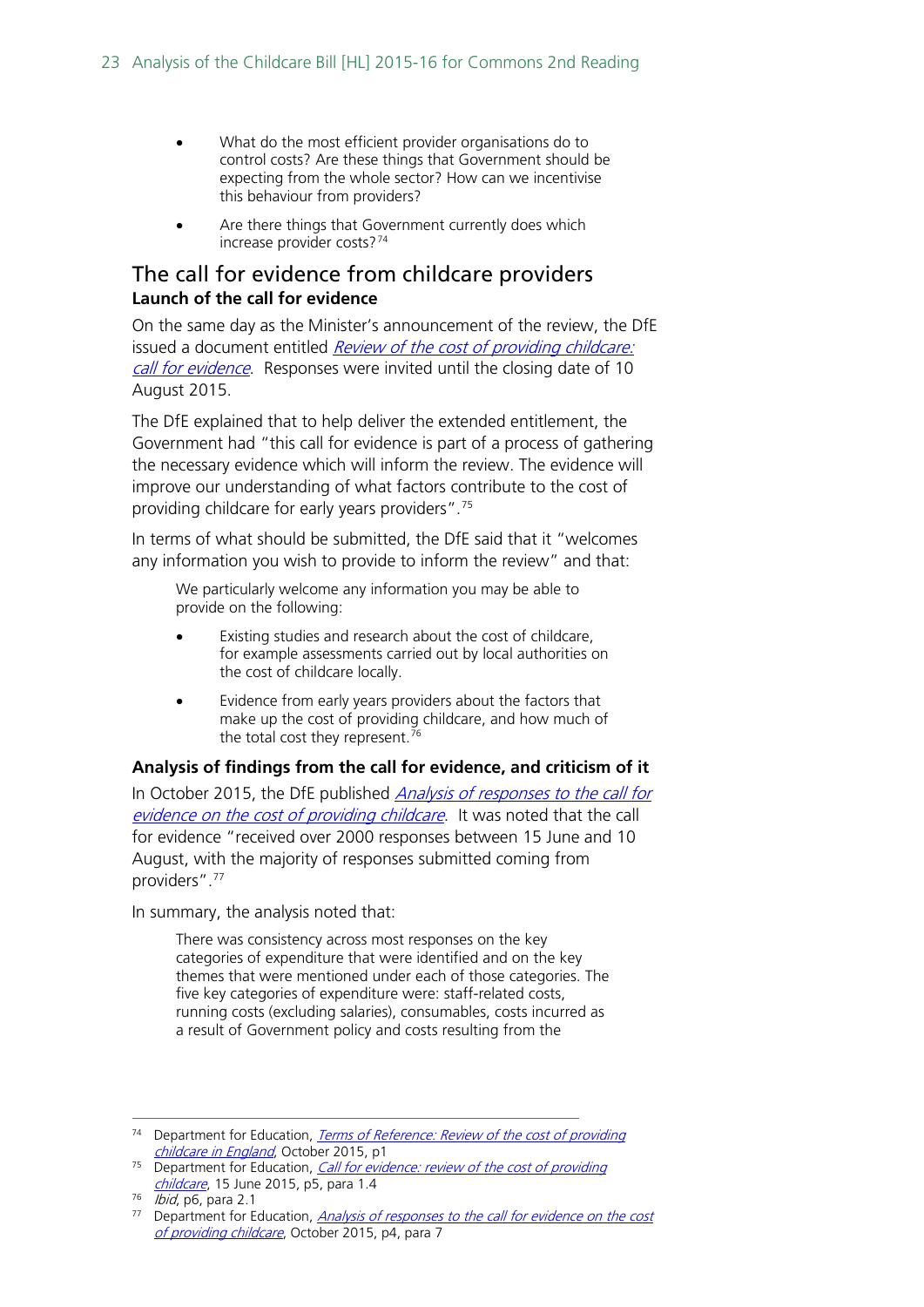provision for children with additional needs, including children with special educational needs and disability.<sup>[78](#page-23-1)</sup>

However, many of the responses appeared to provide only limited information to the DfE:

The majority of responses listed the factors which providers perceive to be their main areas of expenditure, but these were often not supported by figures. This means that we have been unable to understand which costs are as a result of delivering the [existing] entitlement [to 15 hours of free childcare] and which are not.[79](#page-23-2)

The DfE also noted that "while we have been able to identify what providers perceive to be their main areas of expenditure, we were unable to determine from the responses what providers' unit costs were".[80](#page-23-3)

The call for evidence, however, did not specifically ask for details of unit costs (although the DfE did say it might contact those who had provided submissions to discuss their evidence), [81](#page-23-4) a point also made by those in the sector – *Children and Young People* now reported that the Chief Executive of the London Early Years Foundation, June O'Sullivan, had said "What it [the call for evidence] did not ask for is 'detailed information' on costs", and that the Chief Executive of the Pre-school Learning Alliance, Neil Leitch, had said "The overriding feeling I get is that they [the DfE] are blaming the sector for not giving them the data they never asked for". [82](#page-23-5)

Following the publication of the DfE's analysis, Ms O'Sullivan said she was "baffled by this response … The DfE is now telling us it cannot understand the costs",<sup>[83](#page-23-6)</sup> and Mr Leitch described the call for evidence as "an exercise in futility". [84](#page-23-7)

As noted below (section 5.5), one concrete finding was that "some respondents" reported a funding shortfall of the funding they received for the existing 15 hours of free childcare.<sup>[85](#page-23-8)</sup>

#### <span id="page-23-0"></span>November 2015 update on the review

An update on the progress of the review was given by the Minister, Sam Gyimah, on 10 November:

I announced in the summer that a government review of the cost of providing childcare was underway. The review which began well before clause 1 was inserted into the Bill, is being led by the Department with external support from Deloitte. Findings from

<span id="page-23-1"></span><sup>&</sup>lt;sup>78</sup> Department for Education, *Analysis of responses to the call for evidence on the cost* [of providing childcare](https://www.gov.uk/government/uploads/system/uploads/attachment_data/file/465448/The_cost_of_providing_childcare_analysis_of_responses.pdf), October 2015, p6, para 15

 $\overline{79}$  *Ibid*, p6, para 12

<span id="page-23-3"></span><span id="page-23-2"></span><sup>80</sup> *Ibid*, p6, para 13

<span id="page-23-4"></span><sup>81</sup> Department for Education, Call for evidence: review of the cost of providing *[childcare](https://www.gov.uk/government/uploads/system/uploads/attachment_data/file/435115/Cost_of_childcare_call_for_evidence_-_consultation_document.pdf)*, 15 June 2015, p6, para 2.2

<span id="page-23-5"></span><sup>&</sup>lt;sup>82</sup> ["'Baffling' DfE report raises fears over free childcare expansion",](http://www.cypnow.co.uk/cyp/analysis/1154197/baffling-dfe-report-raises-fears-over-free-childcare-expansion) Children and Young People Now, 12 October 2015 (subscription required)

<span id="page-23-6"></span> $83$  Ibid

<span id="page-23-7"></span><sup>84</sup> ["DfE 'unable to understand' cost of childcare following review",](http://www.cypnow.co.uk/cyp/news/1154119/dfe-unable-to-understand-cost-of-childcare-following-review) Children and Young People Now, 2 October 2015

<span id="page-23-8"></span><sup>&</sup>lt;sup>85</sup> Department for Education, Analysis of responses to the call for evidence on the cost [of providing childcare](https://www.gov.uk/government/uploads/system/uploads/attachment_data/file/465448/The_cost_of_providing_childcare_analysis_of_responses.pdf), October 2015, p6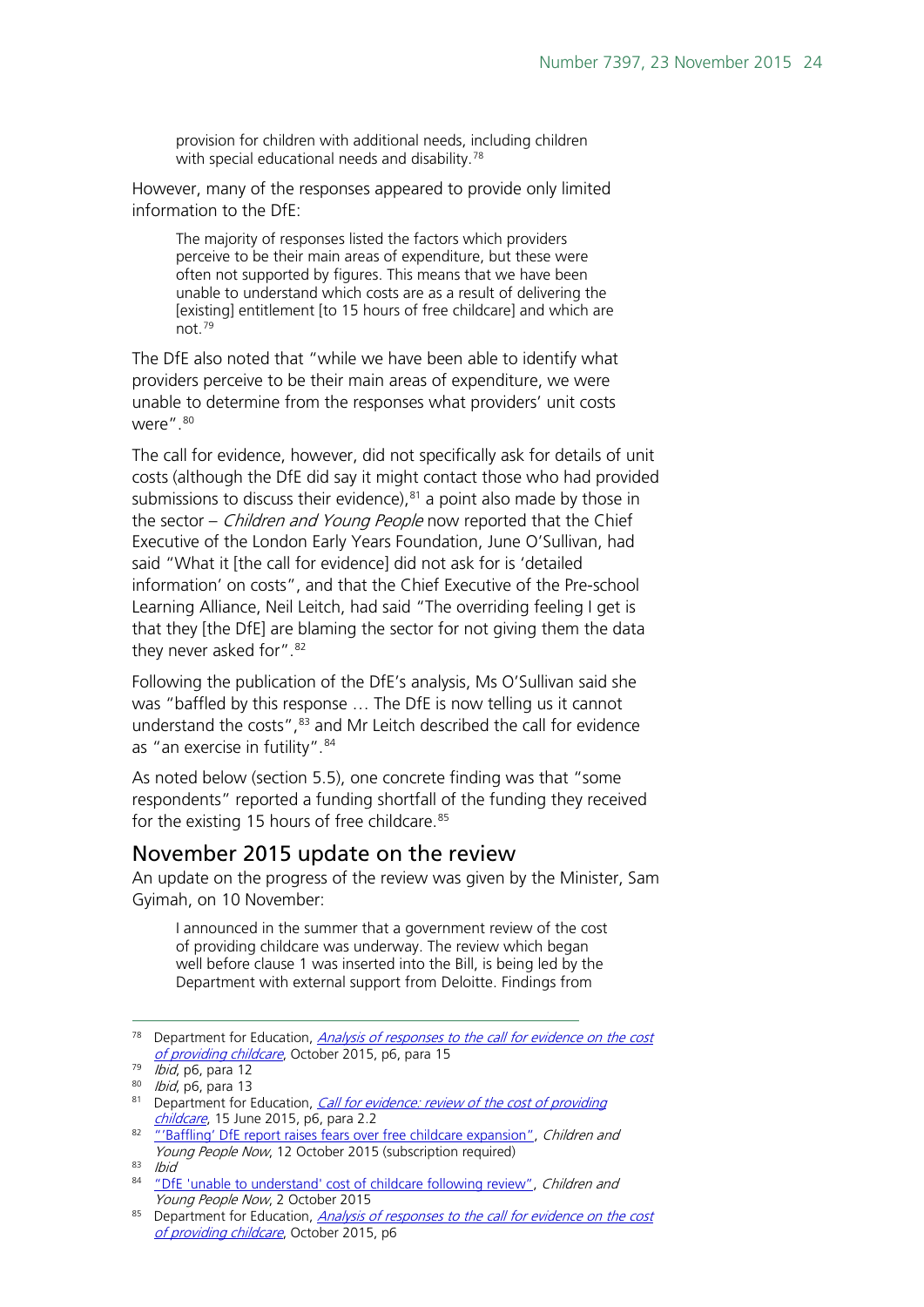the review will inform decisions made as part of the Spending Review.

The government review is considering a significant body of evidence on the provision of childcare across a range of provider types, including private, voluntary and independent providers, childminders and schools. As part of the review, we have engaged extensively with providers from across the sector. Our call for evidence received over 2000 responses, the majority of which were from providers and our online questionnaire had over 19,300 responses.<sup>[86](#page-24-2)</sup> We held a series of roundtables over the summer across the country and have also worked with 10 large employers (including Carillion, John Lewis Partnership, Rolls Royce and BT), and through them have engaged over 180 parents in a series of events. These have provided a valuable opportunity to engage with providers face to face.<sup>[87](#page-24-3)</sup>

## <span id="page-24-0"></span>5.5 Funding rates for free childcare

#### <span id="page-24-1"></span>The sufficiency of current funding rates for the universal 15 hours of free childcare and the issue of cross-subsidisation

Under existing Government policy, all three and four year olds are entitled to 15 hours of free childcare. As the consultancy LaingBuisson reported in the latest edition of its Children's Nurseries - UK Market Report, the level of funding provided does not always match the standard hourly rate charged by a childcare provider:

hourly rates for 3 and 4 year olds paid by local authorities [for the existing 15 hours of free childcare] can vary markedly between maintained [state-run] and private/voluntary providers and across regions because prices are determined locally at the discretion of local authorities.

LaingBuisson argued, therefore, that "fair, transparent and consistent funding across sectors remains an issue that has yet to be resolved by central Government", and cited the following case study of Stoke-on-Trent City Council:

At the start of 2014, the council reported that it was paying three different rates: £5.19 in nursery schools, £3.90 for private and voluntary providers and £2.39 in nursery classes in primary schools. Under the re-structuring in September 2014, it introduced a new standard rate of £3.70 an hour per child for all providers to provide 15 hours a week for 3 and 4 year olds, though for nursery schools the new rate is to start in September 2015.[88](#page-24-4)

The report cited a number of recent studies on the funding gap:

The level of funding paid by local authorities to provide early years placements for 3 and 4 year olds had been consistently criticised by most children's nursery providers for being insufficient to cover costs of provision. LaingBuisson's 2012 survey found that 60% of nurseries reported this funding to be loss-making. Other surveys

<span id="page-24-2"></span><sup>86</sup> Details of the findings of the online questionnaire can be found in Annex A of the DfE's *[Childcare Bill: Policy Statement](https://www.gov.uk/government/uploads/system/uploads/attachment_data/file/465446/Childcare_Bill_Policy_statement.pdf)* (October 2015), pp24-30.

<span id="page-24-3"></span><sup>87</sup> PO 14818, 10 November 2015

<span id="page-24-4"></span><sup>88</sup> LaingBuisson, Children's Nurseries - UK Market Report, 13<sup>th</sup> edition, October 2014, p93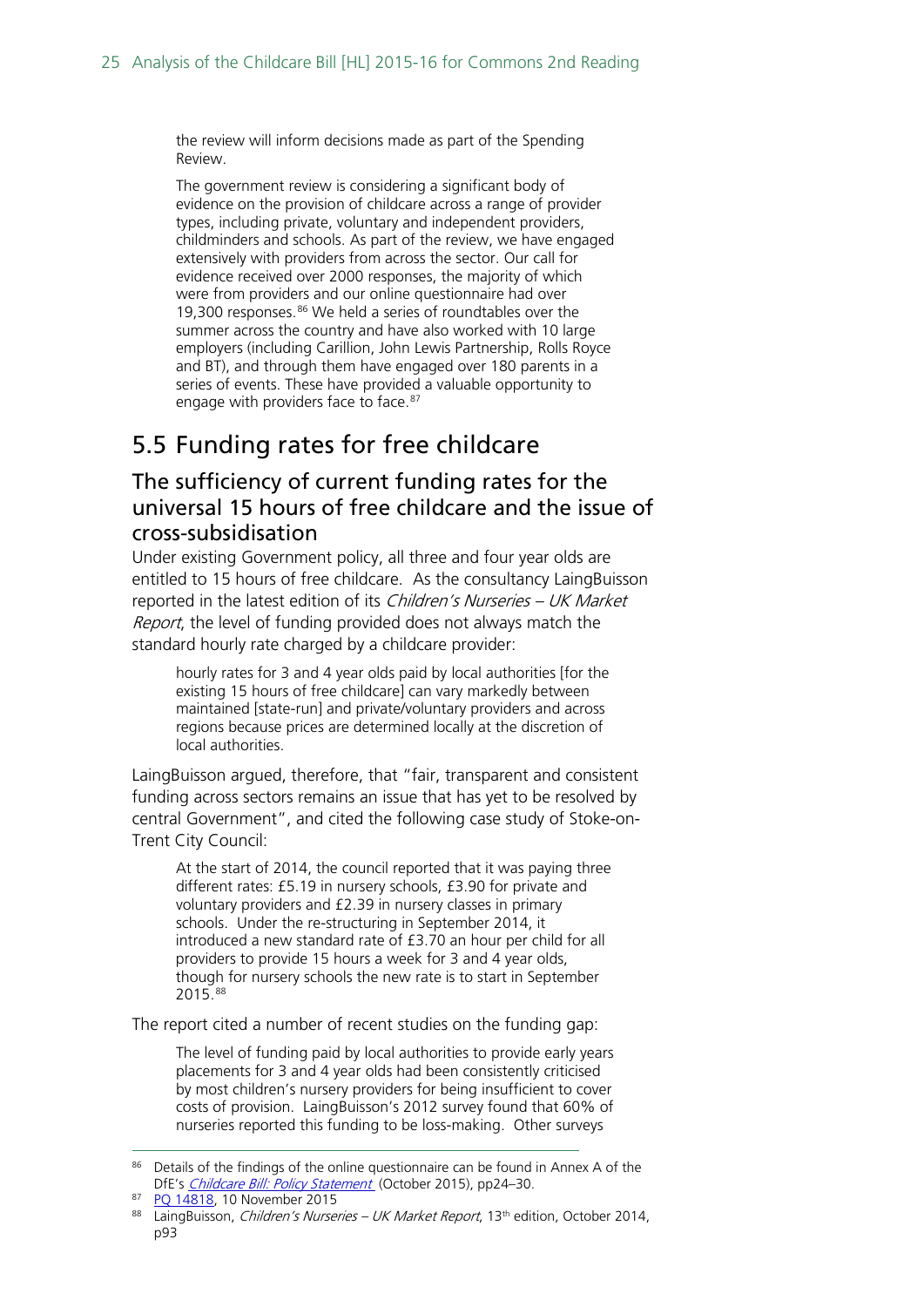in June 2012 by the Pre-School Learning Alliance and the National Day Nurseries Association [NDNA] reported similarly high proportions claiming the 3 and 4 year old funding was insufficient, at 62% and 76% respectively. A more recent survey by the NDNA in December 2013 (NDNA Insight Report 2013/14) reported the proportion at 78%, confirming little change.<sup>89</sup>

The report noted that "an interesting development in Scotland has seen capping of subsidised places supplied by the private/voluntary sector. Since local authorities in Scotland have a duty to provide sufficient subsidised places, authorities choose to provide places in-house at council-run nurseries as a first preference".[90](#page-25-1)

The Pre-school Learning Alliance's October 2014 report into funded childcare places delivered in private, voluntary and independent (PVI) childcare settings operating from non-domestic premises in England (produced by Ceeda) entitled Counting the cost found that:

On average, one hour of quality early education and childcare for funded three and four year old children in England costs £4.53. Comparison with LEA budgets delegated to PVI providers in 2013/14 shows an average funding shortfall of -£0.65 per hour (17%). Funding gaps widen to 20% in the London region.

 $[...]$ 

This research suggests that if settings do not or cannot absorb funding deficits, the consequence of continued under-funding is likely to be increased childcare costs for families and/or a retraction in the supply of funded places; both being scenarios which undermine policy objective to increase the affordability, quality and accessibility of early years education.<sup>[91](#page-25-2)</sup>

For childcare provision in schools, following a survey of 791 members undertaken in July 2015 the National Association of Head Teachers (NAHT) found that 71% received less than £5 per hour for the free childcare places for 3 and 4 year olds, and that "the majority of respondents (58.50%) said they did not receive enough funding to cover the cost of places for three and four year olds". In terms of how underfunded nurseries cover the funding gap, it was found that:

The overwhelming majority of respondents (79.80%) were crosssubsidising their funding from the rest of the school budget. A further 12.12% were cross-subsidising from paid-for nursery funding. The small minority of remaining respondents used a combination of these methods, had received additional lumpsums from their LA [local authority], or used fund-raising events to raise the cover the extra cost.<sup>[92](#page-25-3)</sup>

The Lords Select Committee on Affordable Childcare reported on this issue of cross-subsidisation:

There is evidence that the funding shortfall in the rates offered to PVI [private, voluntary and independent] providers for delivery of the free early education entitlement is met in some settings by

<span id="page-25-0"></span><sup>&</sup>lt;sup>89</sup> LaingBuisson, *Children's Nurseries – UK Market Report*, 13<sup>th</sup> edition, October 2014, p92

<span id="page-25-1"></span><sup>90</sup> *Ibid*, p93

<span id="page-25-2"></span><sup>91</sup> Ceeda, *[Counting the cost](https://www.pre-school.org.uk/document/7905)*, October 2014, pp4-5

<span id="page-25-3"></span><sup>92</sup> National Association of Head Teachers, An early years place for all: NAHT survey on [extending childcare provision in schools](http://www.naht.org.uk/_resources/assets/attachment/full/0/47298.pdf), September 2015, pp4, 5 and 6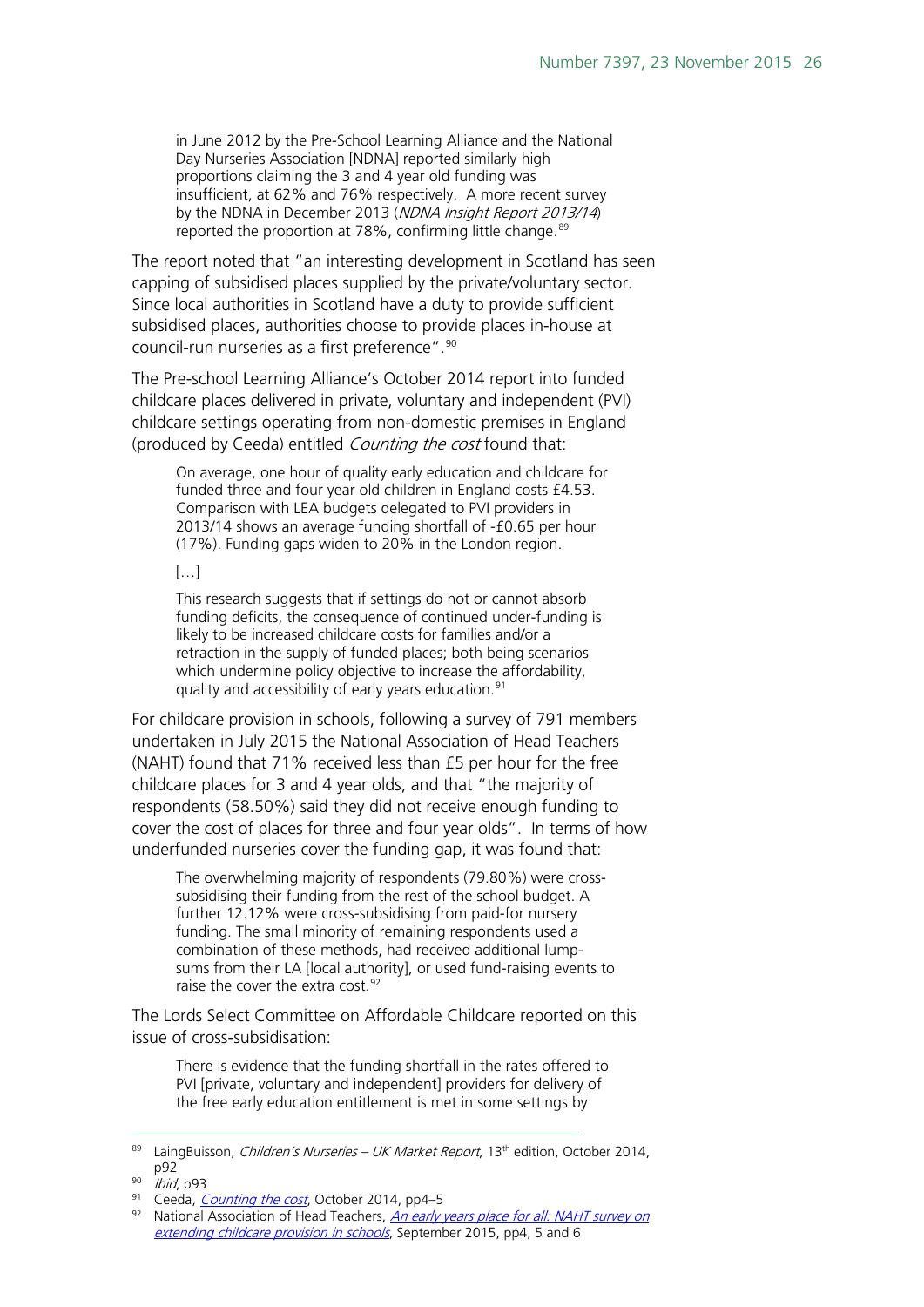cross-subsidisation from some fee-paying parents. This means that parents are subsidising themselves, or other parents, in order to benefit from the Government's flagship early education policy.

The intention of the free early education policy is that 15 hours of early education per week are accessed at no cost to the parents. We recommend that the Government reviews the current distribution of resources within the overall budget for early education and childcare support to ensure that the free early education entitlement is delivered without additional cost to parents.<sup>[93](#page-26-1)</sup>

The DfE's analysis of responses to its call for evidence from childcare providers noted that "some respondents … reported their perceived funding shortfall when comparing their local authority's funding rate [for 15 hours of universal free childcare] with the price they charged parents". The DfE document also included the following quote, presumably from a childcare provider:

The current amount paid does not allow us to cover basic daily costs. In order for us to continue meeting the requirements of the government we need an increase in funding. At present we have been forced to up our fundraising efforts to meet our financial needs. The funding currently provided is less than our hourly charge which in relation to other local providers is already low.<sup>[94](#page-26-2)</sup>

#### <span id="page-26-0"></span>The possible impact if the extended entitlement's funding rate is lower than the private rate currently paid

The DfE believes that "the new extended entitlement will pay for the additional hours parents are already purchasing from an early years setting". <sup>[95](#page-26-3)</sup>

This was also the message from Sam Gyimah who told Nursery World earlier in October 2015 that "a huge number of people who buy more than 15 hours already will continue to buy more than 15 hours. What will change is that where before they paid for these hours themselves, the Government will now be paying for the additional hours".<sup>[96](#page-26-4)</sup>

If parents and carers have an existing childcare place for a three or four year old for 30 hours (the first 15 hours of which are free to them under the existing entitlement, the remainder paid for by them at the "private rate") and then claim the extended entitlement under the new policy, then, other things being equal, if the rate paid for the free extended entitlement is lower than the rate the parent or carer was paying privately then this would create a funding gap for the childcare provider.

A report by the Institute for Public Policy Research (IPPR) published in September 2015 highlighted that the possible consequences of such a

<span id="page-26-1"></span><sup>93</sup> Lords Select Committee on [Affordable Childcare](http://www.publications.parliament.uk/pa/ld201415/ldselect/ldaffchild/117/117.pdf), **Affordable Childcare**, 2014-15 HL 117, 24 February 2015, p11, paras 18–19

<span id="page-26-2"></span> $94$  Department for Education, Analysis of responses to the call for evidence on the cost [of providing childcare](https://www.gov.uk/government/uploads/system/uploads/attachment_data/file/465448/The_cost_of_providing_childcare_analysis_of_responses.pdf), October 2015, p6

<span id="page-26-3"></span><sup>95</sup> Department for Education, *[Childcare Bill: Policy statement](https://www.gov.uk/government/uploads/system/uploads/attachment_data/file/465446/Childcare_Bill_Policy_statement.pdf)*, October 2015, p16

<span id="page-26-4"></span><sup>&</sup>lt;sup>96</sup> "Exclusive interview with Childcare Minister Sam Gyimah: France, funding and the [30 hours",](http://www.nurseryworld.co.uk/nursery-world/news/1154315/exclusive-interview-with-childcare-minister-sam-gyimah-france-funding-and-the-30-hours) Nursery World, 19 October 2015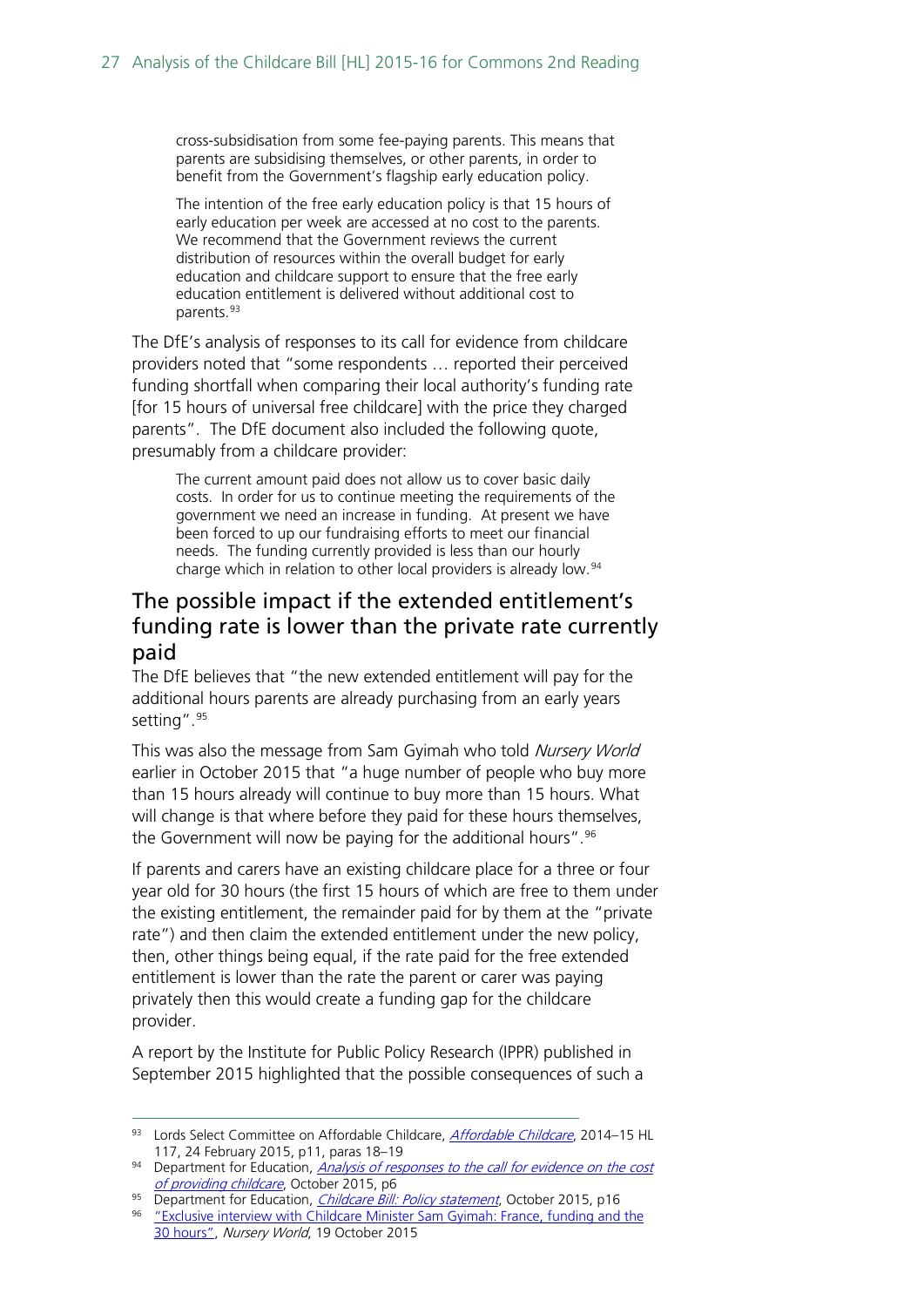funding gap under the proposed extended entitlement provision could be a reduction in supply:

Underfunding the 30 hours offer would lead to a smaller, less flexible market as providers (both for-profit and not-for-profit) either exit, reduce the breadth of services that they offer, take on fewer children, or refuse to offer the free hours (see for example NAHT 2015 and Gaunt 2015). This would reduce parental choice and potentially push up costs for paid hours or other services outside of the free offer, such as childcare for most under-3s, wraparound care and holiday care, while also pushing down quality. Families in poorer areas may be particularly adversely affected. Already faced with fewer local providers, some parents would experience reduced access to childcare, and less flexible provision, which would in turn impact upon their access to work, particularly to jobs that involve non-standard hours.<sup>[97](#page-27-3)</sup>

### <span id="page-27-0"></span>5.6 Debate in the Lords and new clause 1

#### <span id="page-27-1"></span>Committee Stage

At Committee Stage, Baroness Jones tabled an amendment that would introduce a new clause 1 requiring the Secretary of State "before the end of 2017" to undertake a number of steps including "a review of the cost of providing childcare".<sup>98</sup> In his response, Lord Nash noted the Government's ongoing funding review and said that it had "committed to increase the average funding rate paid to providers".<sup>99</sup> The amendment was withdrawn.

Baroness Jones also tabled an amendment (amendment 14) to what was then clause 1 that required the establishment of an "independent review of the free childcare entitlement funding system" and for the Secretary of State to "establish a comprehensive and sustainable funding solution" taking into account the findings of the review. She explained that the amendment "seeks to tease out more information about the nature and scope of the [Government's] review, who will be consulted, what the timetable will be and how the outcome will be financed". [100](#page-27-6)

In response, Lord Nash said that "The [funding] review will report in the autumn and will inform our decisions on the level of funding that providers require to deliver quality childcare, and as I said, we will report on these findings by Report".[101](#page-27-7) 

With the opportunity to discuss the findings of the review at Report Stage, Baroness Jones withdrew the amendment.<sup>[102](#page-27-8)</sup>

#### <span id="page-27-2"></span>Report Stage

However, despite the assurances of the Minister, the funding review was not produced by Report Stage, prompting Baroness Jones to say

<span id="page-27-3"></span><sup>97</sup> IPPR, *[Extending The Early Years Entitlement –](http://www.ippr.org/files/publications/pdf/extending-the-early-years-entitlement-costings-concerns-and-alternatives-oct2015.pdf?noredirect=1) Costings, Concerns And Alternatives*, October 2015, p9

<span id="page-27-4"></span><sup>98</sup> [HL Deb 1 July 2015 c2084](http://www.publications.parliament.uk/pa/ld201516/ldhansrd/text/150701-0001.htm)

<span id="page-27-5"></span><sup>99</sup> [HL Deb 1 July 2015 c2093](http://www.publications.parliament.uk/pa/ld201516/ldhansrd/text/150701-0001.htm)

<span id="page-27-6"></span><sup>100</sup> [HL Deb 1 July 2015 c2158](http://www.publications.parliament.uk/pa/ld201516/ldhansrd/text/150701-0003.htm)

<span id="page-27-7"></span><sup>101</sup> [HL Deb 1 July 2015 c2161](http://www.publications.parliament.uk/pa/ld201516/ldhansrd/text/150701-0003.htm)

<span id="page-27-8"></span><sup>102</sup> [HL Deb 1 July 2015 c2163](http://www.publications.parliament.uk/pa/ld201516/ldhansrd/text/150701-0003.htm)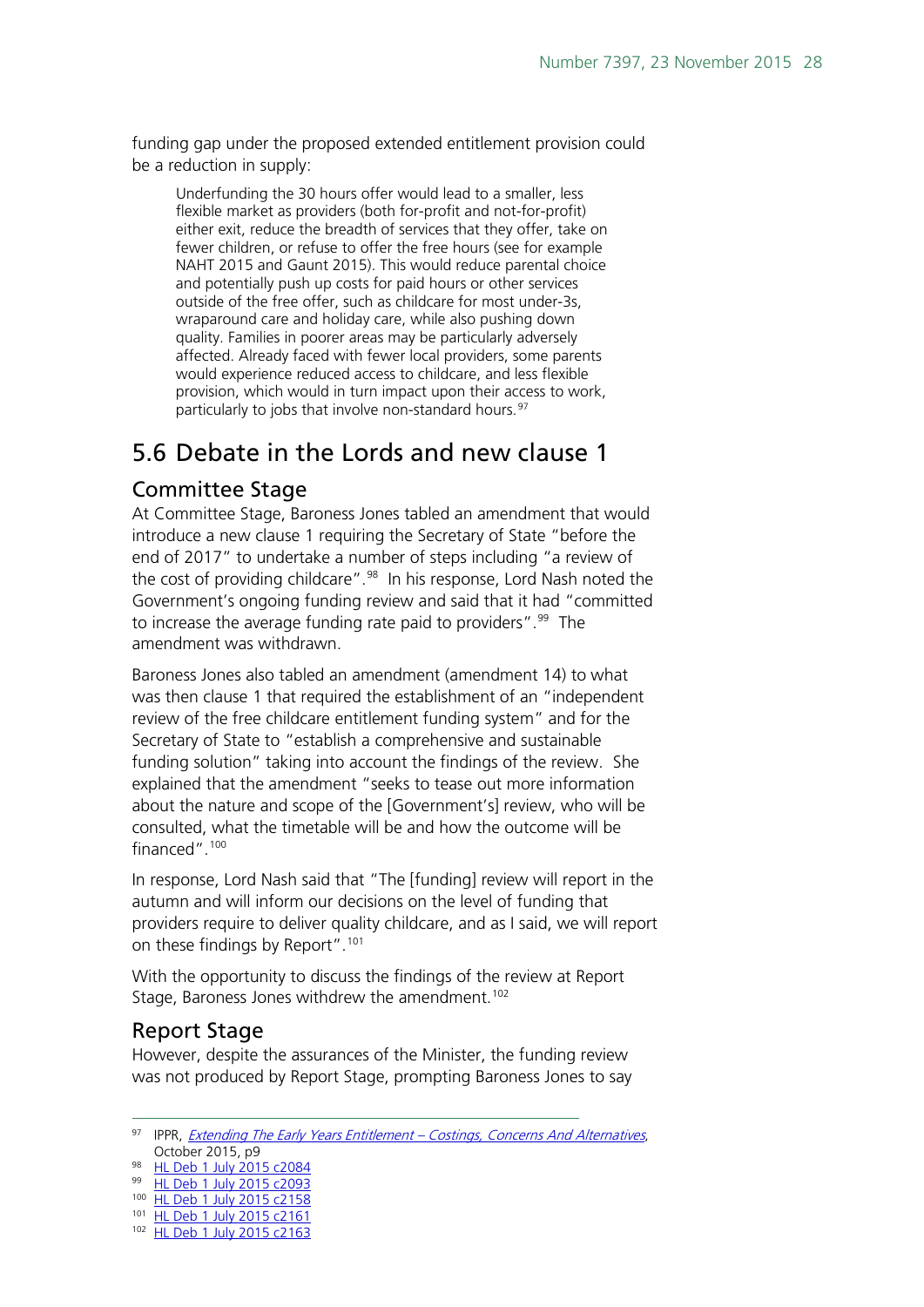that "without the cash being made available, the Bill is worthless. Without knowing the true costs of the scheme, the Government are not in a position to make any promises on it". She said that there were "real questions about how these new places are to be funded and what will happen if they are not fully funded. This was to form a central part of the funding review and, sadly, this is what we have been denied so far".

She also warned of possible dire consequences for the childcare sector if the policy was under-funded, citing the issue of cross-subsidisation:

At its core, this is not about the Government's disregard of Parliament, important though that is. It is important because we do not believe that the offer being made for free childcare in this Bill is viable without a considerable injection of money. Quite frankly, we do not believe that the Chancellor will be persuaded to find the necessary additional funds to make the scheme work. Why is this important? The current nursery providers gave evidence to the Select Committee on Affordable Childcare that the current scheme is being run at a loss, with complicated systems of cross-subsidy. Put simply, if you increase the free hours, you reduce the opportunities for cross-subsidy, and the whole scheme collapses.<sup>[103](#page-28-0)</sup>

The Opposition therefore tabled amendment 1 at Report Stage which would create new clause 1, the effect of which would be to prevent the extended entitlement to childcare coming into effect until a "funding solution" had been put in place, taking into account the findings of an "independent funding review". This built upon amendment 14 tabled at Committee Stage, but went further by preventing the extended entitlement (and also the information duty on local authorities) from coming into effect until the review and funding solution had been completed.

Baroness Pinnock (Liberal Democrat) said that "I do not see how, as Members of this House … we can fulfil our responsibilities unless we have that information [on funding]. We support the Bill, but the funding is fundamental", adding:

How can we assure ourselves of the quality of childcare that will be provided if the amount of funding that is available is not declared? How can we be sure that training for staff in childcare can be made available if the funding is not there? How can we be sure that the number of places will be available if the amount of funding does not support an increase in the number of places that will be required?<sup>[104](#page-28-1)</sup>

For the Government, Lord Nash said that the Government opposed amendment 1, saying "I hope noble Lords will agree that placing in primary legislation a requirement to conduct a review, which is already under way, is not necessary and could in fact delay the positive progress that has already been made if the Government were required to stop and begin again once the Bill receives Royal Assent".<sup>[105](#page-28-2)</sup>

<span id="page-28-0"></span> <sup>103</sup> [HL Deb 14 October 2015 cc237–238](http://www.publications.parliament.uk/pa/ld201516/ldhansrd/text/151014-0001.htm#15101443000833)

<span id="page-28-1"></span><sup>104</sup> [HL Deb 14 October 2015 c240](http://www.publications.parliament.uk/pa/ld201516/ldhansrd/text/151014-0001.htm#15101443000833)

<span id="page-28-2"></span><sup>105</sup> HL Deb 14 October 2015 cc247-248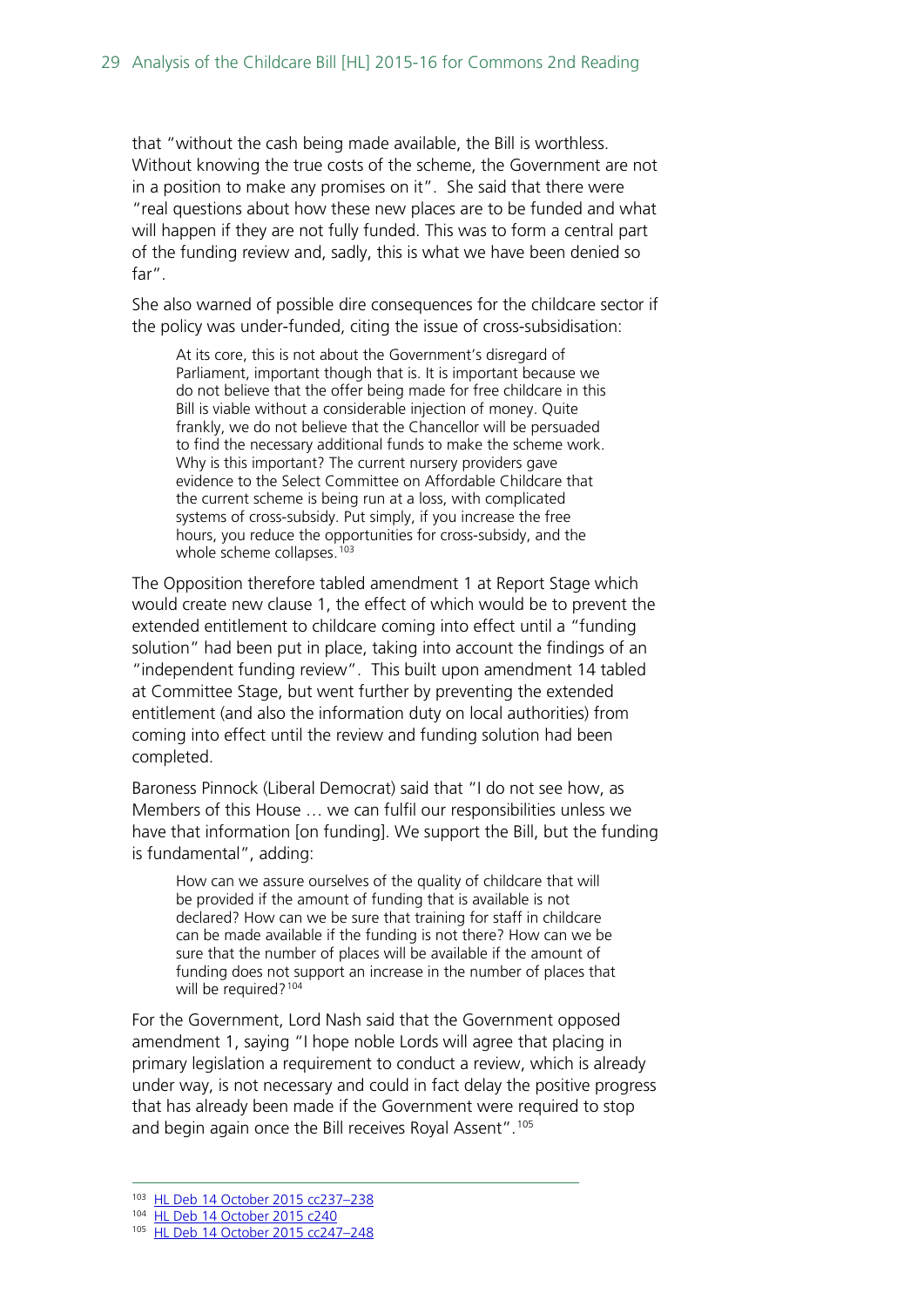While observing that "much of the success of the extended entitlement rests on sustainable levels of funding" and that "we need to get the funding for the entitlement right", he argued that the amendment would "simply risk delaying substantially implementation for working parents".

He said that the Government "want to establish a sustainable funding solution that addresses concerns about the delivery of the existing entitlement and supports providers to deliver the extension to the entitlement. We have no interest in a solution that will not work for providers", and noted that "under the last Government we expanded childcare very substantially and successfully and we fully intend to do so again". [106](#page-29-0)

Lord Nash noted the Government's review of childcare funding, which he described as "most detailed national review of childcare that has ever been conducted", and assured the House that "there are no plans for the Bill to reach Royal Assent before that review concludes".<sup>[107](#page-29-1)</sup>

He added that "the Budget and the spending review are the appropriate times for the Government to set out their spending plans and Parliament debates those plans at the appropriate time. Legislating for the childcare entitlement is not the time to have this debate". [108](#page-29-2)

The funding review, Lord Nash said, would continue to be a Government review – rather than an independent review as proposed in amendment 1 – arguing that "the timings of different review options, as well as the cost to the taxpayer, were significant factors leading to our decision for this to be a government review with an element of external validation and scrutiny".[109](#page-29-3)

Closing the debate, Baroness Jones noted that Lord Nash "did not address why the Bill is being rushed through in advance of the outcome of the funding review being known, which might, as we have heard, fundamentally alter the shape of the package that will be on offer because of the complexities which I think we all now understand" and contested that "this amendment is not about delaying the Bill" and that it "would not alter the implementation date of the Bill". [110](#page-29-4)

The matter was decided on Division: 222 Peers voted in favour of amendment 1, and 209 were "not-content".

Also during Report Stage, Baroness Pinnock (Liberal Democrat) tabled amendment 24 to introduce a new clause seeking to require the Secretary of State to provide sufficient funding for the extended entitlement so that providers did not have to cross-subsidise.

Speaking against the amendment, Baroness Evans of Bowes Park said:

<span id="page-29-1"></span><span id="page-29-0"></span> <sup>106</sup> [HL Deb 14 October 2015 c245](http://www.publications.parliament.uk/pa/ld201516/ldhansrd/text/151014-0001.htm#15101443000833)

<sup>107</sup> [HL Deb 14 October 2015 cc245 and 246](http://www.publications.parliament.uk/pa/ld201516/ldhansrd/text/151014-0001.htm#15101443000833)

<span id="page-29-2"></span><sup>108</sup> [HL Deb 14 October 2015 c246](http://www.publications.parliament.uk/pa/ld201516/ldhansrd/text/151014-0001.htm#15101443000833)

<span id="page-29-3"></span><sup>109</sup> [HL Deb 14 October 2015 c247](http://www.publications.parliament.uk/pa/ld201516/ldhansrd/text/151014-0001.htm#15101443000833)

<span id="page-29-4"></span><sup>110</sup> [HL Deb 14 October 2015 cc249–250](http://www.publications.parliament.uk/pa/ld201516/ldhansrd/text/151014-0001.htm#15101443000833)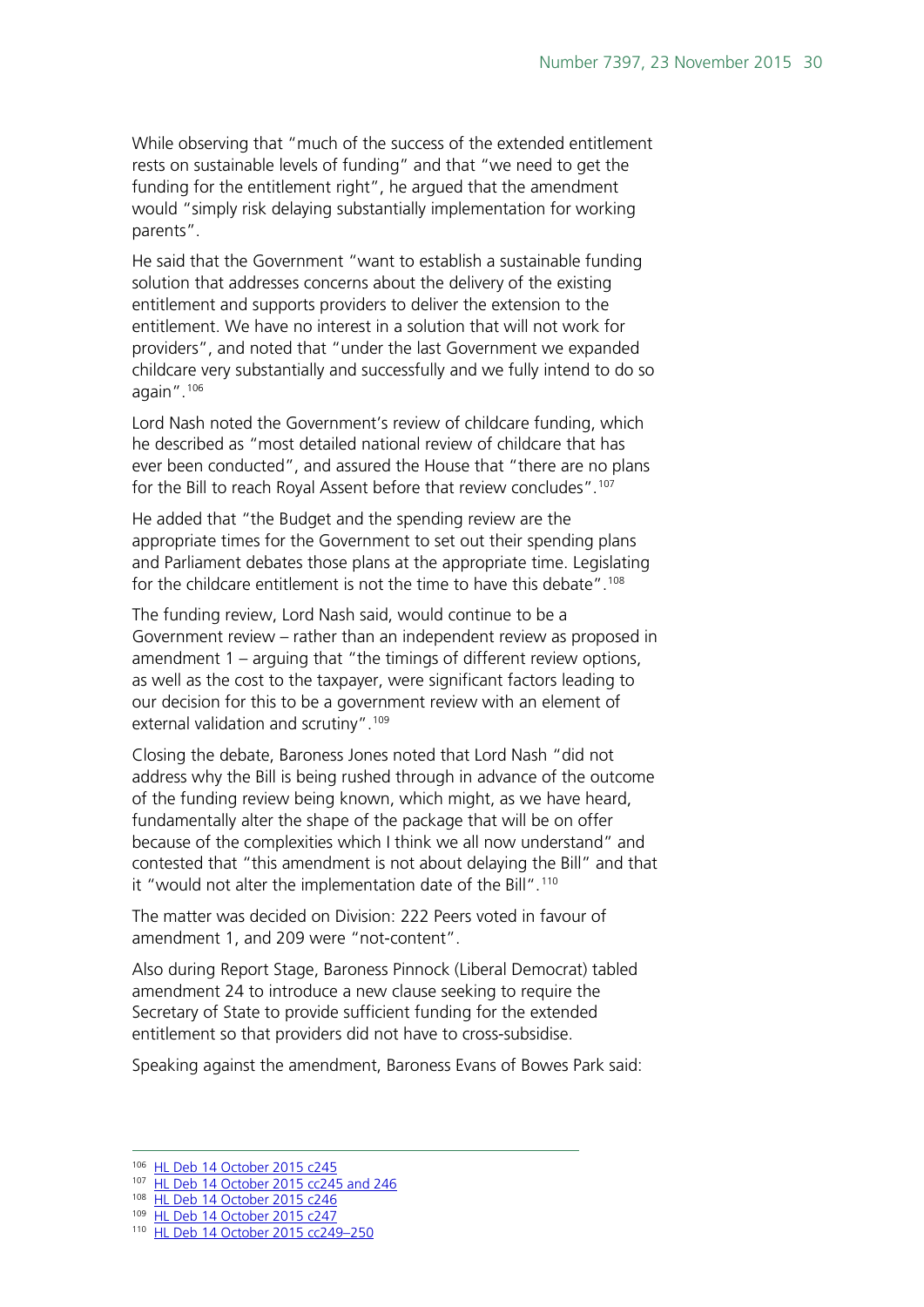We are clear that this funding must be sufficient to ensure that providers are funded adequately to be able to deliver the additional requirements set out in the Bill.

We have listened to providers' concerns that increasing Government-funded hours will limit their ability to cross-subsidise from parent-funded hours, and that delivering at current rates may not be sustainable. That is why the Prime Minister has committed to increase the average hourly funded rate paid to providers. As was mentioned earlier, we are the only party to have made this commitment. We have already committed £840 million of new funding to deliver the extended entitlement, and that is before we deliver on our pledge to increase the hourly funding rate.[111](#page-30-1)

The amendment was withdrawn by Baroness Pinnock.

#### <span id="page-30-0"></span>5.7 Reaction to the inclusion of new clause 1

Following the adoption of amendment 1 which inserted the new clause 1 into the Bill, the following comments were reported by Nursery World.

Neil Leitch, chief executive of the Pre-school Learning Alliance, said, 'We are delighted that that the House of Lords has listened to the concerns of the early years sector and made this vital amendment to the Childcare Bill.

'It is imperative, now, that this clause remains part of the Bill as it continues its journey through Parliament. Up until this point, the Government's funding review has been disjointed, rushed and unfocused. The Government should now commit to undertaking a full, in-depth review of childcare funding, ensuring that a credible, sustainable solution to underfunding is put in place before the plans are rolled out.'

Purnima Tanuku, chief executive of National Day Nurseries Association (NDNA), said, 'It's really good that there is such robust scrutiny of the Childcare Bill happening in the House of Lords. We at NDNA are speaking to politicians across the spectrum who understand the nursery sector's concerns about the funding of expanded free childcare.

'It is vital that a sustainable funding solution is in place before reform goes ahead. This solution must work for the long-term and incorporate both the additional financial pressures of National Living Wage on childcare providers and the need for employers to be able to offer their workforce the right training, development and career progression.

'It is really important that the Government now responds to this amendment and ensures that funding review findings are fully published and scrutinised. The Government must work with the sector to come to a solution to benefit childcare providers and parents.'

<span id="page-30-1"></span>Anna Feuchtwang, chief executive of the National Children's Bureau, said, 'The House of Lords has sent a clear message that the 30 hours of free childcare for working families should be adequately funded. Only then will it be provided by well-trained staff and available to all children, including those with special educational needs and disabilities. Only if these two elements, quality and accessibility, are guaranteed can the Childcare Bill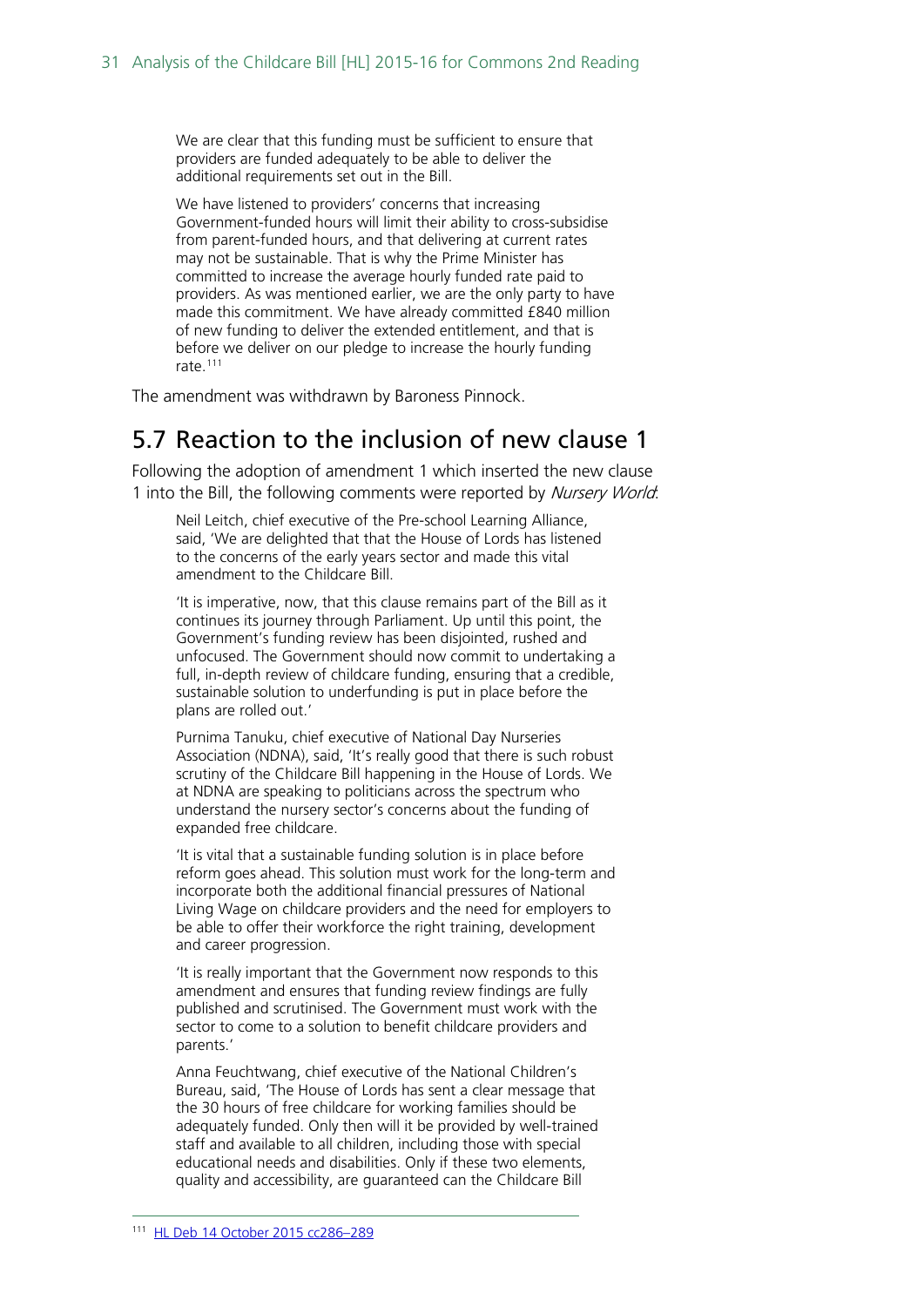deliver on its promise to improve children's early development, while helping busy families remain in work.'<sup>[112](#page-31-1)</sup>

## <span id="page-31-0"></span>5.8 Analysis of Clause 1 of Bill 84

Clause 1 has the effect of preventing the other clauses (clauses 2 to 6) relating to the additional 15 hours of free childcare coming into effect until the following conditions are met:

- 1 an independent review of the free childcare entitle funding system, "including a large-scale analysis of the cost of delivering funded places", has been established and
- 2 a "comprehensive and sustainable funding solution" has been put in place which "takes into account the complete findings" of the independent review and also "addresses the funding of existing childcare and the additional requirements on childcare providers arising from this Act".[113](#page-31-2)

Clause 1(2) sets out who the independent review shall consult, and clause 1(3) requires the Education Secretary to "publish a report outlining the reasoning" for any differences where the funding solution does not follow the recommendations of the independent funding review. Such a report is to be laid before each House of Parliament under clause 1(4).

<span id="page-31-1"></span><sup>&</sup>lt;sup>112</sup> ["Lords vote for independent funding review ahead of 30-hours roll-out",](http://www.nurseryworld.co.uk/nursery-world/news/1154267/lords-vote-for-independent-funding-review-ahead-of-30-hours-roll-out) Nursery World, 15 October 2015

<span id="page-31-2"></span> $113$   $B||184$ , clause 1(1)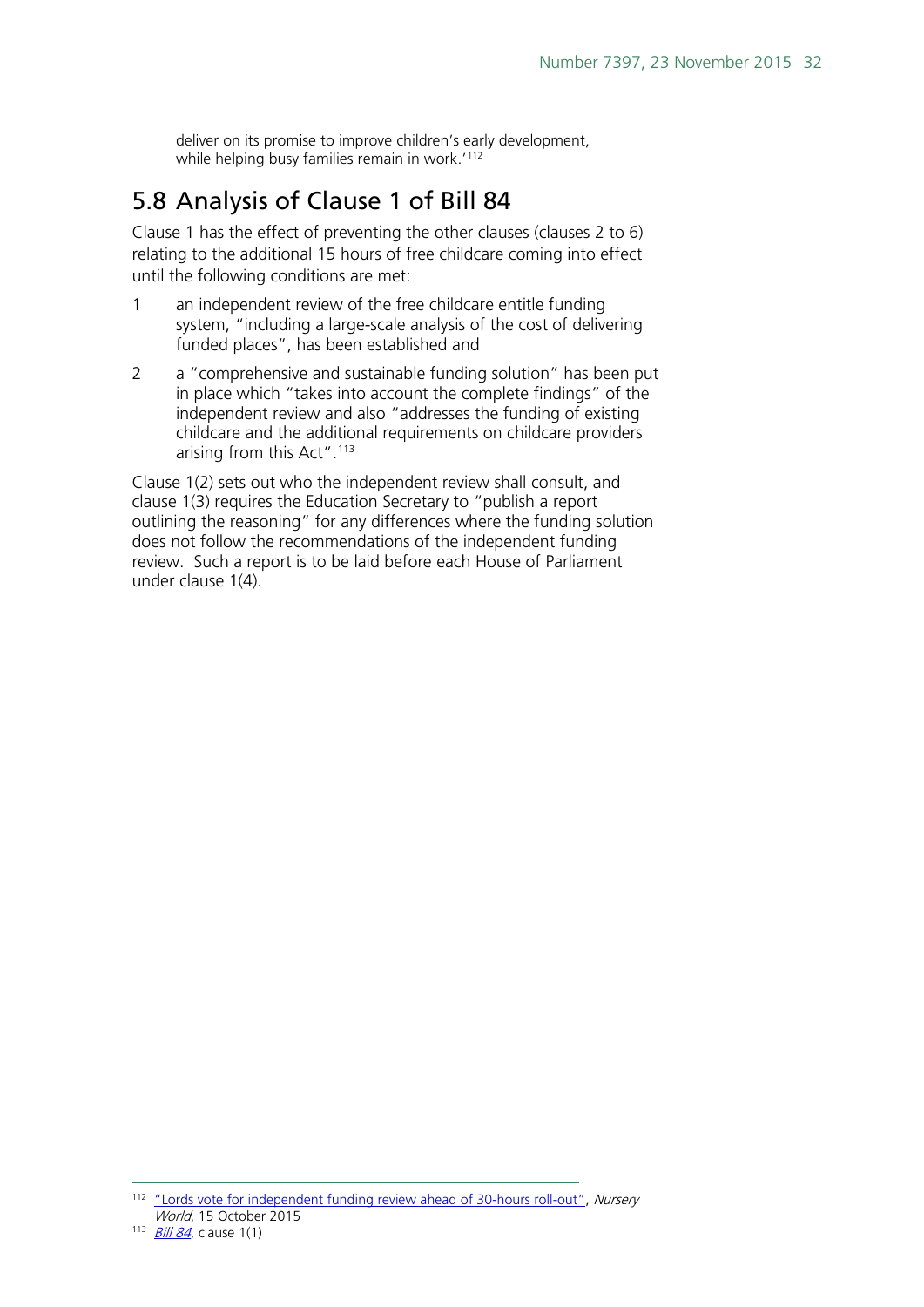## <span id="page-32-0"></span>6. The amount of the extended entitlement and responsibility for delivering it

### <span id="page-32-1"></span>6.1 The number of hours of the current universal 15 hours entitlement

There is currently provision for 15 hours of free childcare for all 3 and 4 year olds. The Duty to Secure Early Years Provision Free of Charge) Regulations 2014 (SI 2014/2147) as amended state that:

an English local authority must secure that the prescribed early years provision is available for each young child for a period of 570 hours in any year and during no fewer than 38 weeks in any year.

The 570 hours of childcare over 38 weeks is equivalent to 15 hours per week.

The 38 week period is intended to mirror the length of term-time in schools, although guidance from the DfE highlights that a flexible approach can be taken towards the entitlement: "To secure flexible delivery, local authorities should … Ensure that parents and providers are aware that there is no requirement for all early education places to be delivered only over 38 weeks of the year or in line with maintained school term dates". [114](#page-32-3) Lord Nash noted during the Committee debate on the Bill, the existing universal 15 hours of free childcare "can be stretched over more weeks per year when parents wish and providers offer the option to do so".<sup>[115](#page-32-4)</sup>

In its February 2015 report, the House of Lords Select Committee on Affordable Childcare said that:

A key distinction between different types of settings is how the hours are delivered. In the maintained sector they are usually delivered in three-hour sessions across five mornings or afternoons. In the private sector the hours are delivered flexibly; for example, a child attending a private nursery for two days a week, may receive a discount on their monthly fees equivalent to 15 free hours for 38 weeks of the year. [116](#page-32-5)

### <span id="page-32-2"></span>6.2 The number of hours under the proposed extended entitlement

What was clause 1 (now clause 2) of the Bill as introduced into the Lords made a similar provision in respect of the extended entitlement:

<span id="page-32-3"></span><sup>&</sup>lt;sup>114</sup> Department for Education, *[Early education and childcare –](https://www.gov.uk/government/uploads/system/uploads/attachment_data/file/351592/early_education_and_childcare_statutory_guidance_2014.pdf) Statutory quidance for* [local authorities](https://www.gov.uk/government/uploads/system/uploads/attachment_data/file/351592/early_education_and_childcare_statutory_guidance_2014.pdf), September 2014, pp8 and 9, Section A2 and para A2.4

<span id="page-32-4"></span><sup>115</sup> [HL Deb 1 July 2015 c2113](http://www.publications.parliament.uk/pa/ld201516/ldhansrd/text/150701-0002.htm)

<span id="page-32-5"></span><sup>116</sup> Lords Select Committee on [Affordable Childcare](http://www.publications.parliament.uk/pa/ld201415/ldselect/ldaffchild/117/117.pdf), Affordable Childcare, 2014-15 HL 117, 24 February 2015, p37, Box 3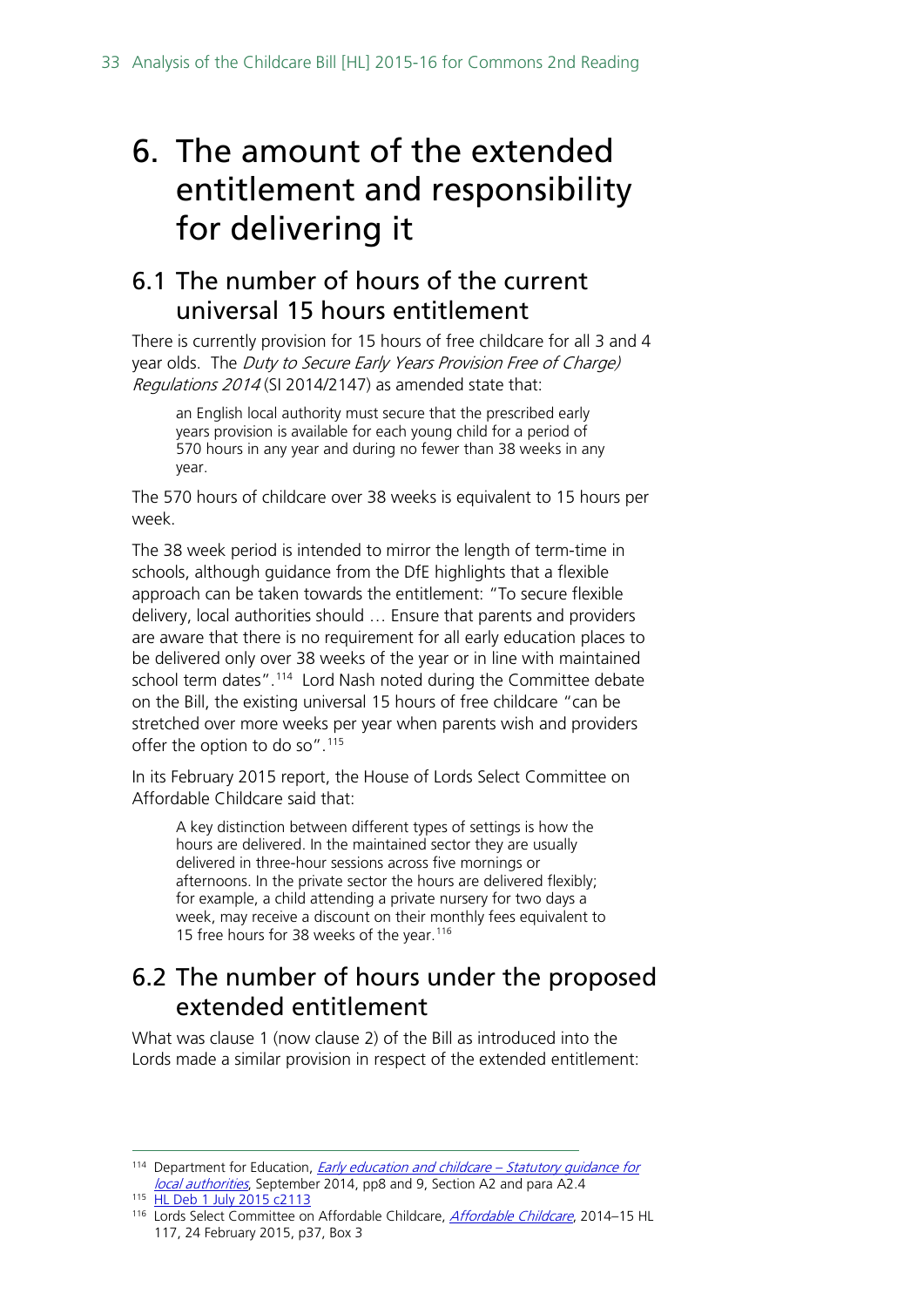The Secretary of State must secure that childcare is available free of charge for qualifying children of working parents for, or for a period equivalent to, 30 hours in each of 38 weeks in any year.

Whether or not these hours can be spread is yet to be confirmed: Sam Gyimah said in October 2015 that "a lot of parents asked whether the hours are for 38 weeks of the year or could be spread it throughout the year. We need to look at that". [117](#page-33-1)

## <span id="page-33-0"></span>6.3 The duty on the Secretary of State to secure the extended entitlement

A key difference between the existing universal provision of 15 hours of free childcare and the proposed extended entitlement is that it will be the Secretary of State, rather than local authorities, who will be responsible for securing the extended entitlement.

This difference was raised at Committee Stage in the Lords, when Baroness Jones of Whitchurch argued that Bill would create "a system of dual responsibility for delivering the free childcare allocations, with the proposed duties seemingly being shared between the Secretary of State and local authorities". She described this possibility as a "potentially farcical situation", as "local authorities will be responsible for delivering the first 15 hours and the Secretary of State will be responsible for the next 15 hours, even though the local provider is likely to be one and the same organisation".<sup>[118](#page-33-2)</sup>

In response, Lord Nash said that "the Government think that it is right for the primary legislation to put the duty to secure the extra 15 hours on the Secretary of State in the first instance, to demonstrate to parents the importance we attach to providing free childcare provision and to give them confidence that the Government will deliver on their manifesto commitment". He noted that "the Bill gives the Secretary of State powers to deliver the new entitlement through local authorities".<sup>[119](#page-33-3)</sup>

A further amendment was tabled at Report Stage by Lord Touhig that, as with Baroness Jones's Committee Stage amendment, would have changed the duty to secure the extended entitlement to local authorities, as the Opposition sought "further clarity".

Lord Nash told Peers that the "Government are in full agreement with the spirit" of the amendment and "agree that local authorities are best placed to ensure that working parents are able to access 30 hours of childcare free of charge".

While noting that "Government Amendment 18 proposes to insert a new clause into the Bill which will provide for the Secretary of State to be able to discharge her duty through local authorities", the Minister was adamant that the Government did "not wish to remove this duty

<span id="page-33-1"></span><sup>&</sup>lt;sup>117</sup> ["Exclusive interview with Childcare Minister Sam Gyimah: France,](http://www.nurseryworld.co.uk/nursery-world/news/1154315/exclusive-interview-with-childcare-minister-sam-gyimah-france-funding-and-the-30-hours) funding and the [30 hours",](http://www.nurseryworld.co.uk/nursery-world/news/1154315/exclusive-interview-with-childcare-minister-sam-gyimah-france-funding-and-the-30-hours) Nursery World, 19 October 2015

<span id="page-33-3"></span><span id="page-33-2"></span><sup>118</sup> [HL Deb 1 July 2015 c2111](http://www.publications.parliament.uk/pa/ld201516/ldhansrd/text/150701-0002.htm)

<sup>119</sup> [HL Deb 1 July 2015 c2114](http://www.publications.parliament.uk/pa/ld201516/ldhansrd/text/150701-0002.htm)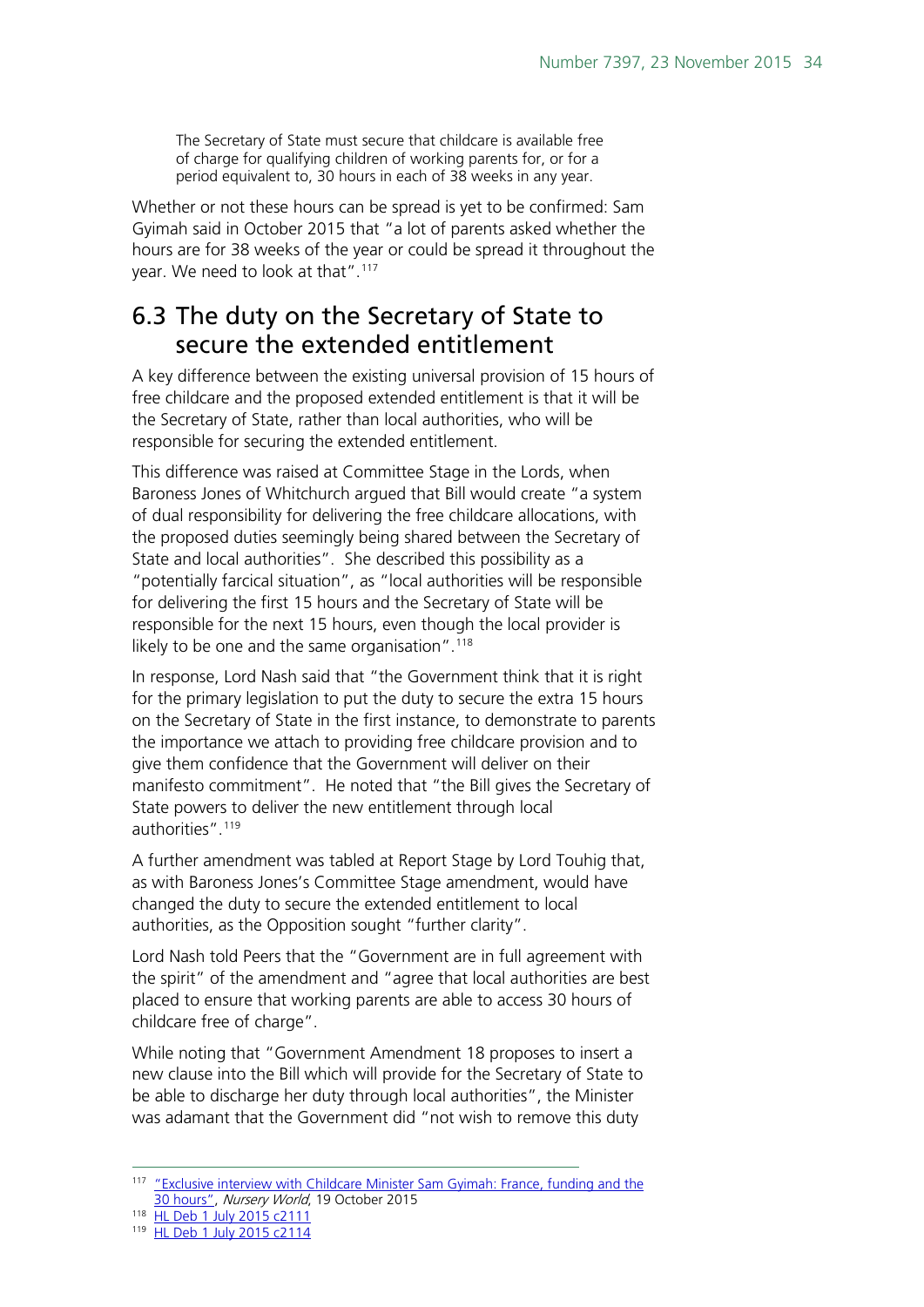[on the Secretary of State] from the Bill, even with very clear intentions that it will be discharged through English local authorities", because:

the manifesto commitment to provide three and four year-olds of working parents with 30 hours of free childcare is a significant one and a priority for this Government to deliver. We know that childcare is the issue for parents, and that it inhibits many from going back to work, or from working more, when they would otherwise choose to do so. For that reason, the Government believe that it is right for the Secretary of State to be named in the Bill because parents will, ultimately, hold her to account for delivery of the entitlement.<sup>[120](#page-34-1)</sup>

## <span id="page-34-0"></span>6.4 Requirements on local authorities

While the duty to secure the extended entitlement falls to the Secretary of State, in terms of discharging this duty the Bill, as currently drafted, proposes that extended entitlement regulations may:

- a) require an English local authority to secure that childcare of such a description as may be specified is made available free of charge for children in their area who are qualifying children of working parents;
- b) make provision about how much childcare is to be so made available for each child, and about the times at which, and periods over which, that childcare is to be made available;
- c) make provision about the terms of any arrangements made between English local authorities and providers or arrangers of childcare for the purposes of meeting any requirement imposed under paragraph (a) or  $(b)$ . <sup>[121](#page-34-2)</sup>

In regard to paragraph b, at Report Stage Baroness Pinnock (Liberal Democrats) tabled amendment 20A which sought to provide "greater flexibility in the periods of time over which the 15 hours' additional free childcare can be offered", in particular in regard to the working week and during school holidays. Baroness Pinnock noted that "Questions from those in the sector have indicated that one facet of the Bill they would particularly like to see is what they call a stretch of the hours over a longer period, not only during a week but also over the school holidays. That would be a tremendous help to many working families".<sup>[122](#page-34-3)</sup>

In reply, Lord Nash said that the Government would "set out in in statutory guidance provisions about flexibility which local authorities should consider, as well as work that local authorities can do to enable parents to take the entitlement in a pattern of hours that best meets their needs … and we will ensure that the early implementation pilots focus on the issue of flexibility". On childcare during school holidays, he added that the Government had "recently announced two new measures which will enable childcare providers to open school sites

<span id="page-34-1"></span> <sup>120</sup> [HL Deb 14 October 2015 cc257 and 258](http://www.publications.parliament.uk/pa/ld201516/ldhansrd/text/151014-0001.htm#15101443000833)

<span id="page-34-3"></span><span id="page-34-2"></span> $121$  [Bill 84](http://www.publications.parliament.uk/pa/bills/cbill/2015-2016/0084/cbill_2015-20160084_en_2.htm#pb1-l1g3), clause 3(2)

<sup>122</sup> [HL Deb 14 October 2015 c256](http://www.publications.parliament.uk/pa/ld201516/ldhansrd/text/151014-0001.htm#15101443000833)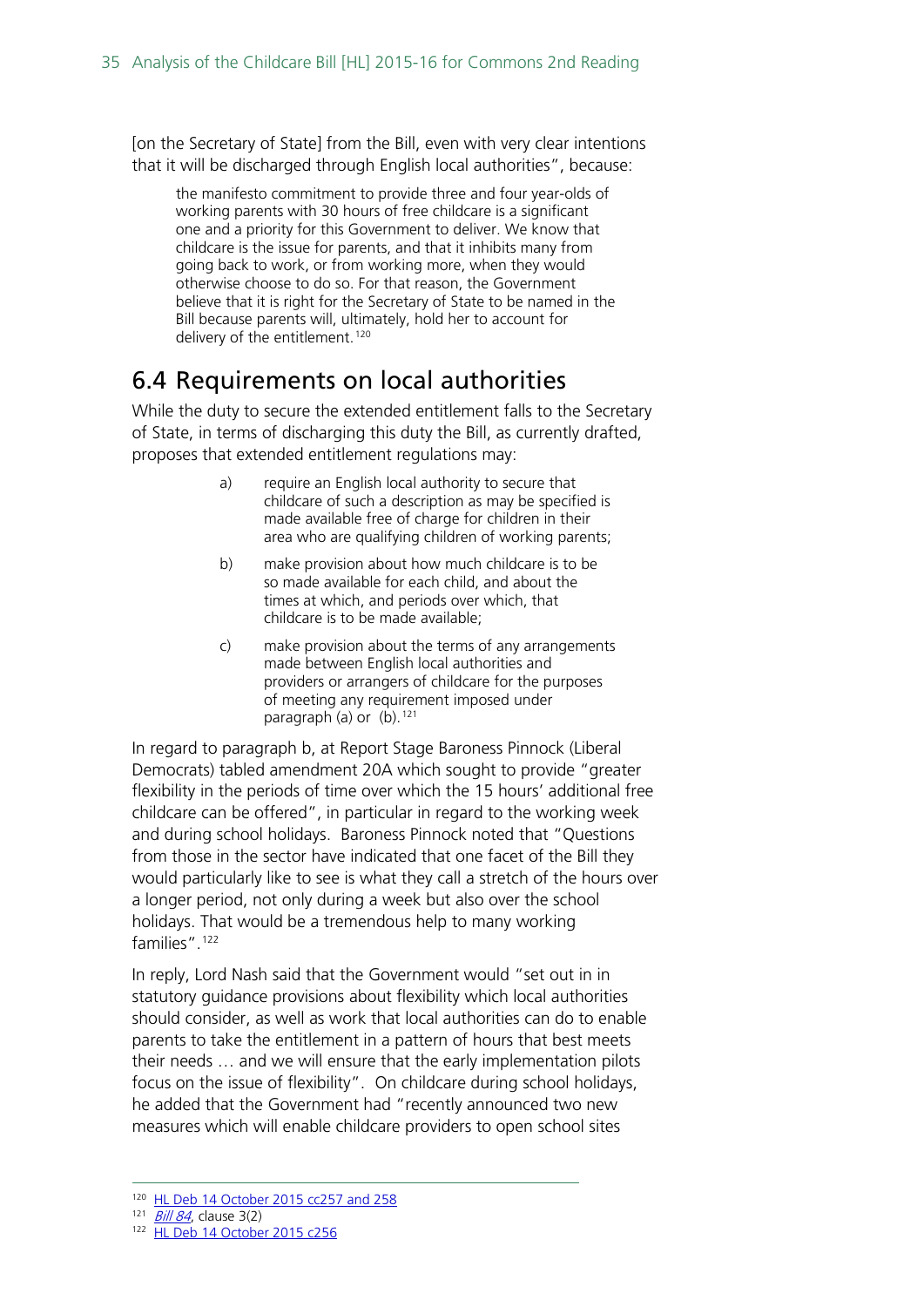outside school hours and give parents the right to request childcare … These new powers will help with the availability of childcare".<sup>[123](#page-35-1)</sup>

However, Baroness Pinnock asked to test the opinion of the House on amendment 20A because she felt that the Bill should provide a "much clearer definition of expectations in the flexibility that we are going to allow when providing childcare".

Amendment 20A was agreed on division, with 195 contents and 169 not-contents.[124](#page-35-2)

#### <span id="page-35-0"></span>6.5 Impact of extended entitlement to demand for places

As noted above in section 5.5, the DfE believes that the extended entitlement will not create extra demand:

We know that the majority of working families with three- and four-year-olds already use more than 15 hours of childcare. This means that many children will already be in a place and will not require a new one. Rather, the new extended entitlement will pay for the additional hours parents are already purchasing from an early years setting, helping working families with the cost of childcare.<sup>[125](#page-35-3)</sup>

This was also the message from the Sam Gyimah who told Nursery World in October 2015 that:

A huge number of people who buy more than 15 hours already will continue to buy more than 15 hours. What will change is that where before they paid for these hours themselves, the Government will now be paying for the additional hours. So, I think there is a lot of scaremongering around the new number of places, or people are not understanding that we are doubling entitlement but not doubling demand.

The reason the question of take-up and capacity is not a straightforward one to answer is that it depends on where you are in the country. There might be a capacity need in some areas but an oversupply in others, and you have different types of provider dominant in different parts of the country.

I've seen a lot of back-of-the-envelope figures, but the right way to do it is what we're doing, which is to look at it this on a geographic basis and to understand the picture exactly as it is in every part of the country, rather than doing a generic piece of analysis which actually will not answer the question.<sup>[126](#page-35-4)</sup>

The DfE said that "there is natural growth in the childcare system we can, and should, encourage new providers to enter the childcare market or existing providers to expand".<sup>127</sup>

<span id="page-35-1"></span><sup>123</sup> HL Deb 14 October 2015 cc259-260

<span id="page-35-2"></span><sup>124</sup> [HL Deb 14 October 2015 cc281–282](http://www.publications.parliament.uk/pa/ld201516/ldhansrd/text/151014-0002.htm)

<span id="page-35-4"></span><span id="page-35-3"></span><sup>&</sup>lt;sup>125</sup> Department for Education, *[Childcare Bill: Policy statement](https://www.gov.uk/government/uploads/system/uploads/attachment_data/file/465446/Childcare_Bill_Policy_statement.pdf)*, October 2015, p16 <sup>126</sup> "Exclusive interview with Childcare Minister Sam Gyimah: France, funding and the [30 hours",](http://www.nurseryworld.co.uk/nursery-world/news/1154315/exclusive-interview-with-childcare-minister-sam-gyimah-france-funding-and-the-30-hours) Nursery World, 19 October 2015

<span id="page-35-5"></span><sup>127</sup> Department for Education, *[Childcare Bill: Policy statement](https://www.gov.uk/government/uploads/system/uploads/attachment_data/file/465446/Childcare_Bill_Policy_statement.pdf)*, October 2015, p16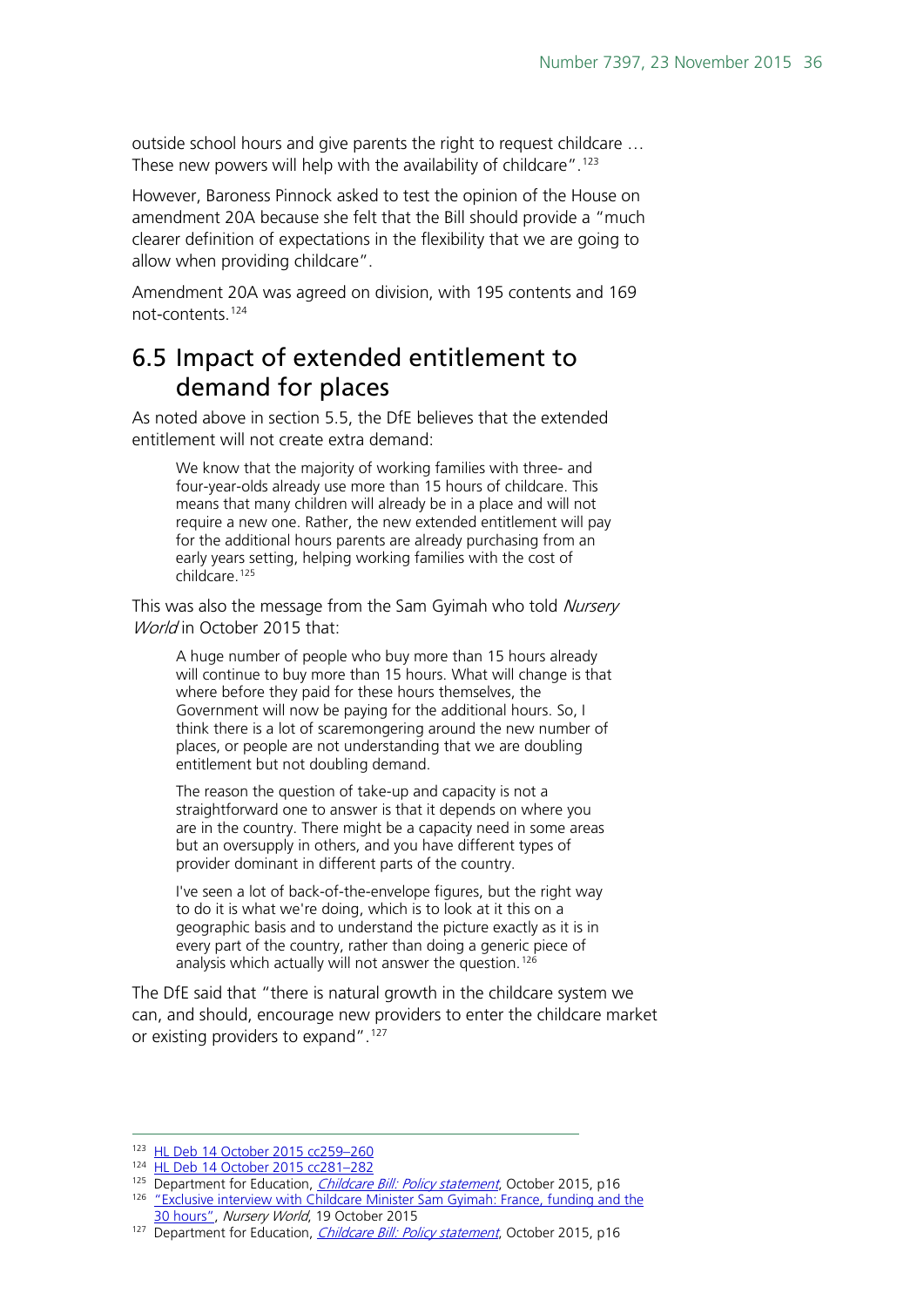## <span id="page-36-0"></span>6.6 Lords debate on capital funding

#### <span id="page-36-1"></span>Committee Stage

During the Committee Stage debate in the Lords in July 2015, the issue of capital funding for childcare providers to meet the 30 hours free childcare was raised, when Baroness Jones of Whitchurch asked "will any capital funding be included to allow for the expansion of premises or the creation of new premises?",<sup>[128](#page-36-3)</sup> and Baroness Pinnock remarked:

There is going to be a significant demand for capital expenditure. For instance, providers in the state sector in nurseries attached to primary schools currently provide 15 hours through a morning session and an afternoon session. If there is going to be only one session of 30 hours, there will need to be a 50% increase in the amount provided. Capital funding will be necessary to do that, and it would be good to know whether any capital money is going to be available for either the voluntary or the state sector to do that.[129](#page-36-4)

In his reply for the Government, Lord Nash said:

The noble Baroness, Lady Pinnock, talked about the scale of the increase facing us. We have introduced an offer relating to two year-olds and raised the offers for three and four year olds from 12 to 15 hours, and the sector has coped well with that. However, the increase is nothing like the 50% that she spoke about. Many children will be in reception classes in primary schools at the age of four and many will already be taking up the offer—parents will be paying for it themselves—so the challenge is not as great as it might appear at first blush. As I say, we are confident that the sector will be able to respond. I hope that the noble Baronesses and the noble Lord will agree that the Government's firm commitment in respect of the review and funding for early education addresses their concerns. I therefore urge them not to press the amendments.<sup>[130](#page-36-5)</sup>

The amendments were withdrawn.

#### <span id="page-36-2"></span>Report Stage

The issue was also raised during Report Stage, when Baroness Pinnock tabled amendment 25 which proposed the following new clause: "The Secretary of State may provide capital funding to ensure that local authorities and other providers are able to provide the capacity of childcare places required in their area".<sup>[131](#page-36-6)</sup>

Baroness Evans of Bowes Park argued against the amendment:

The Government have already made a £100 million investment of capital in early years to support the expansion of provision for two year-olds. We believe there is existing capacity in the system to help deliver the new entitlement, and we are continuing to talk to local authorities to increase our understanding and evidence of where this is. The Government are committed to funding the extension of the entitlement at a level that ensures choice and flexibility for parents, is sustainable for providers, and is fair to the

<span id="page-36-4"></span><span id="page-36-3"></span><sup>128</sup> [HL Deb 1 July 2015 c2158](http://www.publications.parliament.uk/pa/ld201516/ldhansrd/text/150701-0003.htm)

<sup>129</sup> [HL Deb 1 July 2015](http://www.publications.parliament.uk/pa/ld201516/ldhansrd/text/150701-0003.htm) c2159

<span id="page-36-5"></span><sup>130</sup> HL Deb 1 July 2015 cc2161-2162

<span id="page-36-6"></span><sup>&</sup>lt;sup>131</sup> House of Lords, [Revised marshalled list of Amendments to be moved on Report](http://www.publications.parliament.uk/pa/bills/lbill/2015-2016/0054/amend/ml054-I-rev.pdf), 13 October 2015, p8, amendment 25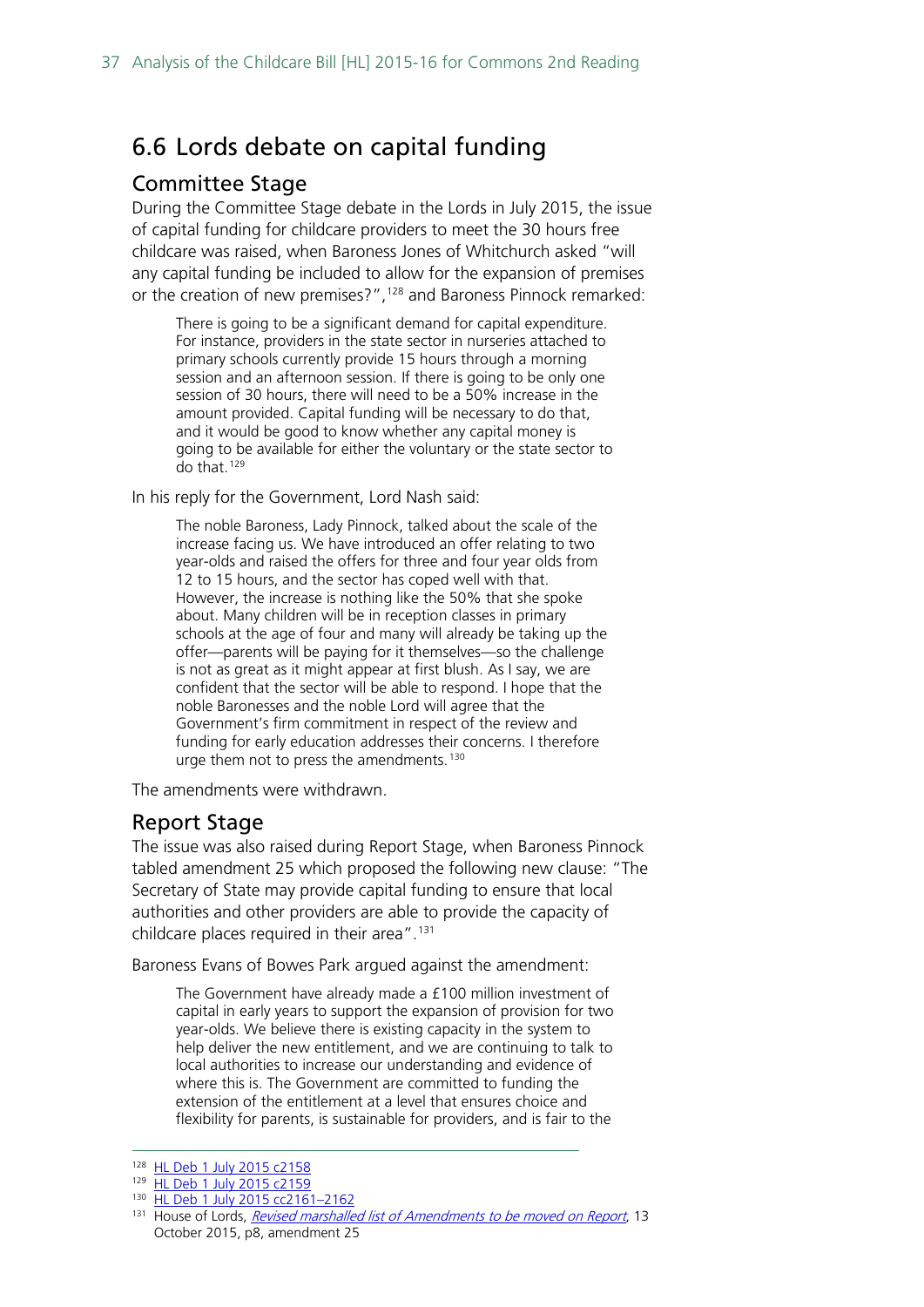taxpayer. Decisions on the level of funding, including any capital, will be made in the forthcoming spending review.<sup>[132](#page-37-1)</sup>

The amendment was not moved.

### <span id="page-37-0"></span>6.7 Analysis of clauses 2(1), 3(2)(a-c and k), 3(3) and 3(8) of Bill 84

Clause 2(1) of the Bill provides a similar flexibility to SI 2014/2147, stating that:

The Secretary of State must secure that childcare is available free of charge for qualifying children of working parents for, or for a period equivalent to, 30 hours in each of 38 weeks in any year.

As discussed above, the duty is on the Secretary of State to secure the extended entitlement. However, under section 3(2)(a–c) the Secretary of State can make regulations that may:

- a) specify descriptions of the type of childcare that is to be made available (subsection (2)(a));
- b) set out how much childcare is to be made available and the times at which, and periods over which, that childcare to be made available (subsection (2)(b)) reflecting sufficient flexibility as set out in subsection (3) [in regard to parents who work outside of the hours of 9am to 5pm, Monday to Friday, and childcare provision during school holidays]; and
- c) make provision about the terms of any arrangements between local authorities and providers of childcare (subsection (2)(c)). The Secretary of State may, for example, impose a requirement that any contractual arrangements between a local authority and a childcare provider must include a clause which would enable the local authority to terminate the arrangements in particular circumstances.<sup>[133](#page-37-2)</sup>

Further, under 3(2)(k), extended entitlement regulations may "require English local authorities, when discharging their duties under the regulations, to have regard to any guidance given from time to time by the Secretary of State".

Under clause 3(8), where a local authority "fails to secure free childcare for working parents in accordance with any requirements imposed on it by extended entitlement regulations", then the Secretary of State would be able to "intervene to secure proper performance of that function". This mirrors the provision in section 15 the *Childcare Act 2006* relating to the existing universal entitlement of 15 hours of free childcare. [134](#page-37-3)

<span id="page-37-2"></span><span id="page-37-1"></span> <sup>132</sup> [HL Deb 14 October](http://www.publications.parliament.uk/pa/ld201516/ldhansrd/text/151014-0002.htm) 2015 cc287–288

<span id="page-37-3"></span> $134$  *Ibid*, p5, para 21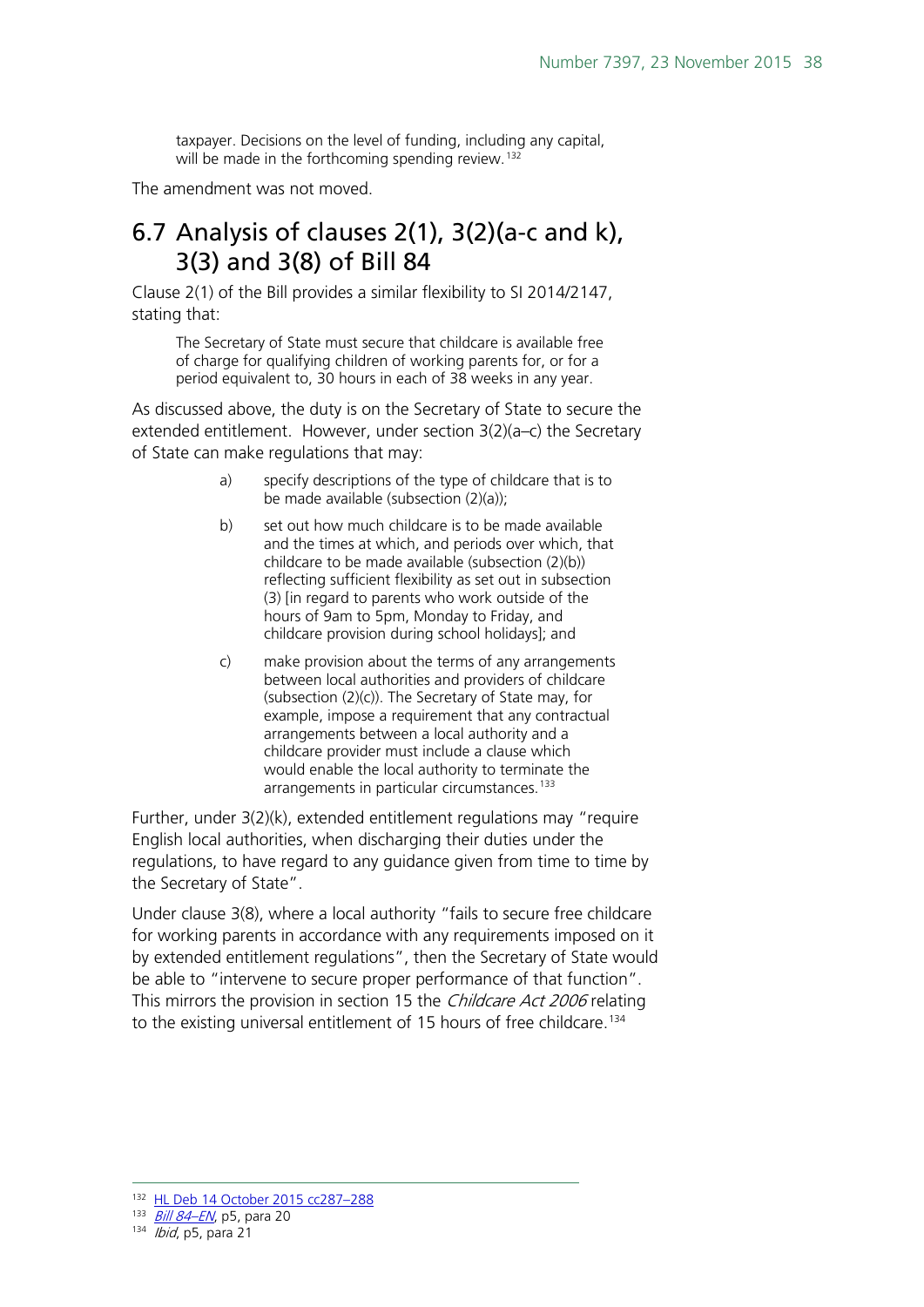## <span id="page-38-0"></span>7. Who would be eligible for extended entitlement

## <span id="page-38-1"></span>7.1 A "qualifying child of working parents"

#### <span id="page-38-2"></span>Original definition

The Bill as introduced to the House of Lords defined the term "qualifying child of working parents" as being a "young child" who: who is under compulsory school age; who is in England; and, who is of a description specified in regulations made by the Secretary of State.

In regard to the definition of "working parents", at Second Reading Lord Nash explained that:

the definition of 'working' has been determined to include: working parents with children aged three and four; where parents are working part time or full time, the only requirement is that each parent is working the equivalent of eight hours per week, which is the same threshold as the tax-free childcare scheme; the entitlement can be accessed by parents who are employed or selfemployed; and lone parents who are working to support their families.<sup>[135](#page-38-4)</sup>

Peers tabled a number of amendments to the definition, which were debated at Committee Stage. [136](#page-38-5) While none of the amendments were agreed, at the subsequent Report Stage the Government announced that it would amend its original definition.

#### <span id="page-38-3"></span>Government amendments made at Report Stage to broaden the definition

Baroness Evans of Bowes Park explained that the Government had "considered carefully the debate in Committee about parents who may not be in a position to meet the minimum income threshold, for reasons which may be connected with incapacity for work, caring responsibilities or because they are temporarily away from the workplace".

The Government therefore broadened the eligibility criteria; the Government's amendments, which were agreed, would "enable the Government to include, within regulations, those parents who are out of work or temporarily away from the workplace". Baroness Evans said:

The Government believe that including parents who meet these criteria within the entitlement provides an appropriate balance in supporting parents to work where they can do so but also avoiding undue disruption to providers and children due to short periods of parental absence outside the workplace. [137](#page-38-6)

The Bill was amended to allow conditions to be set through regulations which would permit households where both parents were not working, in certain circumstances, to qualify. Baroness Evans set out these

<span id="page-38-4"></span> <sup>135</sup> [HL Deb 16 June 2015 c1083](http://www.publications.parliament.uk/pa/ld201516/ldhansrd/text/150616-0001.htm#15061659000409)

<span id="page-38-5"></span><sup>136</sup> [HL Deb 1 July 2015 cc2116–2126](http://www.publications.parliament.uk/pa/ld201516/ldhansrd/text/150701-0002.htm)

<span id="page-38-6"></span><sup>137</sup> [HL Deb 14 October 2014 cc274](http://www.publications.parliament.uk/pa/ld201516/ldhansrd/text/151014-0002.htm) and 275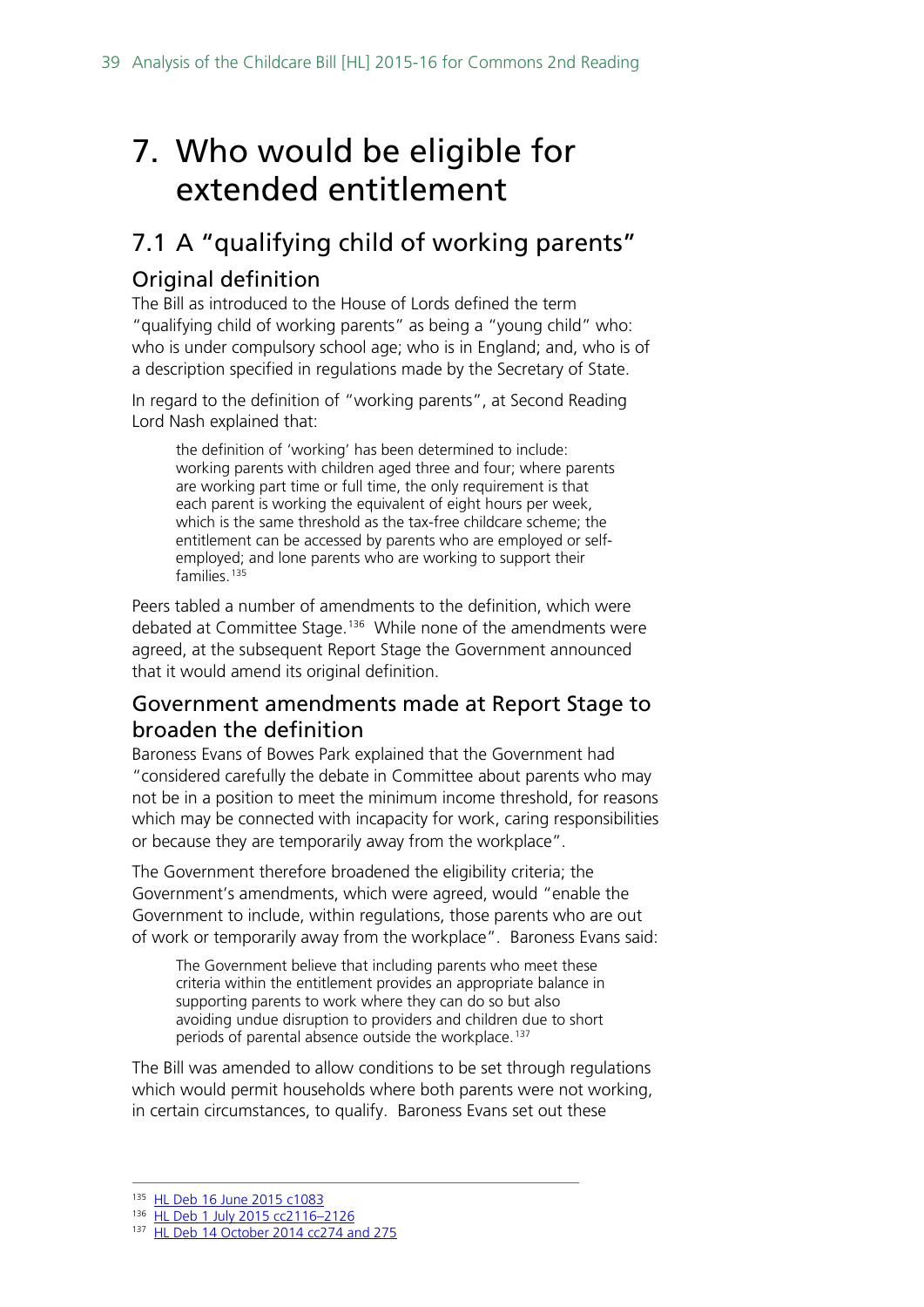additional groups,<sup>[138](#page-39-1)</sup> which were also stated in the Government's Policy Statement on the Bill (see section 7.4 below).

Addressing concerns about the extent of delegation provided for in the Bill (see section 4) with specific reference to the definition of working parents, Baroness Evans noted that there were precedents from legislation with similar intentions:

I am aware that noble Lords may question why we do not intend to set this level of detail out in primary legislation. As explained, eligibility will broadly align with that for tax-free childcare. The Childcare Payments Act 2014, which established tax-free childcare, sets out general conditions of eligibility, including the need to be in qualifying paid work. However, it is secondary legislation which sets out what is meant by qualifying paid work and when a person is to be regarded as being in such work. Those regulations are obviously highly technical, cross-referring to benefits, allowances and credits established under a number of pieces of primary legislation. Similarly, the approach that the Government have taken in this Bill is to signal in primary legislation that parents will be expected to meet conditions as to paid work in order for their children to qualify.

#### $[...]$

We think it is appropriate that the technical detail as to which allowances will mean that a parent can continue to be regarded as being in paid work ought to be left to secondary legislation, and we feel that this strikes the right balance. This will also mirror the approach taken to the entitlement to 15 hours of free childcare for certain eligible two year-olds, where the detail as to which children are eligible is set out in regulations. The secondary legislation for the new entitlement will be laid and approved by each House using the affirmative procedure on their first use, therefore providing the opportunity for debate in both Houses.

#### […]

By putting this level of detail in regulations, we will be better able to amend eligibility to ensure that we continue to provide places to those whom we want to benefit.<sup>[139](#page-39-2)</sup>

### <span id="page-39-0"></span>7.2 Disabled children and children with special educational needs

Although there is no specific provision on the face of the Bill, the DfE's policy statement acknowledged that "families with disabled children and children with special educational needs can too often experience challenges in accessing childcare".

In regard to the existing universal entitlement for 15 hours of free childcare, the Government noted that "while the legal framework is clear that all eligible children must be able to take up a place under the existing and new entitlement, in practice we are hearing that the system does not always deliver for all children".

It therefore proposed that "in the 'expressions of interest' process the government will seek to encourage innovative approaches to providing

<span id="page-39-1"></span> <sup>138</sup> [HL Deb 14 October 2014 cc274–275](http://www.publications.parliament.uk/pa/ld201516/ldhansrd/text/151014-0002.htm)

<span id="page-39-2"></span><sup>139</sup> [HL Deb 14 October 2015 c276 and c279](http://www.publications.parliament.uk/pa/ld201516/ldhansrd/text/151014-0002.htm)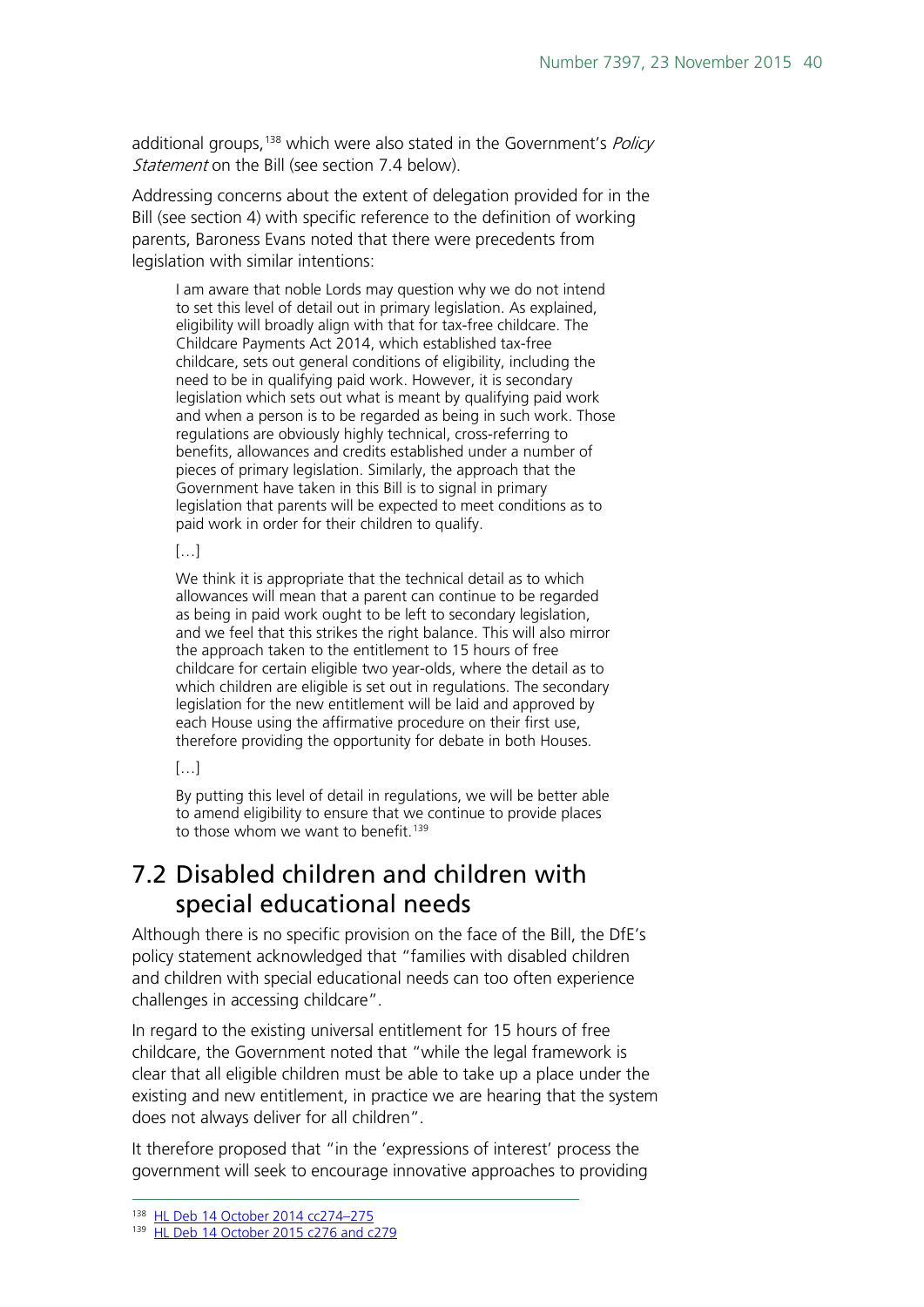flexible childcare for working parents whose children are disabled or have special educational needs". [140](#page-40-1)

## <span id="page-40-0"></span>7.3 Consideration in the Lords of specified groups

During Committee and Report Stages amendments were tabled seeking to include certain other groups in the eligibility criteria for the extended entitlement.

Baroness Evans reminded Peers that "the purpose of the extended entitlement is to help parents go out to work if they want to". As such, the extended entitlement would not apply to the following groups unless they also met the eligibility criteria:

- those on zero hour contracts Baroness Evans said that "the contractual position of parents will not determine whether they are eligible for the additional childcare" and that those on zero hour contacts "will be eligible in the same way as anyone else if, on average, they earn at least eight times the minimum wage per week"
- undertaking work-related training it was noted by Baroness Evans that "the Government already provide support to help with the costs of childcare to parents in recognised education courses" in addition to the existing 15 hours of free childcare to all 3 and 4 year olds;
- single parent carers Baroness Evans explained that to qualify they would have to "work in addition to their caring responsibilities". For couples, however, if one parent receives benefits for undertaking caring responsibilities the household would qualify for the extended entitlement "as the other parent is working";
- volunteers they would be not be eligible unless they also met the working criteria; Baroness Evans said "parents who work part time and wish to combine this with some voluntary work will, of course, be able to do so".<sup>[141](#page-40-2)</sup>
- grandparents during Committee Stage, Lord Nash stated that they would only be eligible for the extended entitlement if they met the other criteria, rather than because they were grandparents *per se*.<sup>142</sup> The *Policy Statement* added that "Childcare as defined in the Childcare Act 2006 does not include informal care provided by grandparents or other family members and the government does not plan to change this". [143](#page-40-4)
- homeless families Lord Nash noted that "housing authorities and children's services work together locally to ensure that the needs of children in homeless families are met. The Housing Act

<span id="page-40-1"></span><sup>&</sup>lt;sup>140</sup> Department for Education, *[Childcare Bill: Policy statement](https://www.gov.uk/government/uploads/system/uploads/attachment_data/file/465446/Childcare_Bill_Policy_statement.pdf)*, October 2015, p17

<span id="page-40-2"></span><sup>141</sup> [HL Deb 14 October 2015 cc275–276](http://www.publications.parliament.uk/pa/ld201516/ldhansrd/text/151014-0002.htm)

<span id="page-40-3"></span><sup>142</sup> [HL Deb 1 July 2015 c2124 and c2126](http://www.publications.parliament.uk/pa/ld201516/ldhansrd/text/150701-0002.htm)

<span id="page-40-4"></span><sup>&</sup>lt;sup>143</sup> Department for Education, *[Childcare Bill: Policy Statement](https://www.gov.uk/government/uploads/system/uploads/attachment_data/file/465446/Childcare_Bill_Policy_statement.pdf)*, October 2015, p11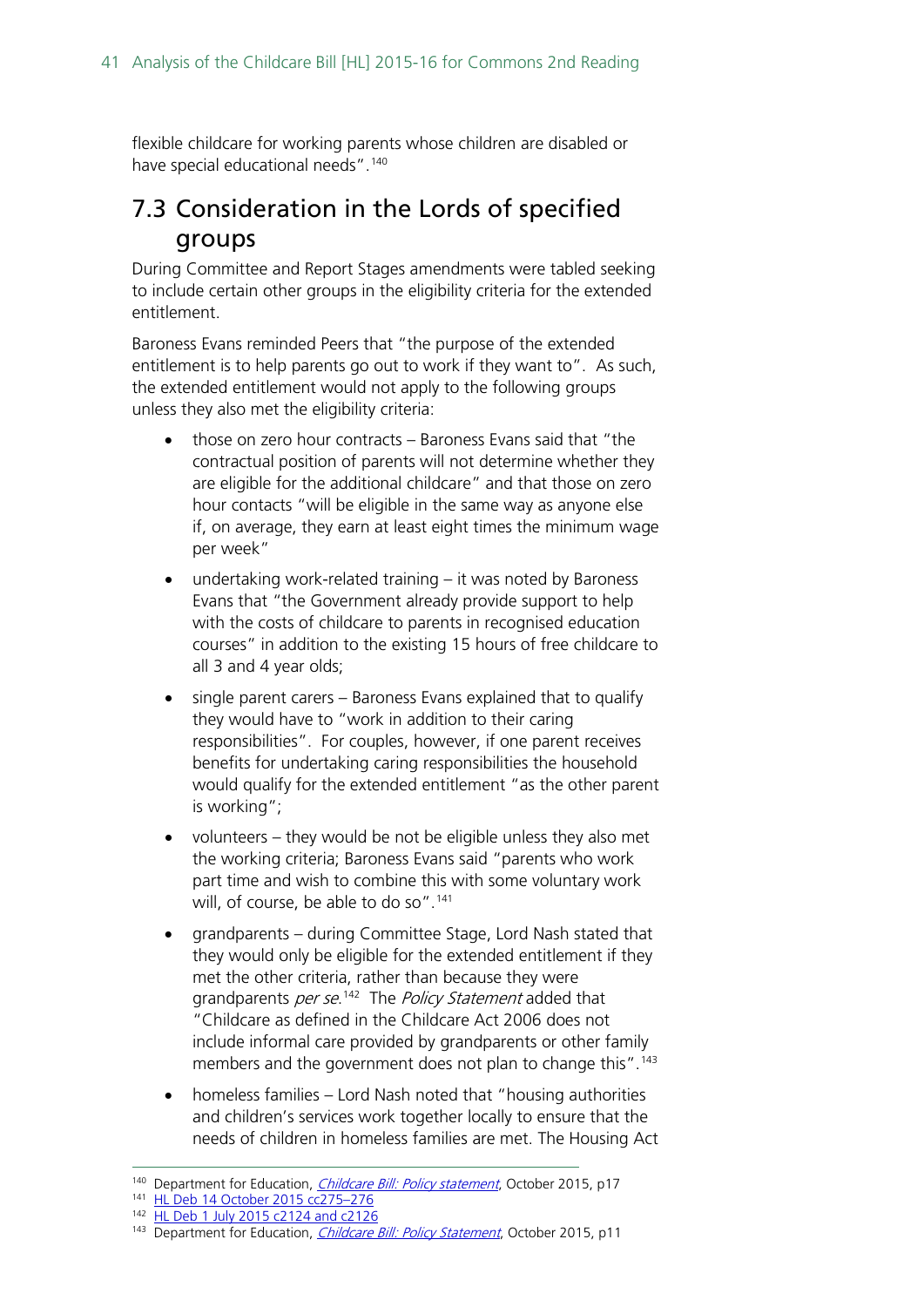1996 places a duty on authorities to co-operate with social services where children may be homeless intentionally or threatened with homelessness intentionally".<sup>[144](#page-41-2)</sup>

### <span id="page-41-0"></span>7.4 Analysis of clause 2(2–4, 7 and 8) of Bill 84

#### <span id="page-41-1"></span>Definition of a "qualifying child of working parents"

Subsection 2 of clause 2 states that in regards to the term a "qualifying child of working parents", a qualifying child is a "young child" who: (a) is under compulsory school age; (b) is in England (as to be determined in regulations); and, (c) is of a description specified in regulations made by the Secretary of State.

Clause 2(2)(d) adds that it can also include a young child "in respect of whom any conditions relating to a parent of the child, or a partner of a parent of the child, which are specified in such regulations, are met" – the conditions "may, in particular, relate to the paid work undertaken by a parent or partner".

Clause 2(4) allows the Secretary of State to make regulations that make provision about when a person is, or is not, to be regarded as another person's partner, and as to what is, or is not, paid work (and may also specify circumstances in which a person is, or is not, to be regarded as in such work).

The DfE's Childcare Bill: Policy Statement listed those households which would be eligible for the extended entitlement:

Eligibility for the free entitlement will include households where:

- both parents are working or one parent working in lone parent families, for their children aged three- or four-yearsold. This will be defined as earning the equivalent of 8 hours per week on national minimum wage and this can includes self-employment;
- both parents are working (as above) and in receipt of tax credits and/ or universal credit;
- both parents are employed but one or both parent is temporarily away from the workplace on parental, maternity or paternity leave;
- both parents are employed but one or both parent is temporarily way from the workplace on adoption leave;
- both parents are employed but one or both parent is temporarily away from the workplace on statutory sick pay;
- one parent is employed and one parent is has substantial caring responsibilities (based on specific benefits received for caring); or
- <span id="page-41-2"></span>• one parent is employed and one parent is disabled or incapacitated (based on specific benefits).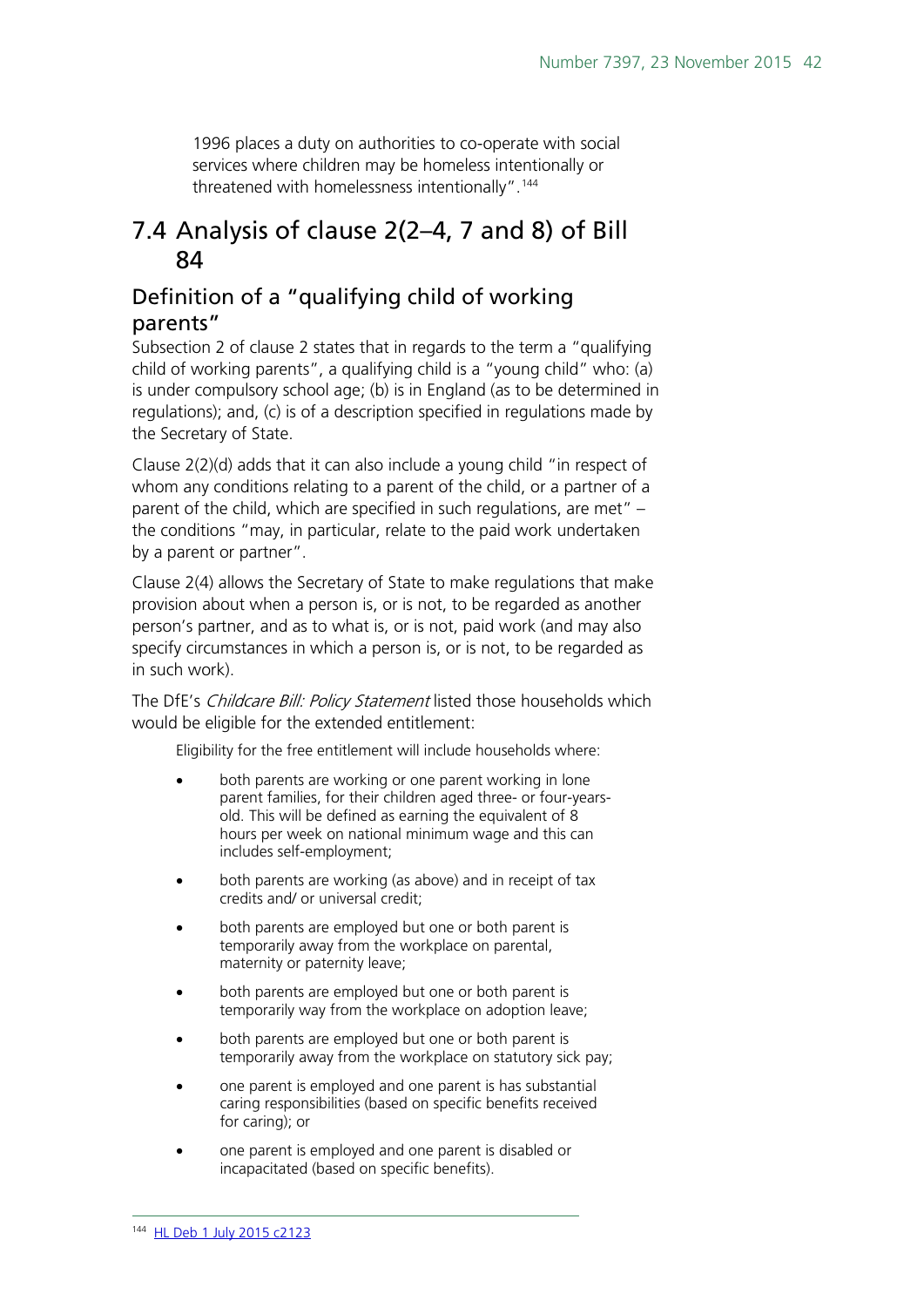Parents will remain eligible for the free entitlement if they access tax credits, Universal Credit, Tax-Free Childcare and other childcare schemes to help pay for any additional childcare they need in addition to their free entitlement.<sup>[145](#page-42-1)</sup>

It was noted that "parents on an apprenticeship, who by definition will be working full time, will be able to benefit from the extended entitlement".<sup>[146](#page-42-2)</sup>

#### The Policy Statement explained that:

The government believes that including parents who are temporarily away from the workplace will help families to maintain their childcare arrangements, supporting the transition back to work at the end of their parental leave or period of ill health and avoiding disruption to the child. It also avoids disproportionate administrative burdens on small providers of checking and identifying periods of leave (which can be as short as 1-2 weeks) and disruption to their business.

The government believes that ensuring that households where one parent is employed and one parent has substantial caring responsibilities or is disabled or incapacitated are eligible for 30 hours of free childcare will support these households to maintain one parent in employment or enable them to increase their hours of work while continuing to ensure that the other parent is supported with their own needs.

#### […]

The government believes it is right to ensure that there will be a short grace period for families whose circumstances change. This will give parents the opportunity to regain employment and will also give providers certainty that if they offer a place under the new entitlement they will not lose that place immediately if a parent's circumstances change. [147](#page-42-3)

Additionally, under clause 2(2)(e), a qualifying child of working parents will also include a young child "in respect of whom a declaration has been made, in accordance with such regulations, to the effect that the requirements of paragraphs (a) to (d) [of clause 2(2), see above] are satisfied". Regulations made under 2(4) may "make provision about the form of any declaration, the manner in which it is to be given and the period for which it has effect".

In terms of when the declaration might be made, Baroness Evans said that "if a parent's circumstances change [e.g. they lose their job] their child will remain eligible for the extended free entitlement for a short period".[148](#page-42-4)

#### <span id="page-42-0"></span>Definition of a "young child"

A child is a "young child" during the period starting with the child's birth and "ending immediately before the 1 September next following the date on which the child attains the age of 5".

<span id="page-42-2"></span><span id="page-42-1"></span><sup>145</sup> Department for Education, *[Childcare Bill: Policy Statement](https://www.gov.uk/government/uploads/system/uploads/attachment_data/file/465446/Childcare_Bill_Policy_statement.pdf)*, October 2015, p10

<sup>146</sup> [HL Deb 14 October 2015 c275](http://www.publications.parliament.uk/pa/ld201516/ldhansrd/text/151014-0002.htm)

<span id="page-42-4"></span>148 [HL Deb 14 October 2015 c276](http://www.publications.parliament.uk/pa/ld201516/ldhansrd/text/151014-0002.htm)

<span id="page-42-3"></span><sup>&</sup>lt;sup>147</sup> Department for Education, *[Childcare Bill: Policy Statement](https://www.gov.uk/government/uploads/system/uploads/attachment_data/file/465446/Childcare_Bill_Policy_statement.pdf)*, October 2015, pp10–11 and 12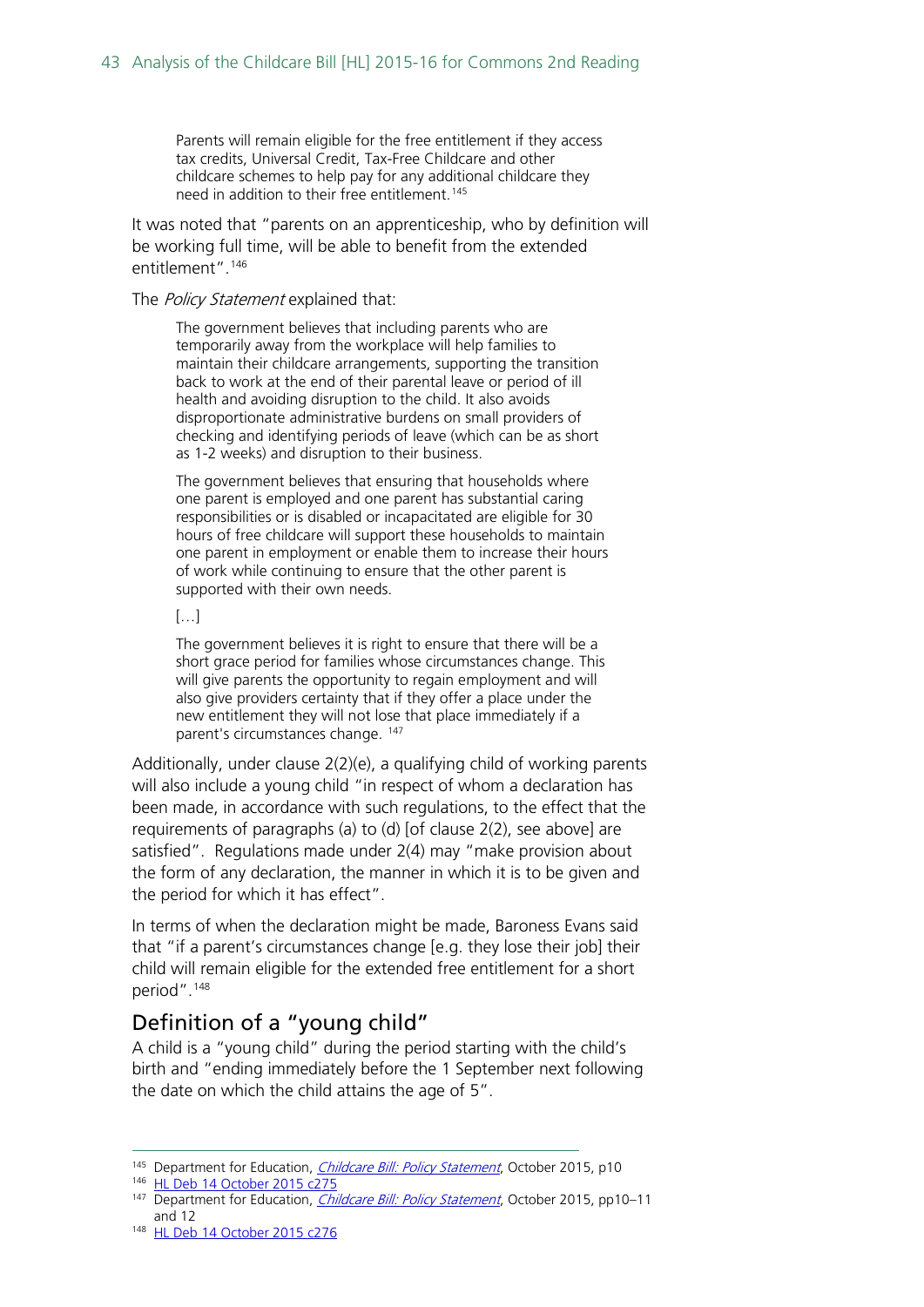Clause 2(6) requires regulations to set out when a child becomes eligible for the extended entitlement. The explanatory notes state that "the intention is that regulations will specify that children will qualify for the free childcare entitlement under [clause 2] subsection (1) at the start of the school term following which they turn three".<sup>[149](#page-43-2)</sup>

#### <span id="page-43-0"></span>Definition of a parent

A parent is defined in clause 2(8) as being anyone with parental responsibility for the child (as defined in the Children Act 1989 as amended),<sup>[150](#page-43-3)</sup> or who has care of the child.

#### <span id="page-43-1"></span>Circumstances in which a child is, or is not, in England

Further to clause  $2(2)(b)$ , clause  $2(7)$  allows regulations to set out the circumstances in which a child is, or is not, considered to be in England for the purposes of the extended entitlement.

<span id="page-43-3"></span><span id="page-43-2"></span><sup>149</sup> [Bill 84–EN](http://www.publications.parliament.uk/pa/bills/cbill/2015-2016/0084/en/15084en.pdf), p4, para 14 <sup>150</sup> For more information, see the Library briefing *[Parental Responsibility](http://researchbriefings.files.parliament.uk/documents/SN02827/SN02827.pdf)*.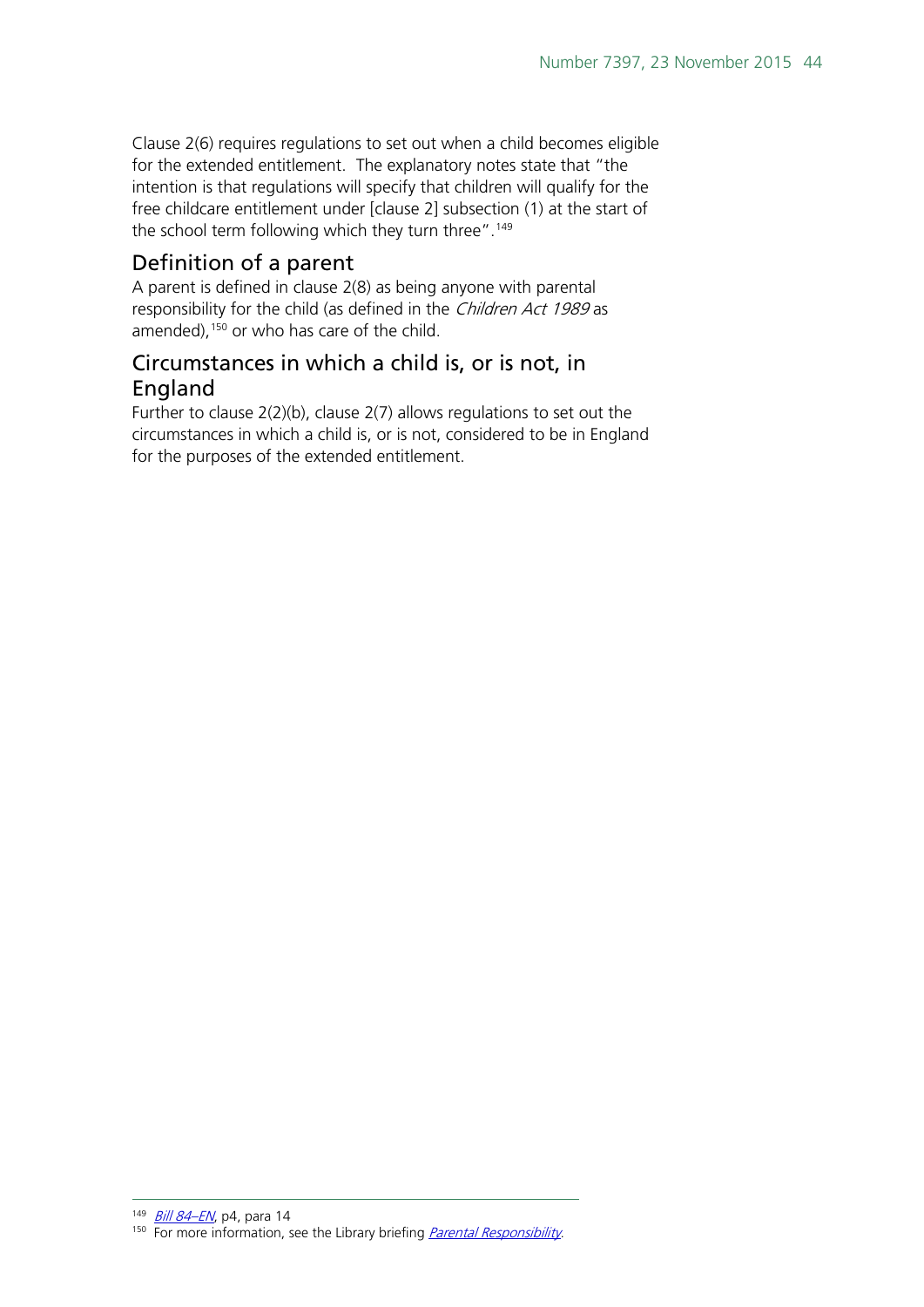## <span id="page-44-0"></span>8. Other provisions relating to eligibility

### <span id="page-44-1"></span>8.1 Checking eligibility and associated criminal penalties

The Bill as originally introduced into the Lords proposed that "regulations could make provision requiring information or documents to be provided by a person to the Secretary of State or another person. The regulations may also make provision about the disclosure of information by any Minister of the Crown, Her Majesty's Commissioners for Revenue and Customs, or any other person, for the purposes of checking eligibility for free childcare".[151](#page-44-3)

This broad power was criticised by the Delegated Powers and Regulatory Reform Committee in its June 2015 report,<sup>[152](#page-44-4)</sup> and at Report Stage the Government tabled amendments to reduce the scope of the power. Lord Nash explained that the effect of the amendment was to create "powers which will enable us to create gateways for government departments and local authorities to be able to share information they hold for the purposes of checking a child's eligibility for the extended entitlement"; the amendment was agreed.

In terms of safeguards, he added that "unauthorised, onward disclosure of information obtained through those gateways ought to be subject to a criminal offence".<sup>153</sup> He said:

The Government's intention [is] to ensure that personal information, which will also often be sensitive, is not disclosed to those who have no right to see it.

In relation to the level of sanction for the offence, the term of two years that we propose aligns with that provided for in Section 13B of the Childcare Act 2006. Moreover, it is important to remember that this is not a fixed penalty but a statutory maximum and that ultimately the sanction in any particular case will be a matter for the courts … The Bill creates a criminal offence only where sensitive information is disclosed without authorisation, which is designed to protect parents and their information.<sup>[154](#page-44-6)</sup>

## <span id="page-44-2"></span>8.2 Appealing an eligibility decision

At Report Stage, the Government tabled amendments – which were agreed – to allow a decision on a child's eligibility for extended entitlement to be challenged. Lord Nash said that "it is right that parents are able to challenge that decision and that is why the Government's proposed new clause enables them to make regulations

<span id="page-44-3"></span><sup>151</sup> HL Bill 009-EN, p3, para 13

<span id="page-44-4"></span><sup>&</sup>lt;sup>152</sup> Delegated Powers and Regulatory Reform Committee, *[Childcare Bill \[HL\] etc.](http://www.publications.parliament.uk/pa/ld201516/ldselect/lddelreg/12/12.pdf)*, 2015– 16 HL 12, 26 June 2015, p4, para 5

<span id="page-44-6"></span><span id="page-44-5"></span><sup>153</sup> [HL Deb 14 October 2015 c258](http://www.publications.parliament.uk/pa/ld201516/ldhansrd/text/151014-0001.htm#15101443000833)

<sup>154</sup> [HL Deb 14 October 2015 c259](http://www.publications.parliament.uk/pa/ld201516/ldhansrd/text/151014-0001.htm#15101443000833)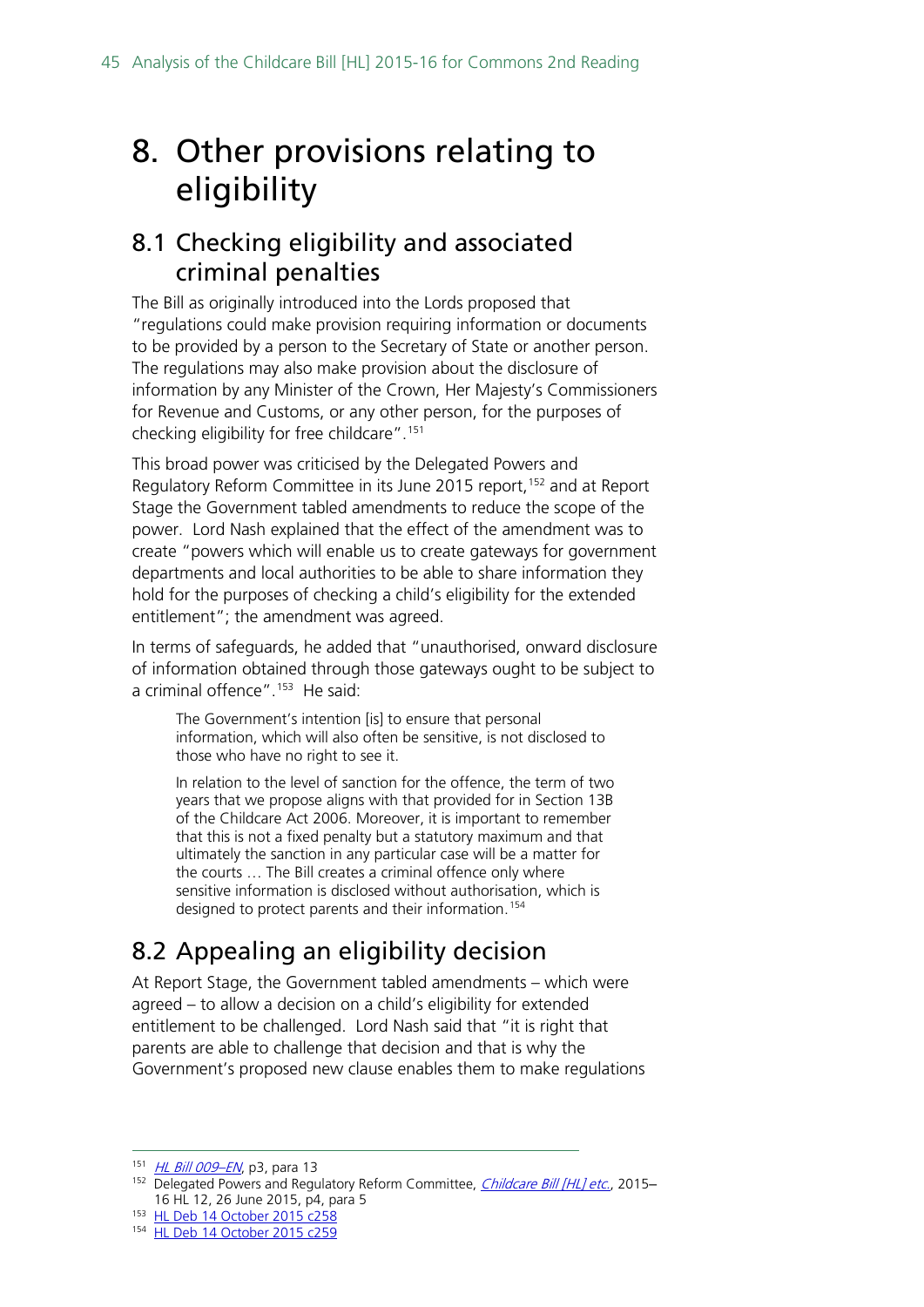providing for a right of review in relation to a determination of eligibility with an onward right of appeal to the First-Tier Tribunal". [155](#page-45-3)

### <span id="page-45-0"></span>8.3 Penalties for false or misleading declarations of eligibility

The Bill as originally introduced stated that, under clause 1(4), regulations could create criminal offences in connection with the provision: "for the purposes of enabling any person to check whether a child is a qualifying child of working parents, make provision about the disclosure of information held by a Minister of the Crown, the Commissioners for Her Majesty's Revenue and Customs or any other person".

At Committee Stage, Baroness Jones called for clarity on this provision given her concerns that "we do not know who might be covered by this possible regulation. Would it be individual parents, individual nurseries or childminders, or even local authorities?".[156](#page-45-4)

In their October 2015 Policy Statement, the Government clarified that criminal offences would only relate to unauthorised information sharing, and tabled amendments to this effect which were agreed.

Rather, in regard to "false or misleading declarations made or provided in connection with a determination of a child's eligibility for the new free entitlement and dishonest conduct in the process of making this determination", a financial penalty could be applied.

The DfE added that "the maximum amount of any penalty would be £3000. A person who receives a financial penalty will able to appeal to the First-tier tribunal against the imposition of the penalty or the amount of the penalty". [157](#page-45-5)

During Report Stage, Lord Nash said "the maximum amount of any penalty will be £3,000. Again, it is only a maximum and there remains discretion to impose a much lesser penalty, depending on the circumstances". He added: "I hope that noble Lords will agree that that is a more proportionate approach to tackling any dishonesty on the part of parents or providers seeking to benefit from the extended entitlement than the imposition of criminal sanctions".<sup>[158](#page-45-6)</sup>

## <span id="page-45-1"></span>8.4 Analysis of paragraphs e to j of clause 3(2) and clauses 3(5) and 3(6) of Bill 84

#### <span id="page-45-2"></span>Checking eligibility and associated criminal penalties for unauthorised, onward disclosure of information

Paragraphs e to g of clause 3(2) state that the extended entitlement regulations may:

<span id="page-45-4"></span><span id="page-45-3"></span><sup>155</sup> [HL Deb 14 October 2015 c258](http://www.publications.parliament.uk/pa/ld201516/ldhansrd/text/151014-0001.htm)

<sup>156</sup> [HL Deb 1 July 2015 c2164](http://www.publications.parliament.uk/pa/ld201516/ldhansrd/text/150701-0003.htm)

<span id="page-45-5"></span><sup>&</sup>lt;sup>157</sup> Department for Education, *[Childcare Bill: Policy Statement](https://www.gov.uk/government/uploads/system/uploads/attachment_data/file/465446/Childcare_Bill_Policy_statement.pdf)*, October 2015, p12

<span id="page-45-6"></span><sup>158</sup> [HL Deb 14 October 2015 c259](http://www.publications.parliament.uk/pa/ld201516/ldhansrd/text/151014-0001.htm#15101443000833)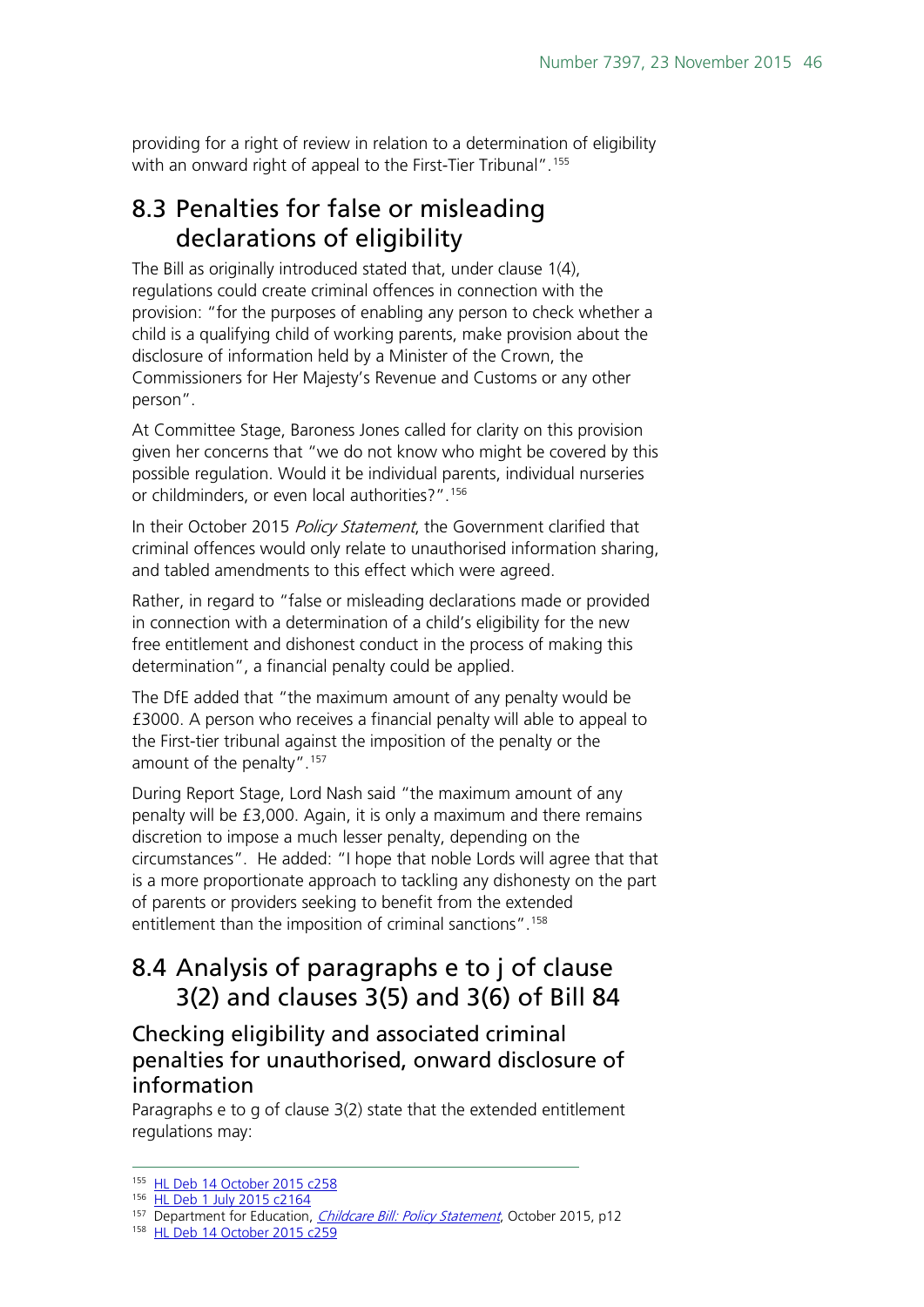- make provision requiring information or documents to be provided to the Secretary of State, HMRC [HM Revenue and Customs] or an English local authority. Regulations may, for example, require parents to provide information relating to their employment status or documents such as their child's birth certificate, for the purpose of confirming the child's eligibility for free childcare;
- that provision would be made for the purpose of enabling any person, for example an English local authority or a childcare provider, to check whether a child is a qualifying child of working parents; [and]
- make provision about the sharing of data by a Minister of the Crown, HMRC or an English local authority for the purpose of eligibility checking.[159](#page-46-2)

Clause 3(2)(h) states that the extended entitlement regulations may also "provide for criminal offences in connection with the unauthorised, onward disclosure of information obtained" for the purpose stated in the last bullet point above.

As the explanatory notes state:

The intention is to replicate the criminal offence contained in section 13B of the Childcare Act 2006, which makes unlawful disclosure of information supplied for use in determining eligibility of children for free early years provision under section 7 of that Act a criminal offence.<sup>[160](#page-46-3)</sup>

However, unlike the *Childcare Act 2006*, this provision will be stated in regulations rather than on the face of the Bill.

Under clause 3(5), the maximum penalty to be provided for such a criminal offence shall not exceed two years imprisonment (whether or not accompanied by a fine).

#### <span id="page-46-0"></span>Appealing an eligibility decision

Under clause 3(2)(i), the extended entitlement regulations may "make provision for reviews of, or appeals to the First-tier Tribunal against, determinations relating to a child's eligibility for [extended entitlement] childcare". The explanatory notes add that "The Government intends to exercise this power so as to provide a right of appeal against a decision that a declaration of eligibility made by a parent is invalid".<sup>161</sup>

#### <span id="page-46-1"></span>Financial penalties for false or misleading declarations of eligibility

Clause 3(2)(j) "makes clear that extended entitlement regulations may provide for the imposition of financial penalties on parents in connection with false or misleading statements made, or information provided, in connection with a determination of a child's eligibility for the extended entitlement and dishonest conduct in connection with the process of making this determination".<sup>[162](#page-46-5)</sup>

<span id="page-46-2"></span><sup>159</sup> [Bill 84–EN](http://www.publications.parliament.uk/pa/bills/cbill/2015-2016/0084/en/15084en.pdf), p5, paras 22–24

 $160$  *Ibid*, pp5–6, para 24

<span id="page-46-4"></span><span id="page-46-3"></span><sup>161</sup> *Ibid*, p6, para 25

<span id="page-46-5"></span><sup>162</sup> *Ibid*, p6, para 26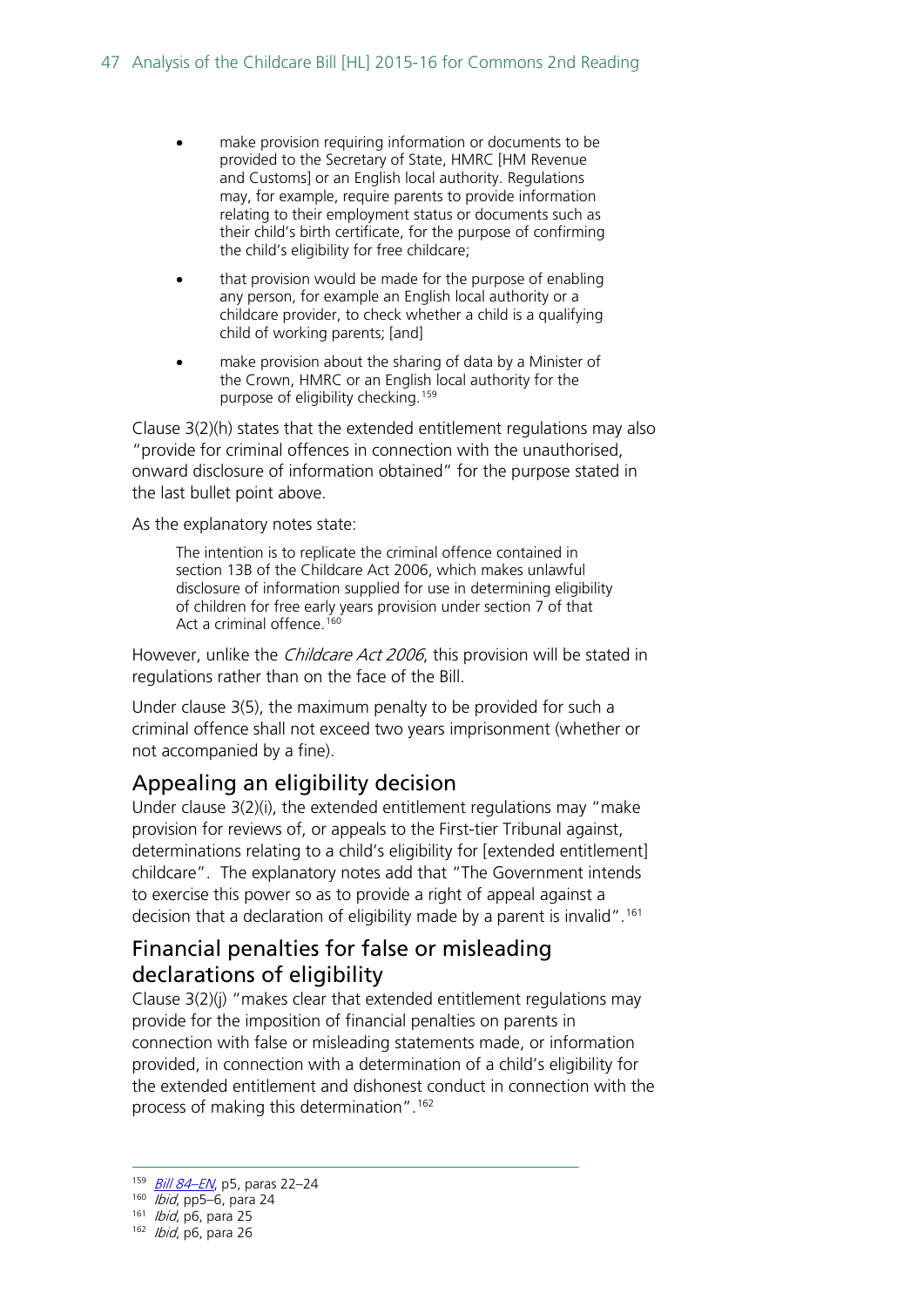Under clause  $3(6)(a)$ , the maximum fine in relation to clause  $3(2)(j)$  is £3,000, although clause 3(7) states that "the Secretary of State may by regulations substitute a different amount for the amount for the time being specified in subsection (6)(a)".

<span id="page-47-0"></span>Clause 3(6)(b) states that "a person who receives a financial penalty must be able to require a review of the imposition of the penalty and/or its amount with an onward right of appeal to the First Tier Tribunal".<sup>[163](#page-47-0)</sup>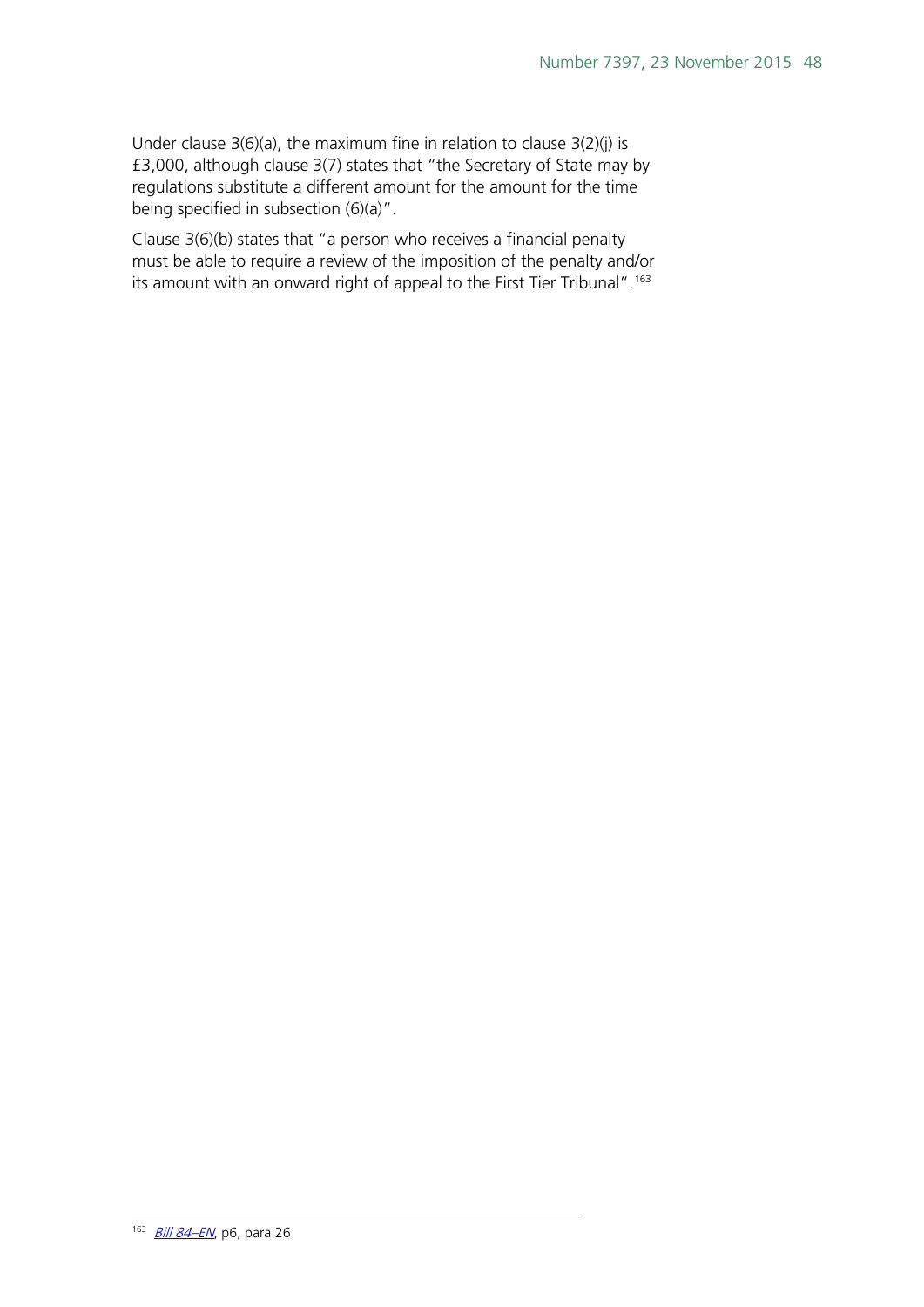## <span id="page-48-0"></span>9. Information sharing and local authority school budget

## <span id="page-48-1"></span>9.1 Amendments moved at Report Stage

At Report Stage, Baroness Evans of Bowes Park moved government amendment 22 which inserted a new clause into the Bill. As the Government Whip explained, the amendment would allow the DfE to "monitor take-up of the extended entitlement and that the existing legal framework for the allocation of funding by local authorities to childcare providers is updated to reflect this new entitlement".[164](#page-48-3)

The amendment was agreed to.

## <span id="page-48-2"></span>9.2 Analysis of clause 4 of Bill 84

Clause 4(1) will amend the Childcare Act 2006 so that the Secretary of State can require providers of the extended entitlement to provide the same "basic" information regarding take-up as those childcare providers delivering the current universal 15 hours of free care currently do. The explanatory notes state that "this will ensure that information about take‐up of the extended entitlement can be monitored and that funding for the entitlement is properly allocated to local authorities and in turn providers".[165](#page-48-4)

Under clause 4(2)(a), new section 45A will be inserted into the *School* Standards and Framework Act 1998 "so as to provide that any duty imposed on a local authority in regulations made under section 3 of this Act ("extended entitlement regulations"), is to be treated as an education function of the local authority". This will allow local authorities to fund the extended entitlement from their individual schools budget, as they currently do for the existing universal 15 hours entitlement.<sup>166</sup>

Clause 4(2)(b) will amend section 47ZA of the *School Standards and* Framework Act 1998 to mirror for the extended entitlement the current provision for the funding of the 15 hours of universal childcare in instances where a local authority proposes to allocate money to a childcare provider (other than a maintained school) out of its individual schools budget.<sup>[167](#page-48-6)</sup>

 <sup>164</sup> [HL Deb 14 October](http://www.publications.parliament.uk/pa/ld201516/ldhansrd/text/151014-0002.htm) 2015 c286

<span id="page-48-4"></span><span id="page-48-3"></span><sup>165</sup> Bill 84-EN, p6, para 29

<span id="page-48-6"></span><span id="page-48-5"></span><sup>166</sup> *Ibid*, p6, para 30

<sup>167</sup> *Ibid*, pp6-7, para 31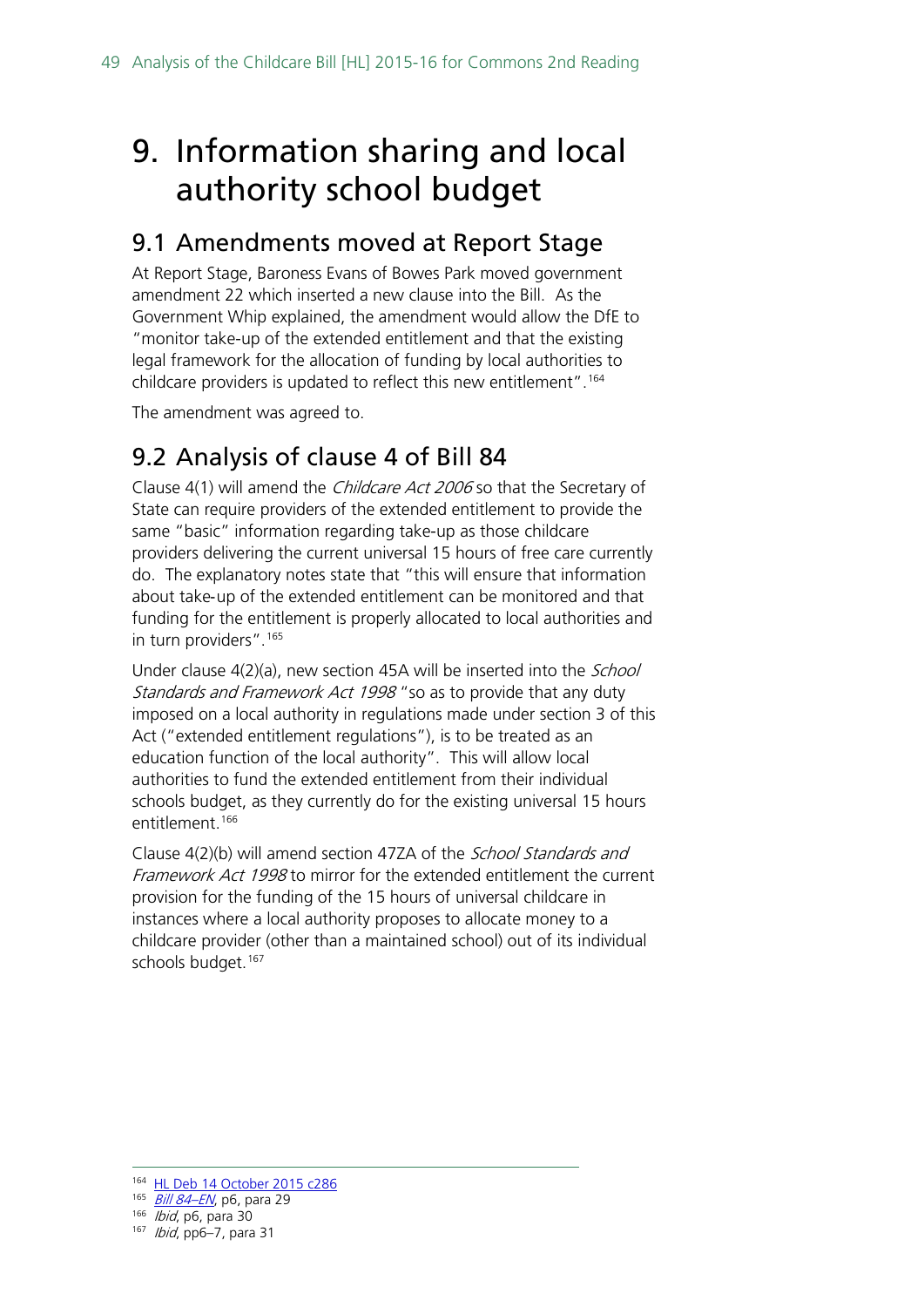## <span id="page-49-0"></span>10. Publication of information (Clause 6 of Bill 84)

There was no debate or amendments made to clause 6 in Committee or Report Stage, or Third Reading.

The clause would amend section 12 of the *Childcare Act 2006* as amended by inserting new sub-sections 6A to 6C. Under section 12(1) of the *Childcare Act 2006* as amended, a local authority must establish and maintain a service providing information. Section 12(2) states:

The service must provide to parents or prospective parents information which is of a prescribed description and relates to any of the following–

- a) the provision of childcare in the area of the local authority;
- b) any other services or facilities, or any publications, which may be of benefit to parents or prospective parents in their area;
- c) any other services or facilities, or any publications, which may be of benefit to children or young persons in their area.

Under clause 6, regulations may require local authorities to publish information of a prescribed description at prescribed intervals and in a prescribed manner.[168](#page-49-1) 

Clause 6 proposes that "the information to be prescribed for publication under this clause may be similar to that information" listed in (a) to (c) of section 12(2).

In addition:

New subsection (6C) provides that the requirement on the Secretary of State when making regulations under section 12(2) to have regard to the needs of parents of disabled children for appropriate information will also apply to the information she prescribes under new subsection (6A).<sup>[169](#page-49-2)</sup>

<span id="page-49-2"></span><span id="page-49-1"></span><sup>169</sup> *Ibid*, p7, para 35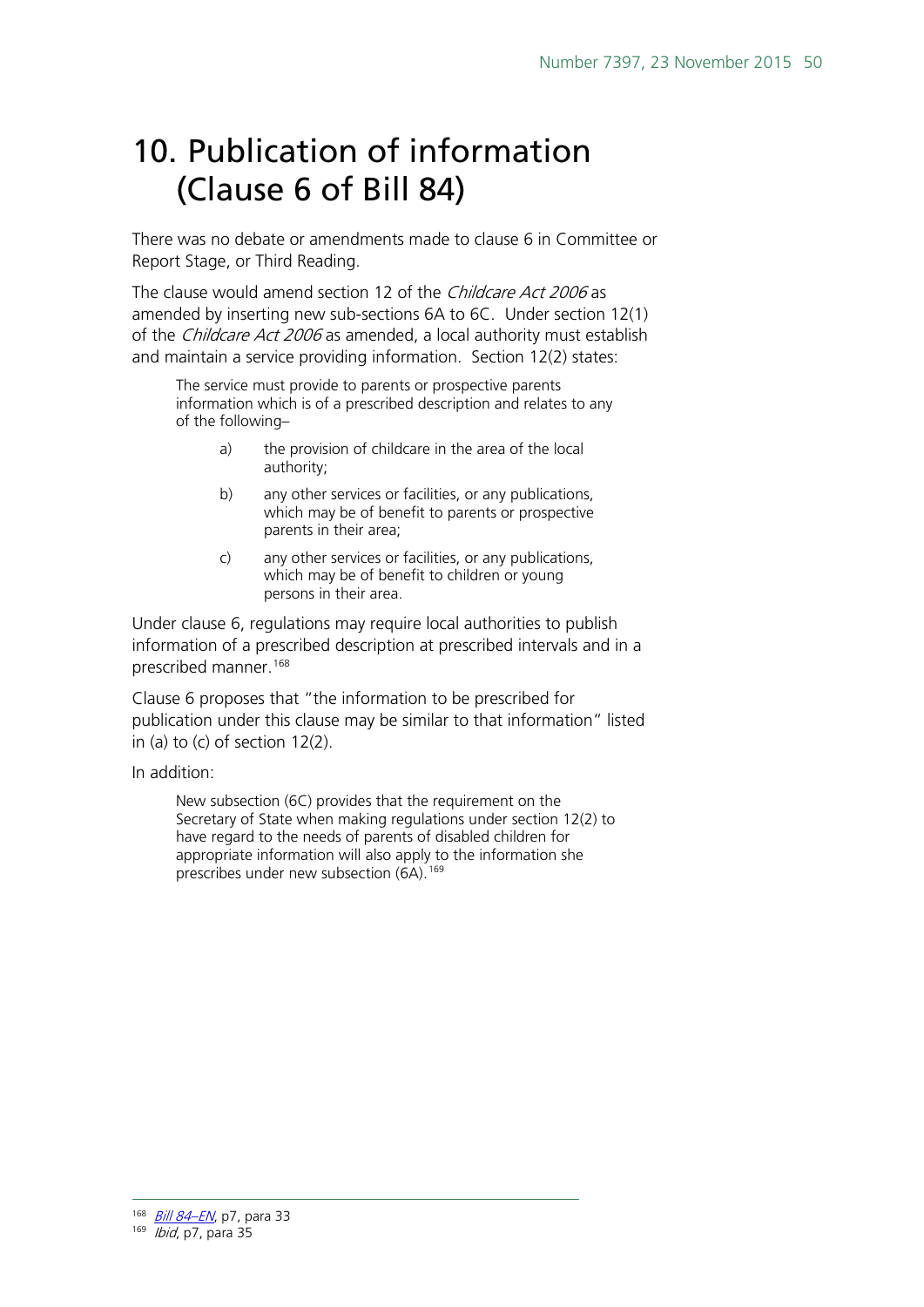## <span id="page-50-0"></span>11. Territorial extent

Although the Bill extends to England and Wales (clause 7 of Bill 84), its provisions apply only to England.

On 22 October 2015, the House of Commons approved Standing Order changes that gave effect to the Government's plans to introduce "English votes for English laws" (EVEL).[170](#page-50-1) The Standing Order changes affect Government bills, specified motions and instruments.

The Childcare Bill [HL] was introduced in the Commons after the Standing Orders were changed.<sup>171</sup> Accordingly, the Speaker had to consider whether the Bill or parts of the Bill should be subject to the new procedures; and, if so, issue a certificate stating what elements of the Bill relate to England only or to England and Wales. A Bill, amendment, new clause, new schedule, motion relating to a Lords Amendment or affirmative instrument falls to be certified if, in the Speaker's opinion, it passes two tests:

- a. it must apply exclusively to England or to England and Wales (disregarding any minor or consequential effects outside the area in question).<sup>[172](#page-50-3)</sup>
- b. it must be within devolved legislative competence.

On 18 November 2015, the Speaker issued the following certificate:

#### **Childcare Bill [***Lords***]**

The Speaker has certified, for the purposes of Standing Order No. 83J, and on the basis of material put before him, that, in his opinion, Clauses 2, 4 and 6 of the Childcare Bill [Lords] (Bill 84) relate exclusively to England on matters within devolved legislative competence, as defined in Standing Order No. 83J.[173](#page-50-4)

Information on the procedures that apply to certified provisions in bills can be found in the Library Briefing Paper, *[English votes for English laws](http://researchbriefings.parliament.uk/ResearchBriefing/Summary/CBP-7339)* (CBP 7339).

<span id="page-50-2"></span><span id="page-50-1"></span> <sup>170</sup> [HC Deb 22 October 2015 cc1159–1255](http://www.publications.parliament.uk/pa/cm201516/cmhansrd/cm151022/debtext/151022-0002.htm#15102253000003)

<sup>&</sup>lt;sup>171</sup> The Bill was introduced on 26 October 2015

<span id="page-50-3"></span><sup>&</sup>lt;sup>172</sup> In the case of Finance Bills and certain financial instruments, the test is whether it extends to England, Wales and Northern Ireland

<span id="page-50-4"></span><sup>173</sup> House of Commons, *[Votes and Proceedings](http://www.publications.parliament.uk/pa/cm201516/cmvote/151118v01.htm)*, 18 November 2015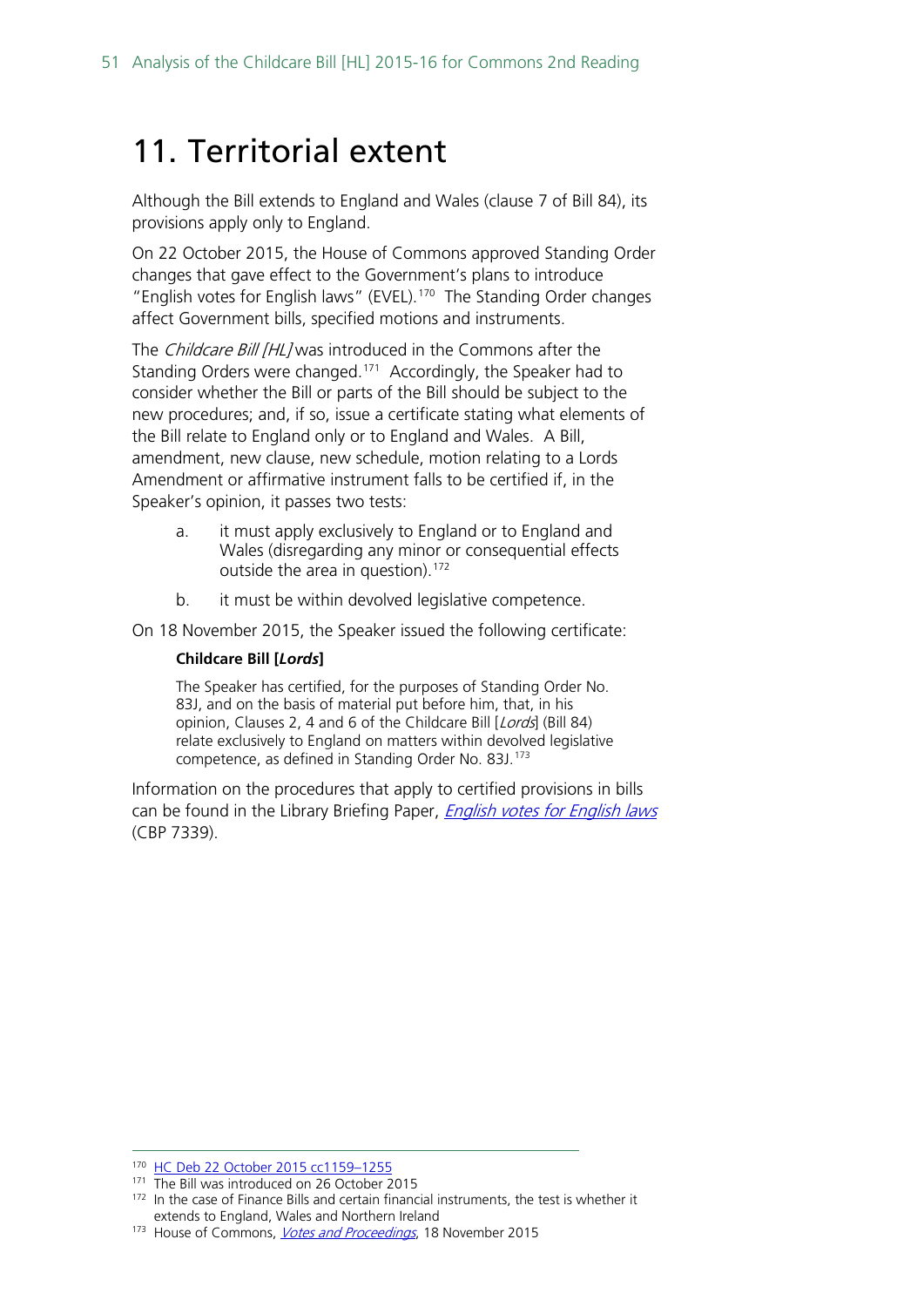## <span id="page-51-0"></span>12. Implementation timetable

### <span id="page-51-1"></span>12.1 Implementation timetable for the Bill

Under clause 8, while sections 1, 7 (territorial extent) and 9 (short title) come into force on the day that the Bill becomes an Act, section 2 to 6 are dependent on the criteria in section 1 being fulfilled. Once they have, sections 2 to 6 will come into force on such day as the Secretary of State appoints.

## <span id="page-51-2"></span>12.2 The Government's intended timetable

While the Bill does not specify precise dates for the introduction of the extended entitlement, the Government has stated that:

- In September 2016, extended entitlement will be launched in pilot areas ("early implementers");
- In September 2017, it will be made available across the whole of England.[174](#page-51-3)

The pilot areas have yet to be announced, although the DfE noted that it had received "an overwhelming response to the invitation we issued on 26th August for expressions of interest in being involved with early implementation, with over 1000 local authorities and providers registering their interest, including nurseries, schools and childminders". [175](#page-51-4)

<span id="page-51-3"></span><sup>174</sup> GOV.UK, Government brings forward plans to double free childcare for working [families](https://www.gov.uk/government/news/government-brings-forward-plans-to-double-free-childcare-for-working-families), press release, 1 June 2015; GOV.UK, *A year until first working parents* [receive doubled free childcare](https://www.gov.uk/government/news/a-year-until-first-working-parents-receive-doubled-free-childcare), Press release, 26 August 2015

<span id="page-51-4"></span><sup>175</sup> Department for Education, *[Childcare Bill: Policy Statement](https://www.gov.uk/government/uploads/system/uploads/attachment_data/file/465446/Childcare_Bill_Policy_statement.pdf)*, October 2015, p4